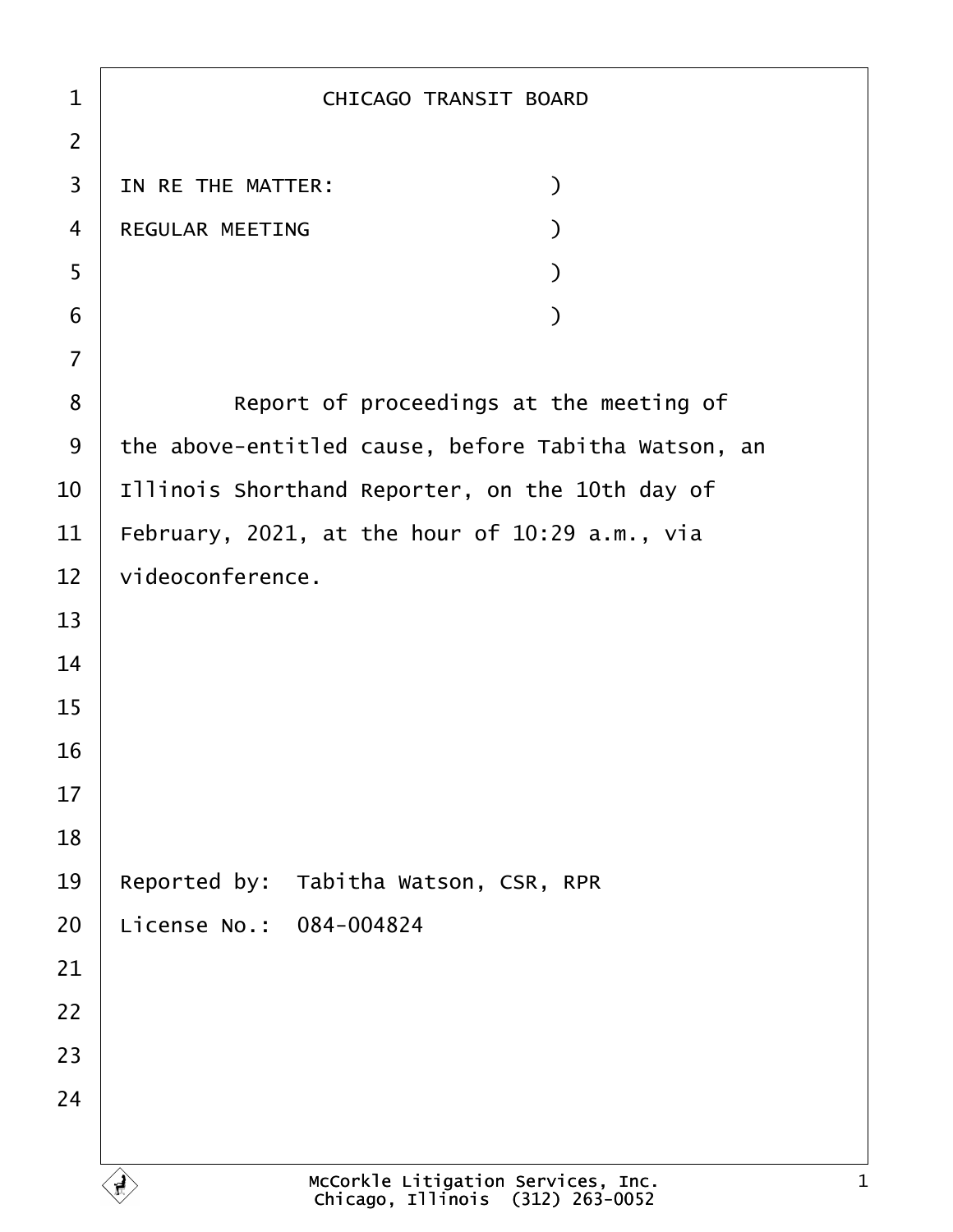| $\mathbf{1}$   | <b>BOARD MEMBERS PRESENT:</b>                                                            |
|----------------|------------------------------------------------------------------------------------------|
| $\overline{2}$ | ARABEL ALVA ROSALES, Chairperson                                                         |
| 3              | <b>KEVIN IRVINE</b>                                                                      |
| $\overline{4}$ | <b>BERNARD JAKES</b>                                                                     |
| 5              | <b>JOHNNY MILLER</b>                                                                     |
| 6              | ALEJANDRO SILVA                                                                          |
| $\overline{7}$ |                                                                                          |
| 8              |                                                                                          |
| 9              | ALSO PRESENT:                                                                            |
| 10             | DORVAL R. CARTER, JR., President                                                         |
| 11             | GREGORY LONGHINI, Secretary                                                              |
| 12             | KAREN SEIMETZ, General Counsel                                                           |
| 13             | CHRIS BUSHELL                                                                            |
| 14             | TOM MCKONE                                                                               |
| 15             | <b>BILL MOONEY</b>                                                                       |
| 16             | <b>JUAN PABLO PRIETO</b>                                                                 |
| 17             |                                                                                          |
| 18             |                                                                                          |
| 19             |                                                                                          |
| 20             |                                                                                          |
| 21             |                                                                                          |
| 22             |                                                                                          |
| 23             |                                                                                          |
| 24             |                                                                                          |
|                |                                                                                          |
|                | McCorkle Litigation Services, Inc.<br>Chicago, Illinois (312) 263-0052<br>$\overline{2}$ |

Г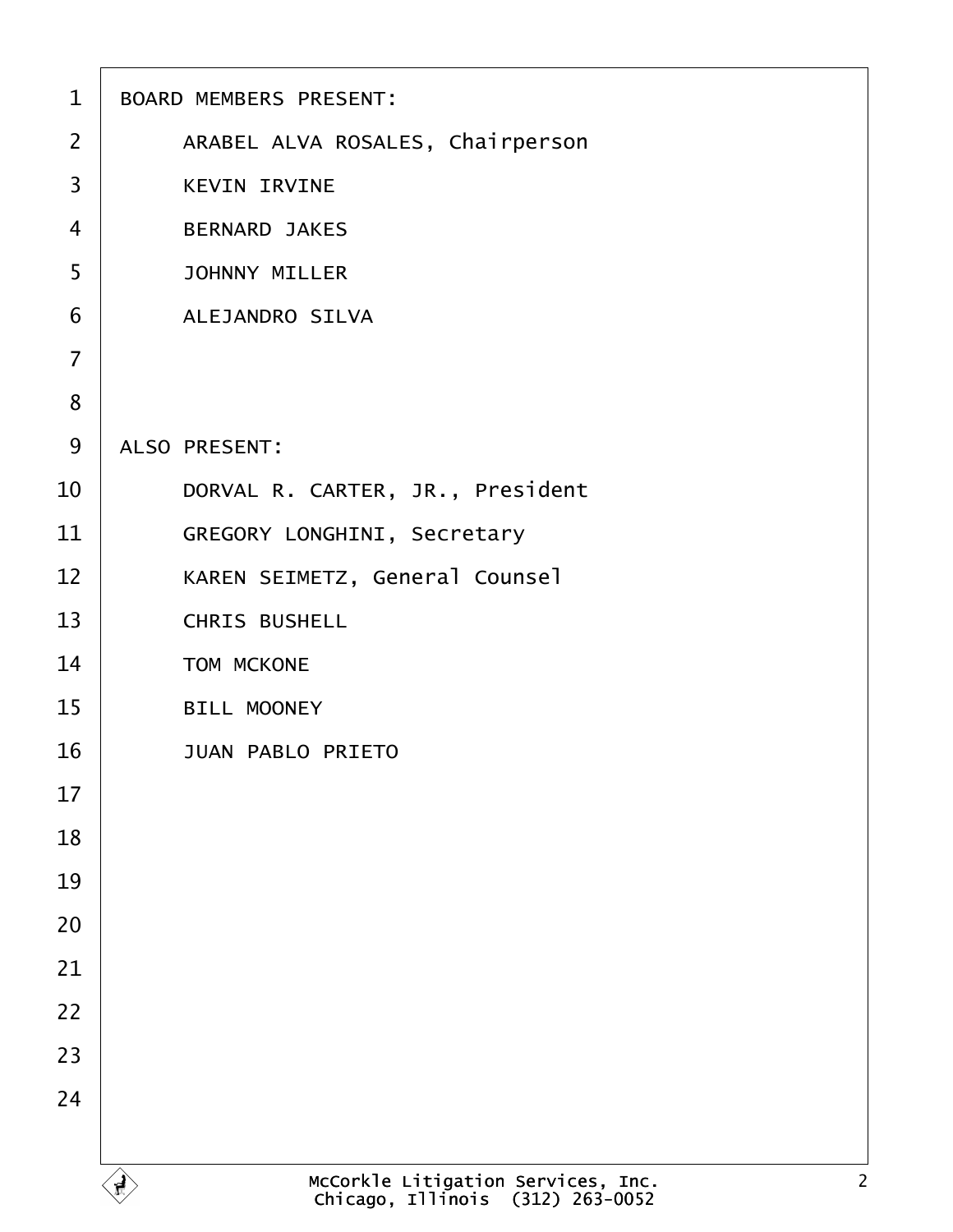<span id="page-2-0"></span>1 | SECRETARY LONGHINI: Chairman Alva Rosales, we  $2 \mid$  may begin the meeting. 3 | CHAIRPERSON ALVA ROSALES: Thank you, Greg. 4 Good morning, everyone. I would like to 5 call to order the regularly scheduled meeting of  $6$  the Chicago Transit Board for February 10, 2021.  $7$   $\mid$  would the secretary call the roll? 8 | SECRETARY LONGHINI: Director Miller? 9 DIRECTOR MILLER: Here. 10 SECRETARY LONGHINI: Director Jakes? 11 DIRECTOR JAKES: Here. 12 SECRETARY LONGHINI: Director Irvine? 13 DIRECTOR IRVINE: Here. 14 SECRETARY LONGHINI: Director Silva? 15 DIRECTOR SILVA: Here. 16 | SECRETARY LONGHINI: Director Alva Rosales? 17 CHAIRPERSON ALVA ROSALES: Here. 18 | SECRETARY LONGHINI: Chairman, we have a quorum  $19$   $\vert$  with all five members of the board present. And  $20$   $\vert$  also let the record show that President Carter and 21 General Counsel Karen Seimetz are also  $22$   $\mid$  participating in this meeting. 23 CHAIRPERSON ALVA ROSALES: Great. Thank you.  $24$   $\vert$  Greg. Our first order of business today is public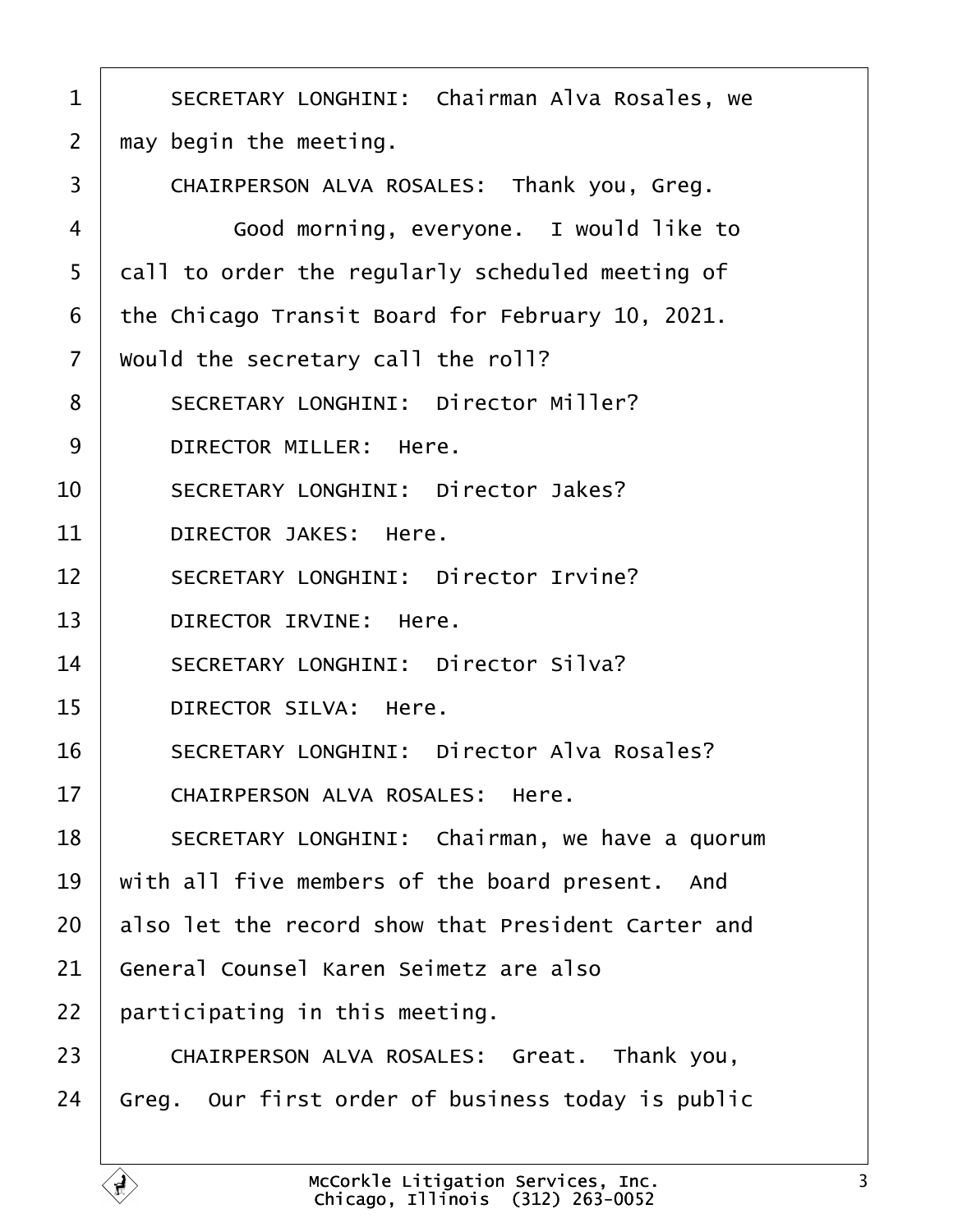<span id="page-3-0"></span> $1$  comment. Greg, do we have public comment?

2 SECRETARY LONGHINI: Yes, we do. We have three 3 public comment speakers today. We are going to 4 | begin with Ms. Minerva Garcia. And just to remind 5 all the public comment speakers, if we could ask 6 vou to please keep your comments to three minutes.  $7$  | Ms. Garcia?

8 | MINERVA GARCIA: Thank you and good morning.  $\mid$  My name is Minerva and I am a youth organizer  $\vert$  representing the Belmont Cragin Youth Leadership council. Our transportation campaign aims to  $\parallel$  address and eradicate the transportation inequities  $\parallel$  in Belmont Cragin. And today I want to bring your attention to the frequency of some of our most used 15 | buses, including Fullerton, Diversey, and 16 | Narragansett. Belmont Cragin, we are a low-income ever-growing Latinx community that is historically 18 | underserved and it is part of the 31st and 35th Ward, which the Active Transportation Alliance | graded as a B and a C respectively.

 Specifically, the Diversey and | Narragansett bus was given an F with an average  $\vert$  rate of speed of 8.2 miles an hour compared to the | City's recommended 13. So our buses are performing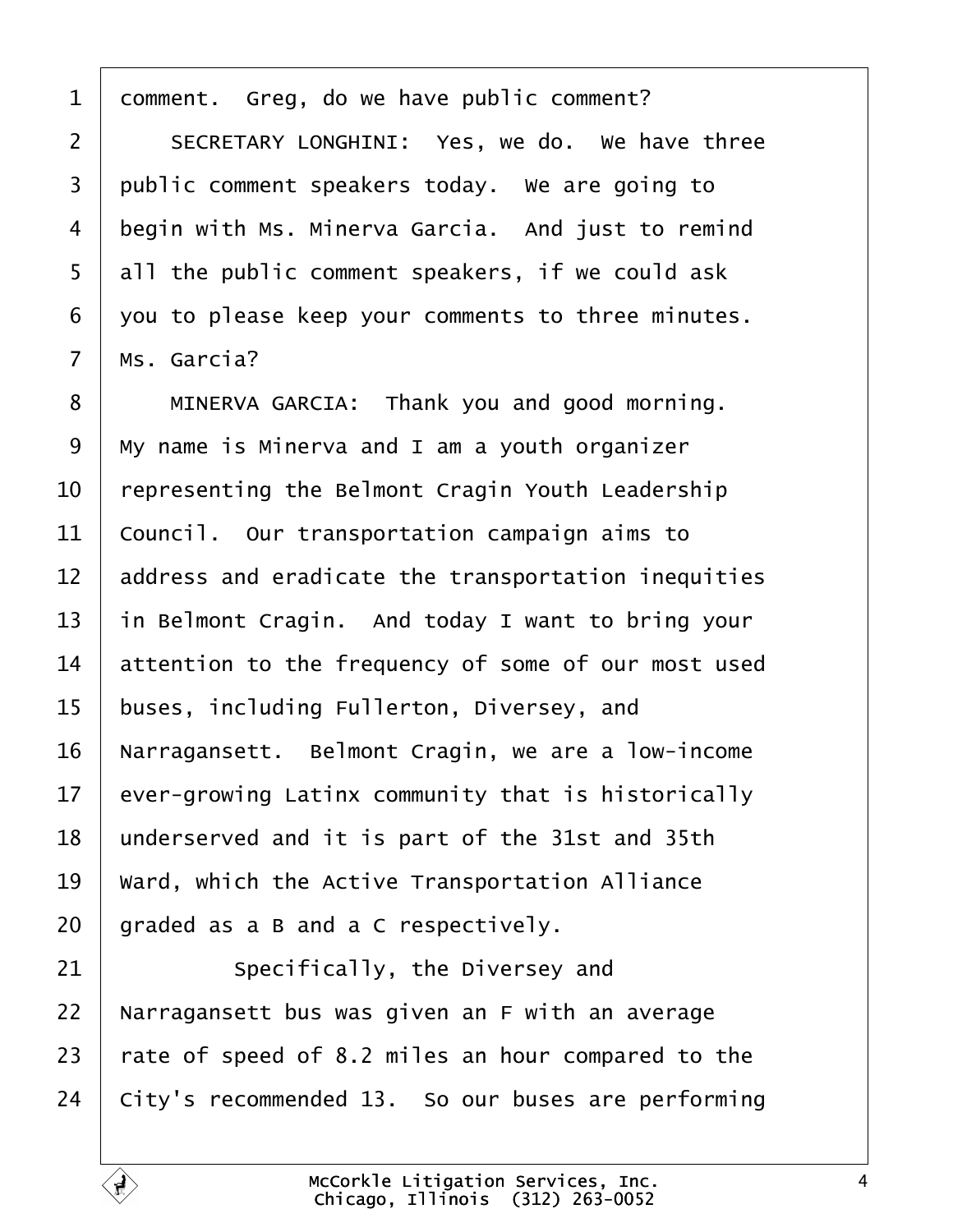<span id="page-4-0"></span> extremely low and that is directly affecting the work, the social lives, and the health of our 3 | community members.

4 With the pandemic, we saw further 5 | devastated effects of inadequate transportation service. So not only are we super dependent on 7 | inexpensive public transportation, but it is our only source of transportation. There are no bike 9 | sharing systems yet or bike lanes and this puts  $\parallel$  already disadvantaged people in worse conditions.

**I I** go to North Side College Prep, which is and  $\sqrt{12}$  and  $\sqrt{12}$  and  $\sqrt{12}$  and both do not  $\vert$  have a bus. So I would take Foster and Austin  $\parallel$  while my friend who lives about five minutes away  $\vert$  from me took Kimball and Fullerton. I'd tell him to take Narragansett because that's closer to him,  $\parallel$  but he always said it was a hit or miss with that bus. It was not closely monitored, so you could be 19 standing at the stop when it says one minute away, but have to wait 20 minutes in reality. At that point, I would have started walking home.

**But even so, Fullerton wasn't any better.**  $\vert$  I will get home around 4:10, 4:15 while he got home 24  $\vert$  at 5:00 to 5:25. I'm not even exaggerating. I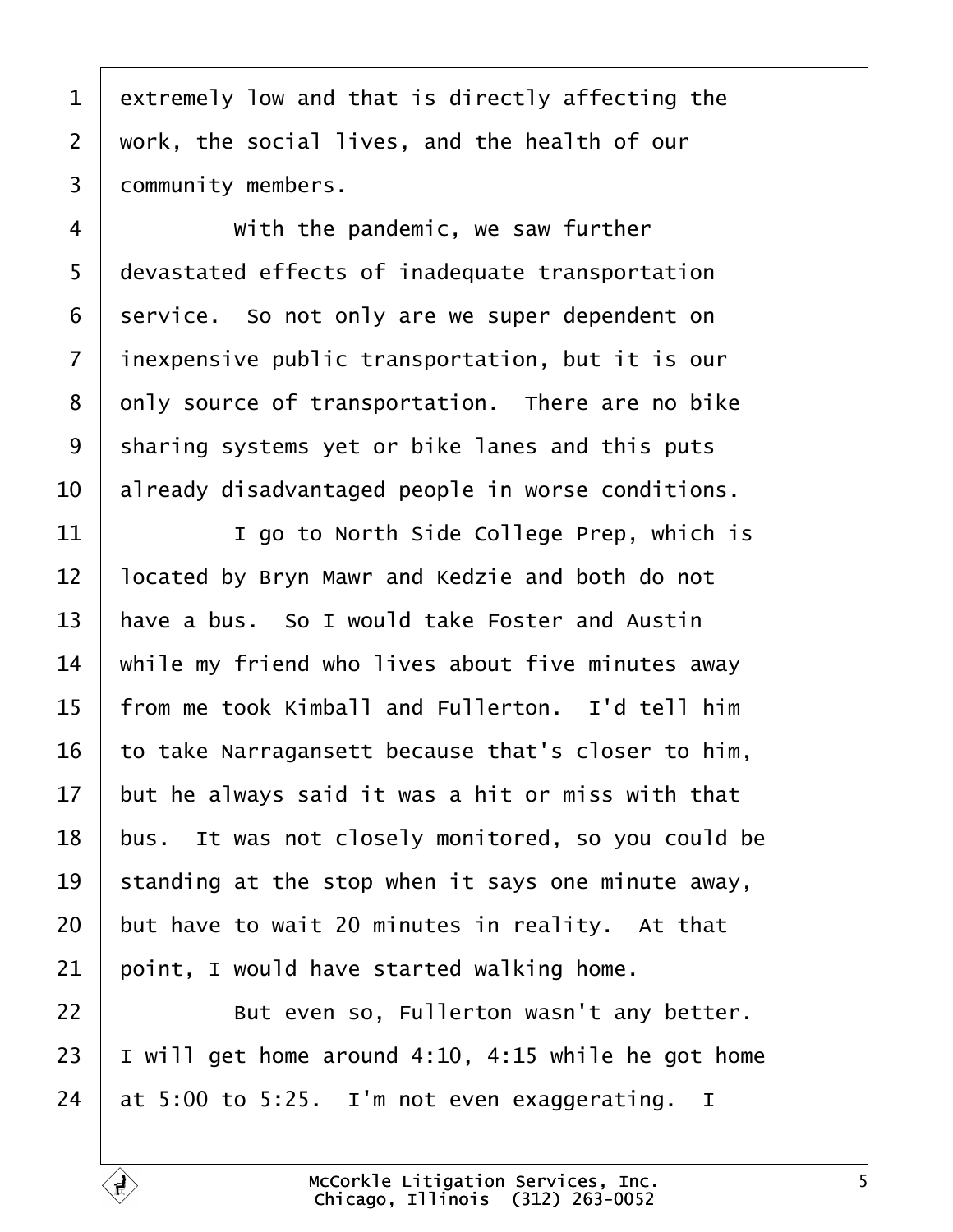<span id="page-5-0"></span>wish I was.

**I It's just really sad to see transportation**  | is not adapting to the different circumstances, such as increased ridership during the school year and fixing streets for efficiency and I would like to propose a solution. A combined bus-and-bike only lane on Fullerton. These types of bus  $-$ 8 these types of lanes have proven to be successful in downtown Chicago based on data from the CTA in | April 2019. It showed buses that were 65 percent  $\pm$  faster. And this will also address the bus priority issues. When I'm in my mom's cars, I  $\vert$  always see cars try to go before the bus and even speed to get in front. People don't respect the | bus and don't let it pass, so this causes traffic.

16 A bus-and-bike only lane will alleviate the traffic and minimize the disproportionate 18 | impact seen in low-income minority communities such  $\parallel$  as Belmont Cragin. It is extremely important that  $\vert$  we address this issue because people should be able to depend on transportation. Thank you for your time.

23 CHAIRPERSON ALVA ROSALES: Ms. Garcia, thank  $\vert$  you so much for taking the time and I've got to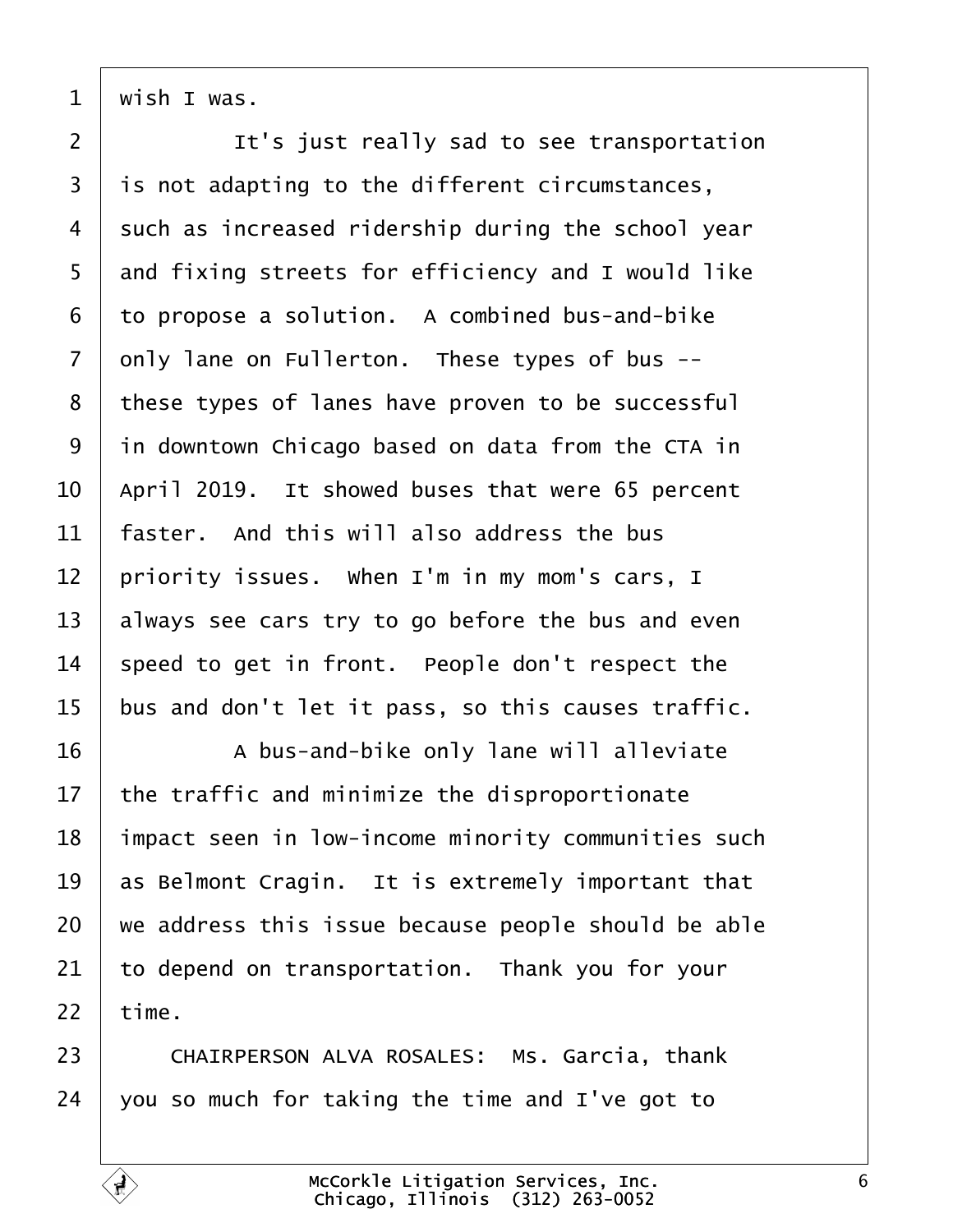<span id="page-6-0"></span> tell you, not only taking the time to give a very thorough presentation of what's going on there, but also giving us some suggestions of what can be 4 | done. It is very, very much appreciated by us, you  $5 \mid$  doing that. **Just a quick question.** So you said 31st and 35th Ward Alliance and then you said there was | an organization -- there was an organization there? | I was curious what the name of that organization was. 11 | MINERVA GARCIA: The Active Transportation Alliance. 13 CHAIRPERSON ALVA ROSALES: Got it. **I** MINERVA GARCIA: They perform the grades of the buses. 16 | CHAIRPERSON ALVA ROSALES: Right. Right. | Okay. I didn't quite hear that, so thank you for | that. We definitely want to follow up on this. | And I know that although part of your | recommendation is kind of out of our control, but  $\parallel$  we speak to City Department of Transportation all  $\pm$  the time and so some of these recommendations are things that we can bring. **President Carter, I don't know if you want**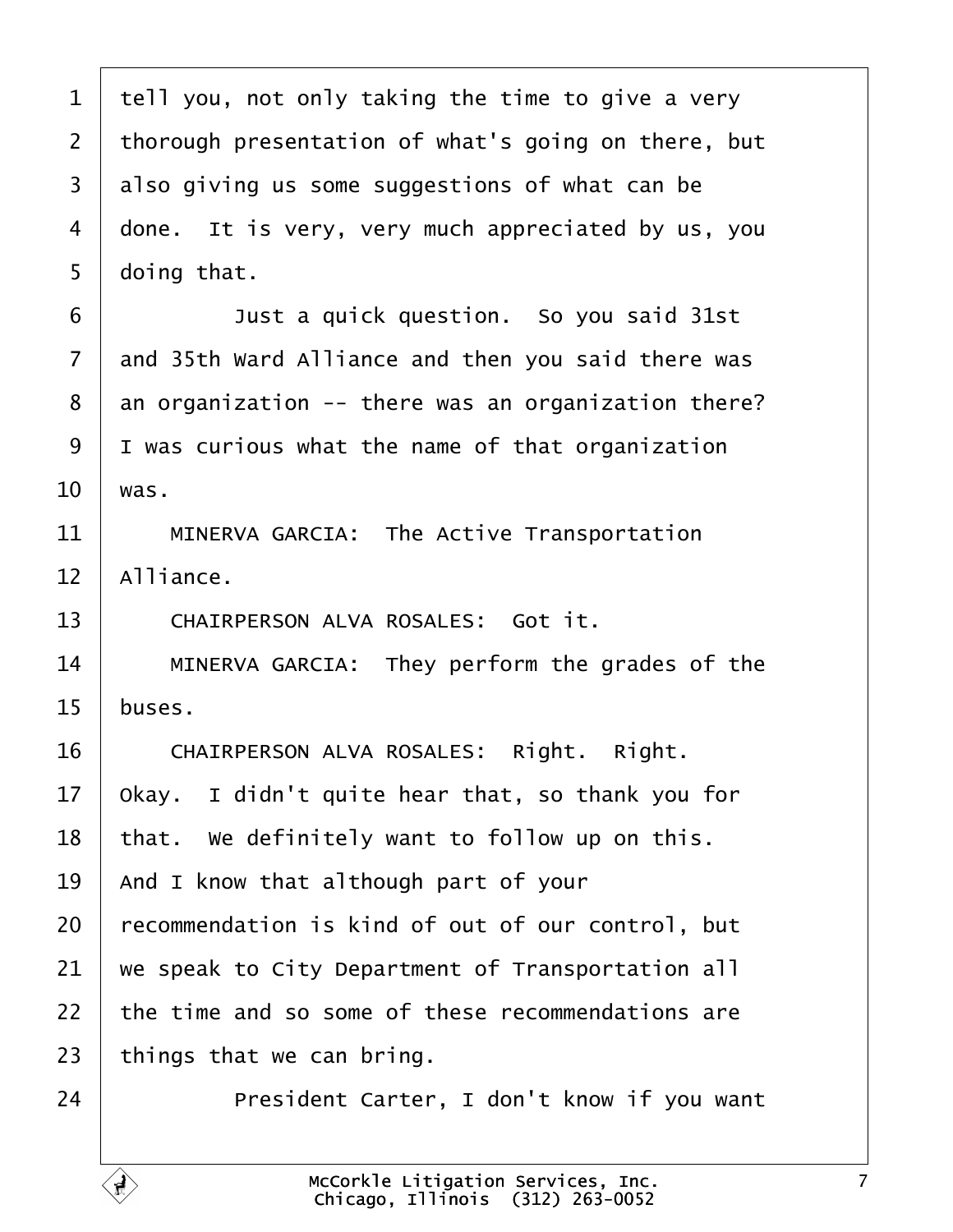<span id="page-7-0"></span> to mention anything else. I see you wanting to. 2 | PRESIDENT CARTER: I would say -- I would | request that Mike Connelly, our chief for planning  $\mid$  who actually coordinates the conversations with the  $\vert$  City around dedicated bus lanes and other things,  $\mid$  follow up with the speaker to address her concerns and to make sure we have all the information we | need for conversations we're having with the City. | I will also state that there is, interestingly enough, a dialog going on right now about | increasing dedicated bus lanes in the city and, in  $\vert$  fact, we have been able to do what we call popup pilots for bus lanes in various parts of the city.

 **But Mr.** Connelly will be able to provide her with more information about her particular  $\vert$  concern and then we can also then make sure we're | having a conversation with the City about ways in  $\mid$  which we can address that, that particular concern along the route she identified.

20 CHAIRPERSON ALVA ROSALES: Yeah. I would like  $\parallel$  Mike Connelly to keep us abreast of what's going on with that as well.

**8** Ms. Garcia, thank you again for taking the time. Thank you for coming to us with some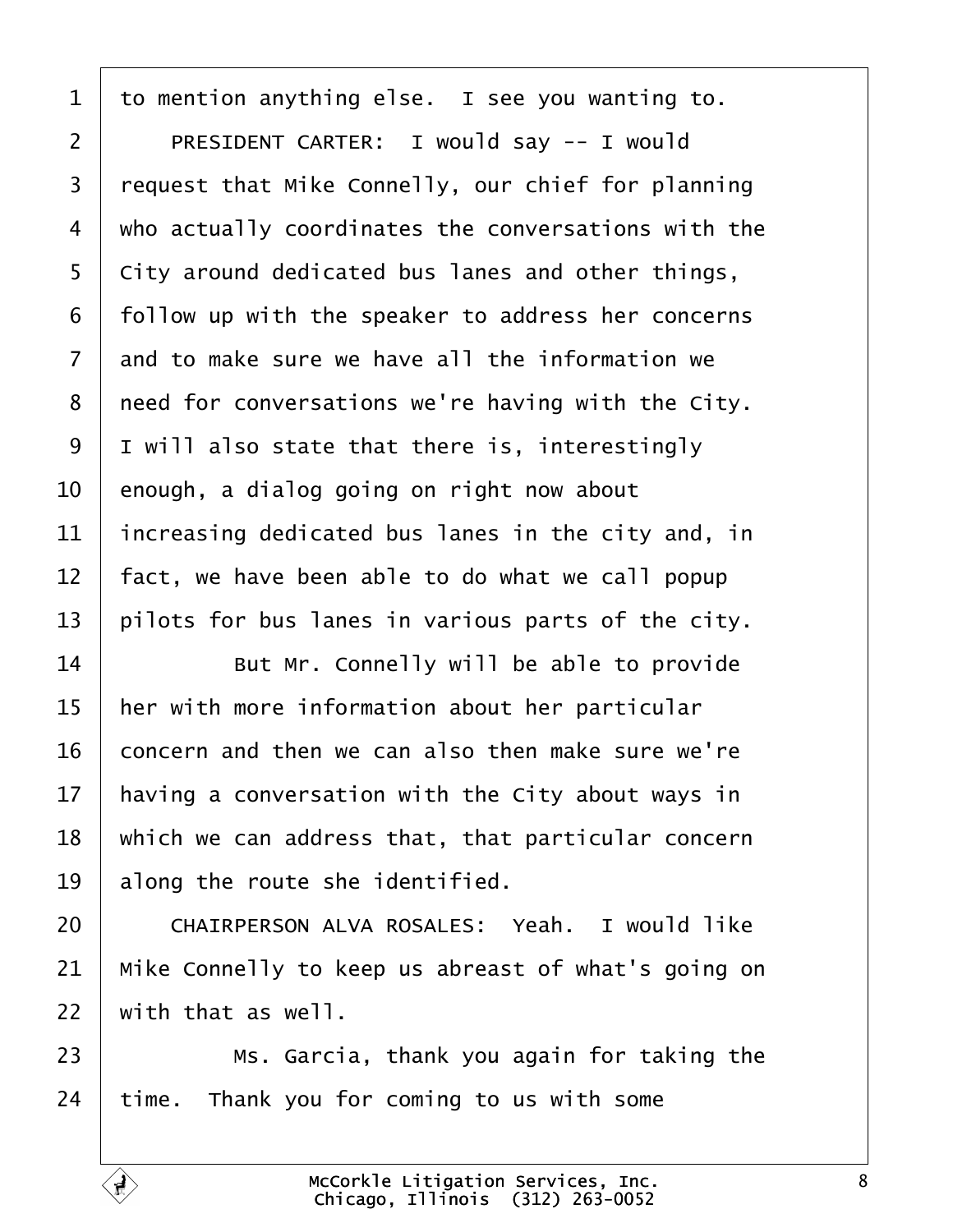<span id="page-8-0"></span>1 | recommendations and we'll keep you abreast of this, but thank you so much. We appreciate it. 3 SECRETARY LONGHINI: Thank you, Ms. Garcia. 4 We may now proceed to our second speaker  $5 \mid$  for the day and her name is -- I hope I'm | pronouncing it correct -- Yalinette Rivera.  $ms$ . Rivera. 8 | YALINETTE RIVERA: Hello. My name is Yalinette Rivera and I am a junior attending Lincoln Park  $\vert$  High School, which is on Armitage and Orchard. I am a part of the Northwest Side Housing Center, 12 | Belmont Cragin Youth Leadership Council, also with | Minerva on this ongoing transportation campaign. 14· · · · · · Today, I will be talking about cleanliness. Relating off of Minerva's story with | her friend, I was also that friend on the bus. My  $\parallel$  main route to school is the Fullerton route. I | take Fullerton all the way to Oz Park, which is the end of the Fullerton route and it drops me right off at the park to school. Traveling from Balmoral and Fullerton where I live to Oz Park, I see | pregnant women, babies, and all types of ages up to senior citizens. The buses are constantly packed with people who take the bus from Lincoln Park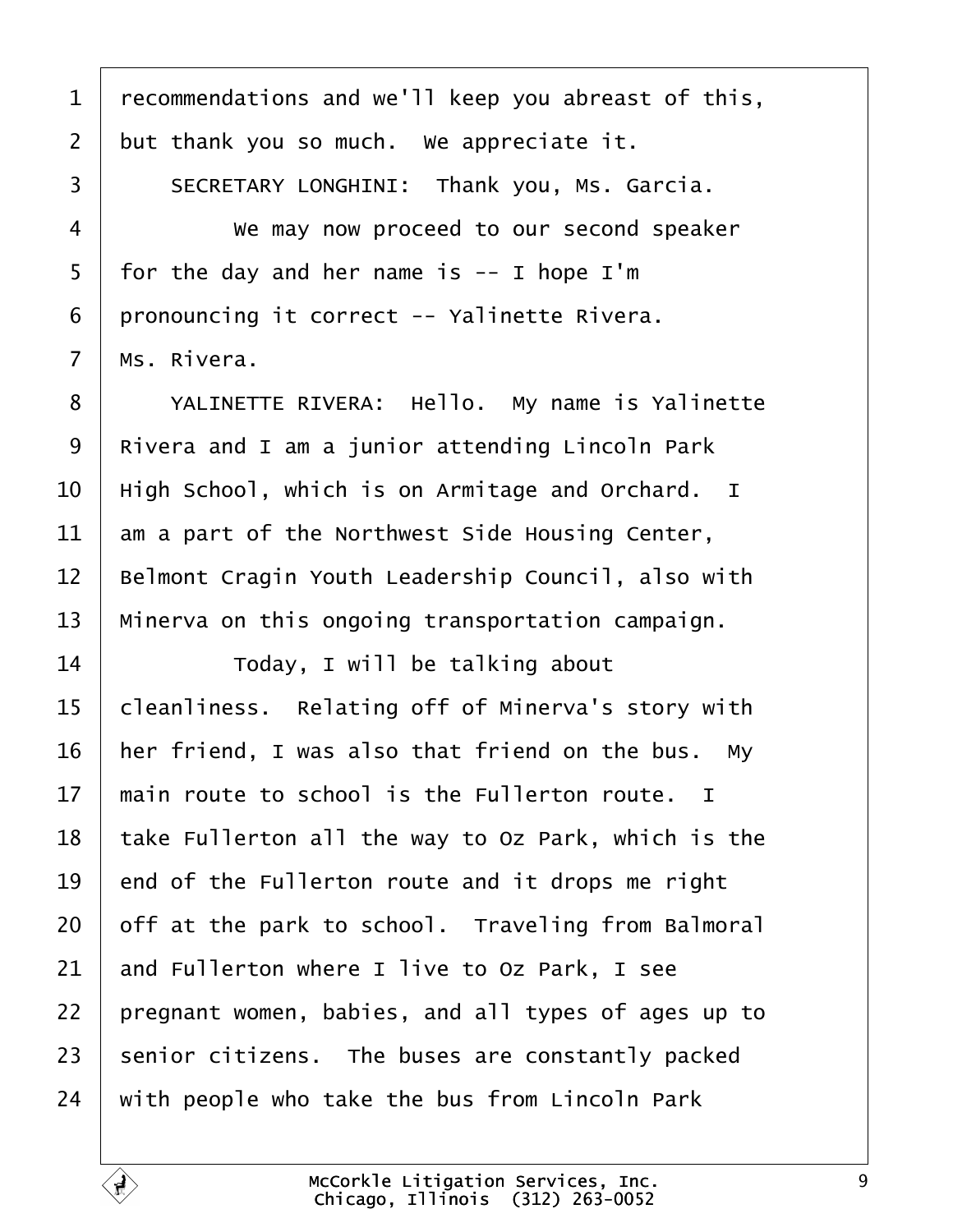<span id="page-9-0"></span> $1$  | High School, Lane Tech High School, the Blue Line 2 on California and Fullerton, Clemente High School 3 on Western and Fullerton, and Lake View on Clybourn 4 and Fullerton and the Brown Line on Fullerton and I 5 | forgot the other street, but the Brown Line and  $6$  | Lincoln Park High School students as well.

7 | No matter what time I got on the bus, I  $8$   $\mid$  was always late. What would have took me a 9 | 45-minute bus drive would take me up to an hour or  $10$   $\vert$  an hour-and-five-minute bus ride every morning. 11 There's always traffic and the traffic is  $12$  constantly ongoing no matter what time it is on  $13$  Fullerton.

  $\parallel$  **Leading up to these late days, I would** 15 | have many consequences in school. Five tardies to one detention served. So right now from last year,  $\pm$  I have had five detentions to serve.

18 | Relating on cleanliness, I would like to  $\parallel$  speak upon the fabric on the seats. The fabric on the seats collects dust, dirt, bacteria and there is trash all over them. Especially now during an  $\vert$  ongoing pandemic, it's important that we keep these seats specifically cleaned and as sanitary as  $24 \mid$  possible.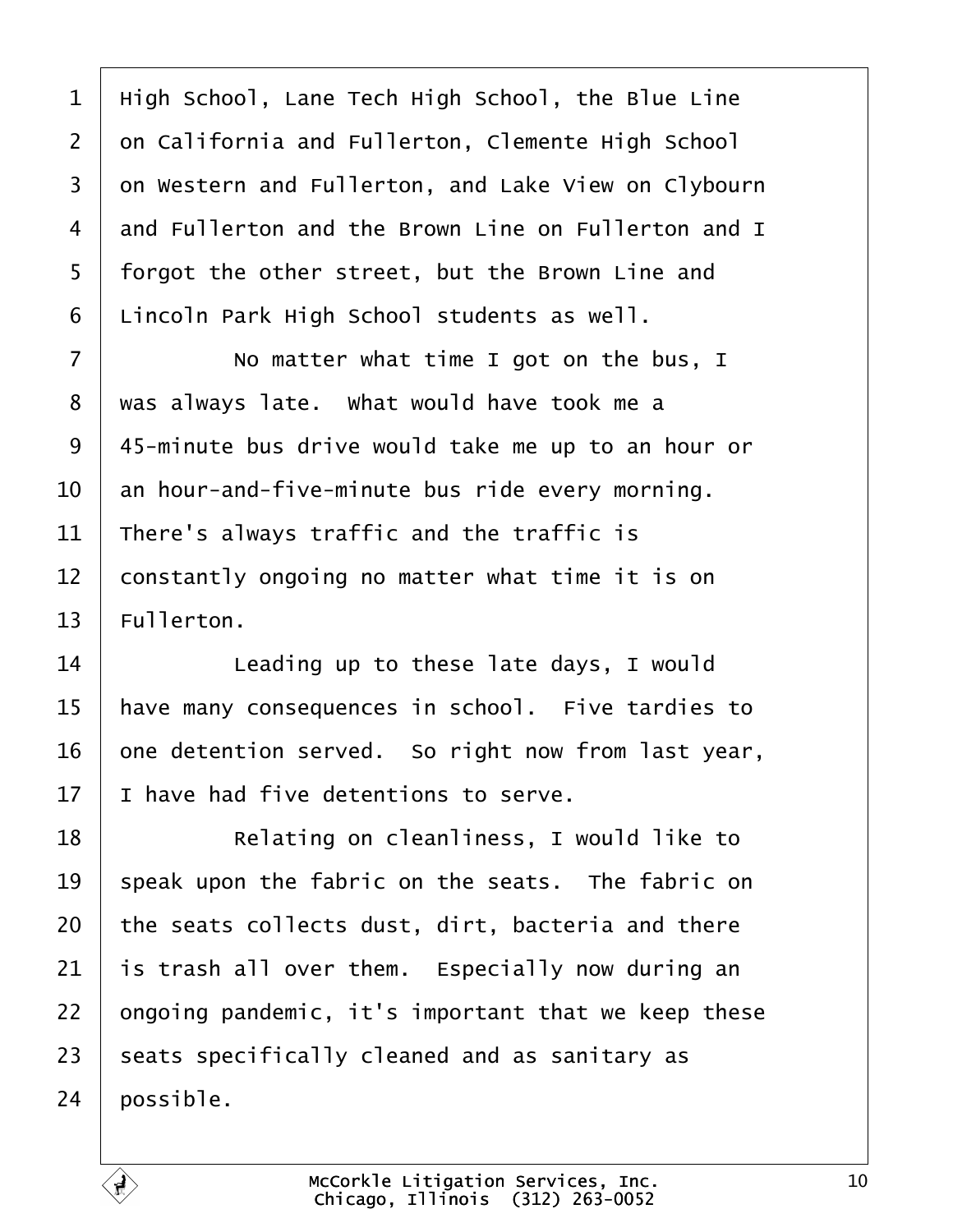<span id="page-10-0"></span>1 I can tell at 6:00 o'clock in the morning that the buses weren't cleaned. The minute I 3 | walked in, my throat would sometimes start to itch and I couldn't get off the bus because I would have 5 been even more late to school. I couldn't wait for another bus because waiting for another bus will  $\vert$  put me into more situation where I'll be later for  $8 \mid$  school.

9 | Some solutions I propose are air  $\,$  ventilators or quality trackers on buses. We need some signage on the buses that the buses are being  $\vert$  cleaned and are clean. The buses need to be cleaned, especially at a time like this.

**I I** also would like to suggest some express buses like the ones on Western or the big streets and stops like the way Diversey does with Narragansett and Harlem. I know with Diversey, | from my experience, there are buses that stop on 19 | Narragansett and that's the end of their route and | that's also the (inaudible) buses that drop off on | Harlem. With a street as big as Fullerton, I  $\vert$  devise that this is a big solution or can be a big solution to the traffic and to the time the buses  $24 \mid \text{cone}$ .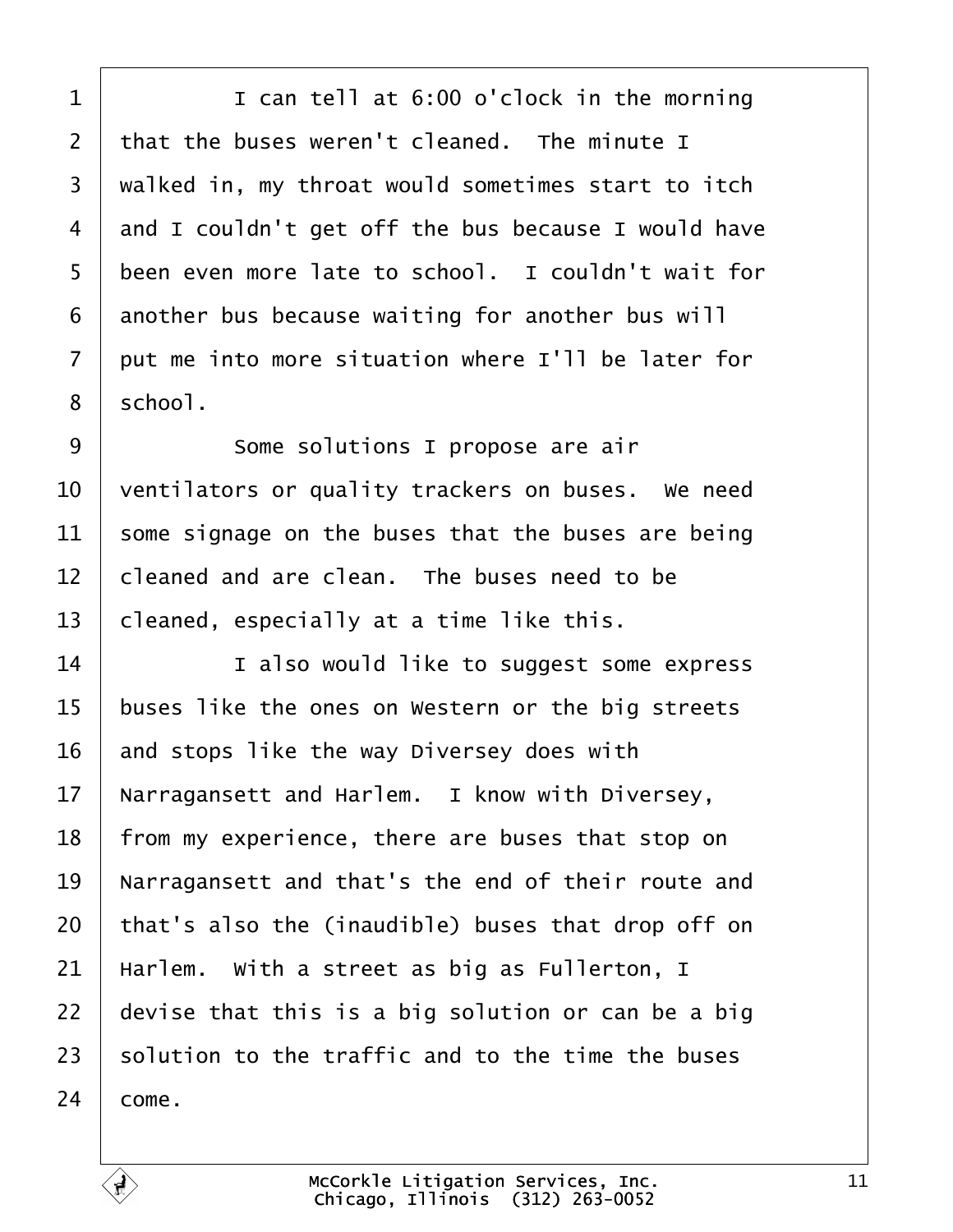<span id="page-11-0"></span>1 I would also like to give the solution to the seats to be switched to the new plastic seats. 3 It will also be easier to clean and it will be easier to wipe down compared to the fabric seats. I have been to D.C. and different places and I was shocked by how clean everything was and to have one of the top transportation systems in the world, ours is very dirty. Thank you.

9 CHAIRPERSON ALVA ROSALES: Ms. Rivera, thank  $\vert$  you also for presenting today and sharing with us some of your concerns, a variety of your concerns.

  $\vert$   $\vert$  with regards to the cleanliness, I do want to tell you that we have been cleaning our buses 14 even more even though in the past, you know, we had been doing a good job, we actually just voted on another contract where we will even upgrade even  $\parallel$  more our cleanliness and I appreciate your 18 | comments.

  $\parallel$  **The other thing is with regards to the**  buses, we are going to have different seats on the buses that are easier to clean and easier to keep clean.

23 And I appreciate, very much, all of your comments and suggestions. We will take them all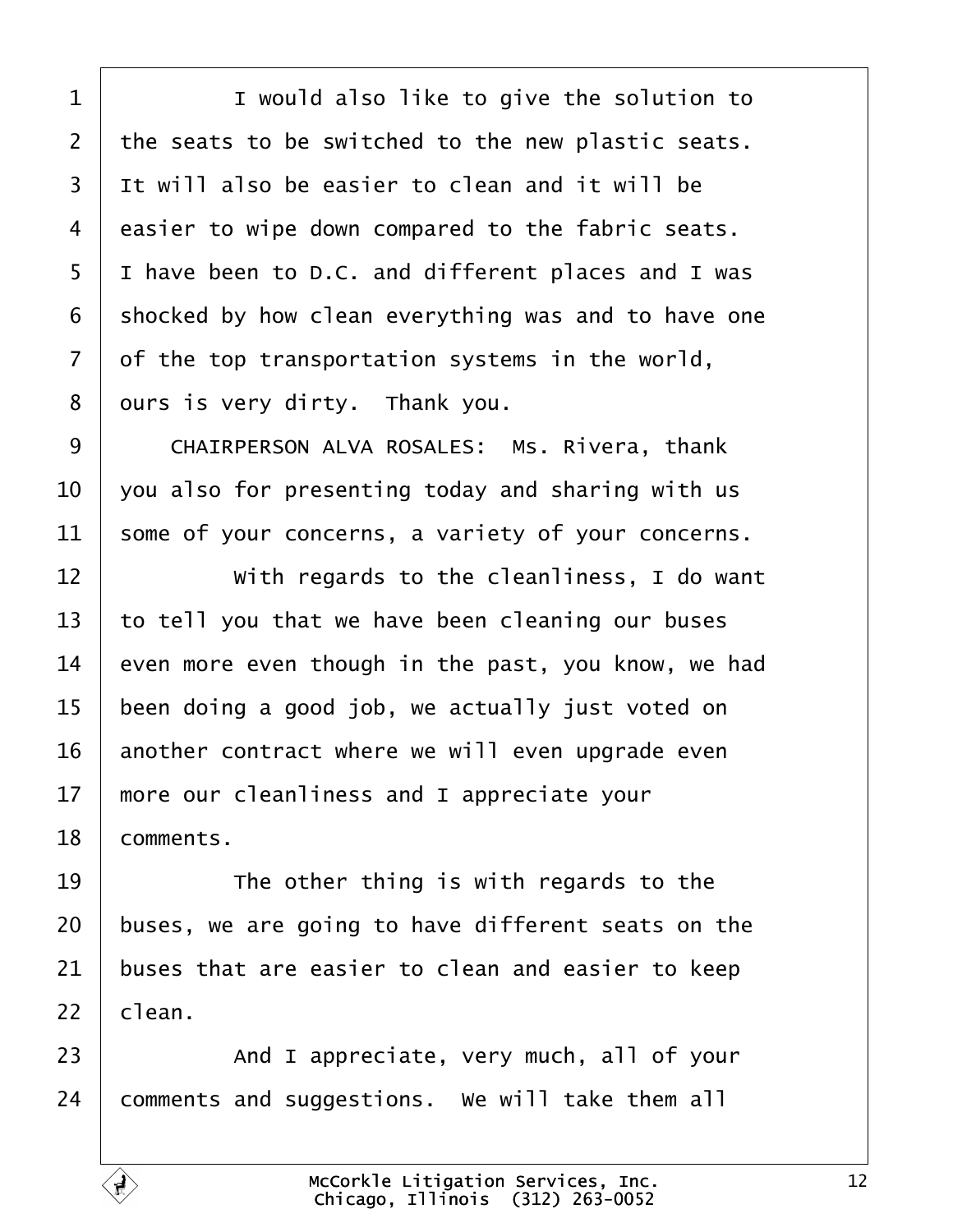<span id="page-12-0"></span> into account. I do want to have someone from our 2 | team, executive staff-level, Chief Transit Officer Donald Bonds, follow up with you on all the 4 concerns that you presented. But we are very | grateful that you came before us today and expressed your concerns and expressed some suggestions. So thank you very much for that, | Ms. Rivera.

9 | YALINETTE RIVERA: Thank you so much. I agree.  $\vert$  I feel like in order for people to be more aware  $\parallel$  with the cleanliness, that the signage is very | important. Even if it's on the bus, we need some 13 | kind of signage on a constant day reminder that we,  $\vert$  as the public, know that the buses are being cleaned because a lot of people won't know that the  $\parallel$  minute they walk into the bus. So even having some | kind of sign or some kind of -- some kind of app change or something on the Ventra tracker, like 19 something to tell us that the buses were being cleaned, when was the last time they were cleaned. Just some kind of signage or reminder so most people can feel safe and be reminded that the buses are being cleaned.

24 CHAIRPERSON ALVA ROSALES: That's a good idea.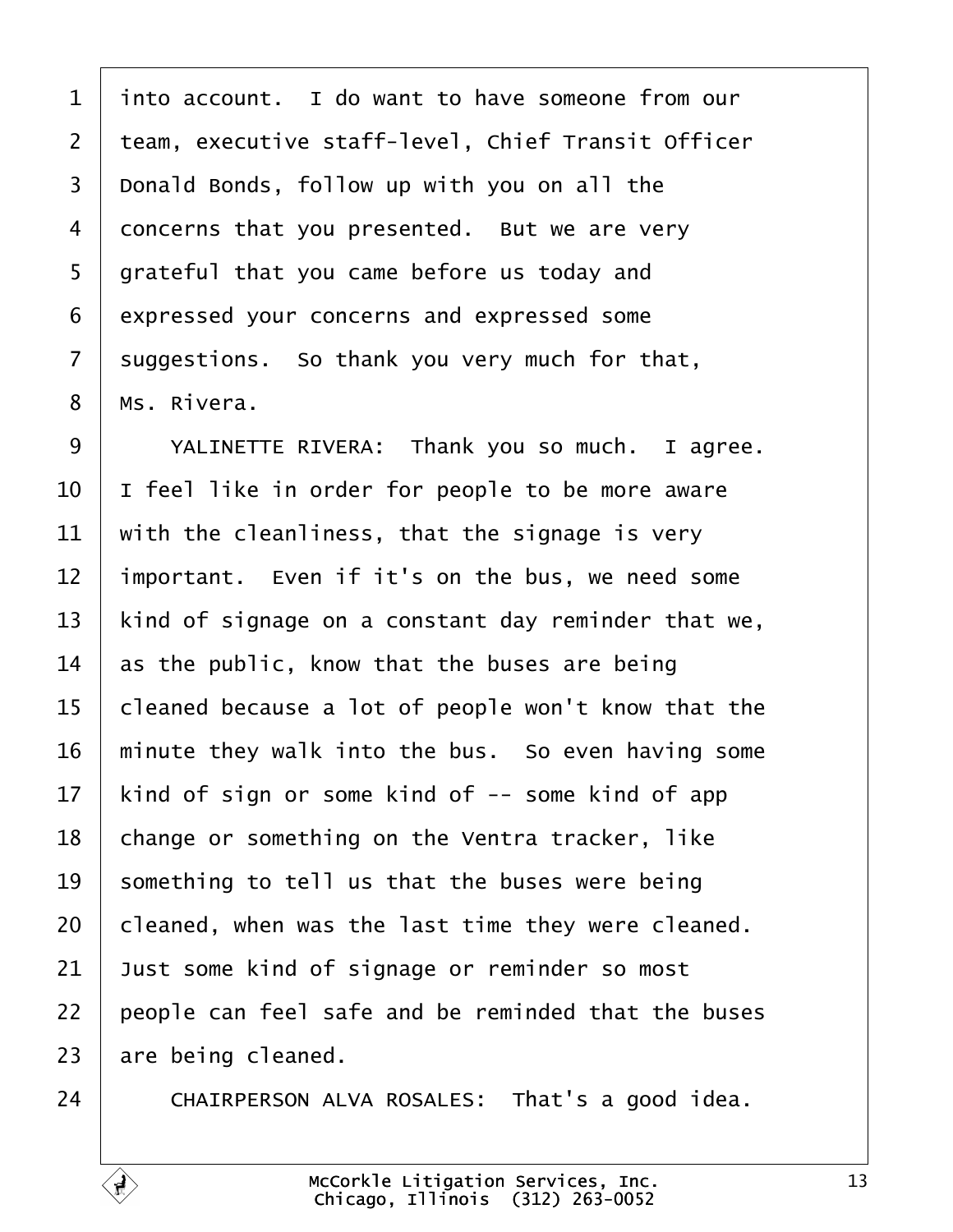<span id="page-13-0"></span>Thank you.

2 | SECRETARY LONGHINI: Thank you so much for contacting us, Ms. Rivera.

4 | CHAIRPERSON ALVA ROSALES: President Carter, do  $5 \mid$  you want to say anything?

6 | PRESIDENT CARTER: Actually, I thought that was a very interesting idea, how we can better 8 communicate when we last cleaned the bus, what the status of the bus is. I know, as you pointed out,  $\vert$  that we are trying to take extraordinary efforts | keeping our buses clean. Obviously there is always a challenge in terms of our day-to-day operations, but I will also have my communications teams work  $\vert$  on some additional messaging that we can coordinate with Mr. Bonds and his team on how we're cleaning those buses. And I think just, importantly, how to | let us know if you see something on our bus that you think is not up to the standards it should be,  $\vert$  so we can take action to deal with it right away. 20 CHAIRPERSON ALVA ROSALES: That's great. Thank

vou, Ms. Rivera.

22 | SECRETARY LONGHINI: Thank you all.

**Chairman, our third speaker is named Val**,  $24 \mid V$ , as in victory, Zimnicki. So I will turn it over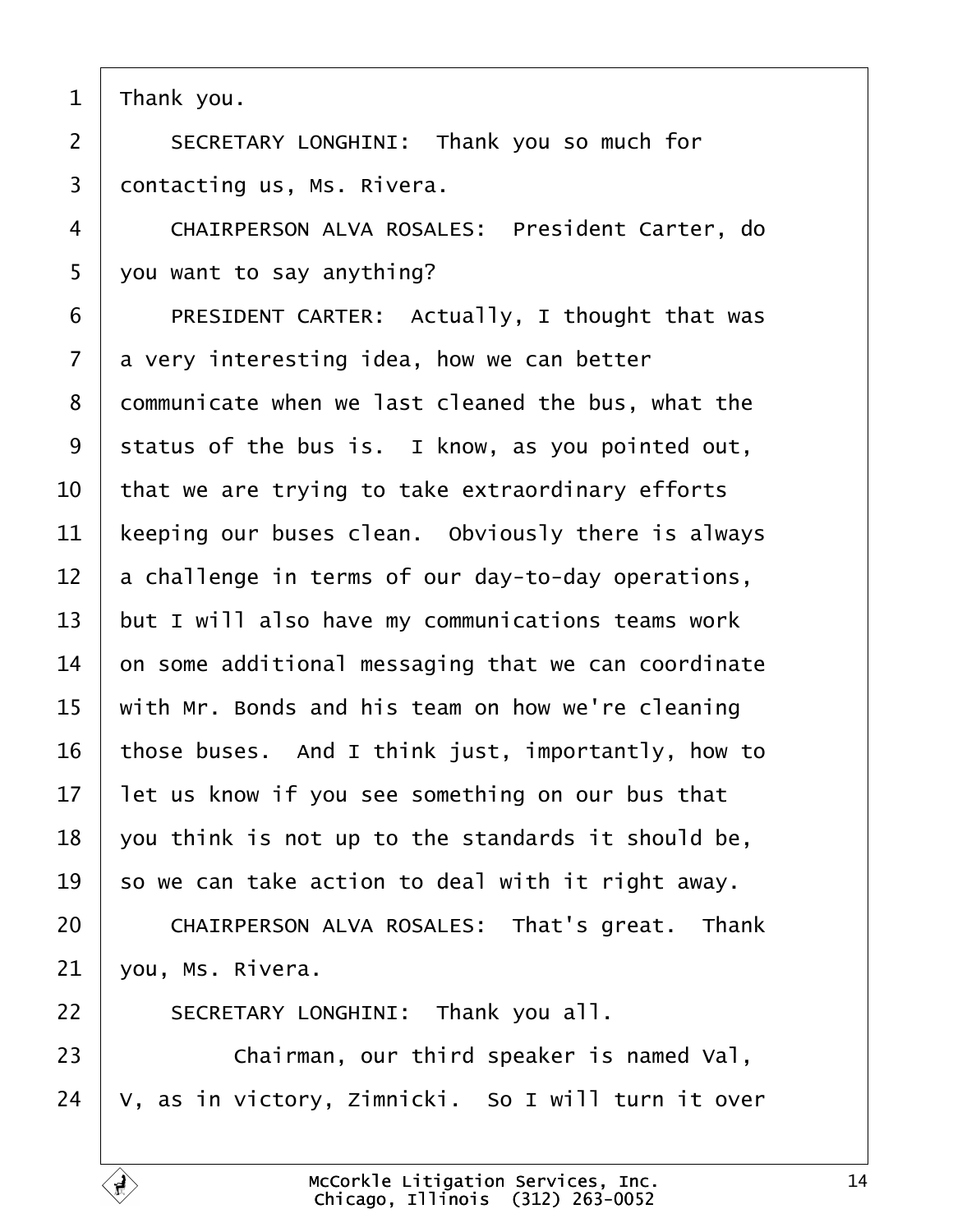<span id="page-14-0"></span>

| $\mathbf{1}$   | to Mr. Zimnicki.                                    |
|----------------|-----------------------------------------------------|
| $\overline{2}$ | Mr. Zimnicki, are you on?                           |
| 3              | THE HOST: Still muted. Mr. Zimnicki, please         |
| 4              | press star six on your phone to unmute.             |
| 5              | VAL ZIMNICKI: Okay. Can you hear me now,            |
| 6              | please?                                             |
| $\overline{7}$ | SECRETARY LONGHINI: Yes, we can, sir.               |
| 8              | VAL ZIMNICKI: Thank you. I apologize. I             |
| 9              | think I'm the one who made a little bit of -- okay. |
| 10             | I'm Val Zimnicki with Taxpayers United of           |
| 11             | America. We're located, by the way, five blocks     |
| 12             | from your meeting place on Lake Street. And we --   |
| 13             | we were founded in 1976. Now, the Chicago -- and    |
| 14             | thank you for letting me talk for a couple of       |
| 15             | minutes. I appreciate the Board allowing me to do   |
| 16             | this.                                               |
| 17             | The CTA is proposing to extend the Red              |
| 18             | Line from the existing terminal at 95th and         |
| 19             | Dan Ryan to 130th Street. This is part of the Red   |
| 20             | Ahead Program. It's estimated to cost \$2.3         |
| 21             | billion, which is the largest amount ever by the    |
| 22             | CTA to be spent for a particular project.           |
| 23             | As a quick side note, have these projects           |
| 24             | ever come in on time, let alone without waste and   |

 $\hat{\mathbf{r}}$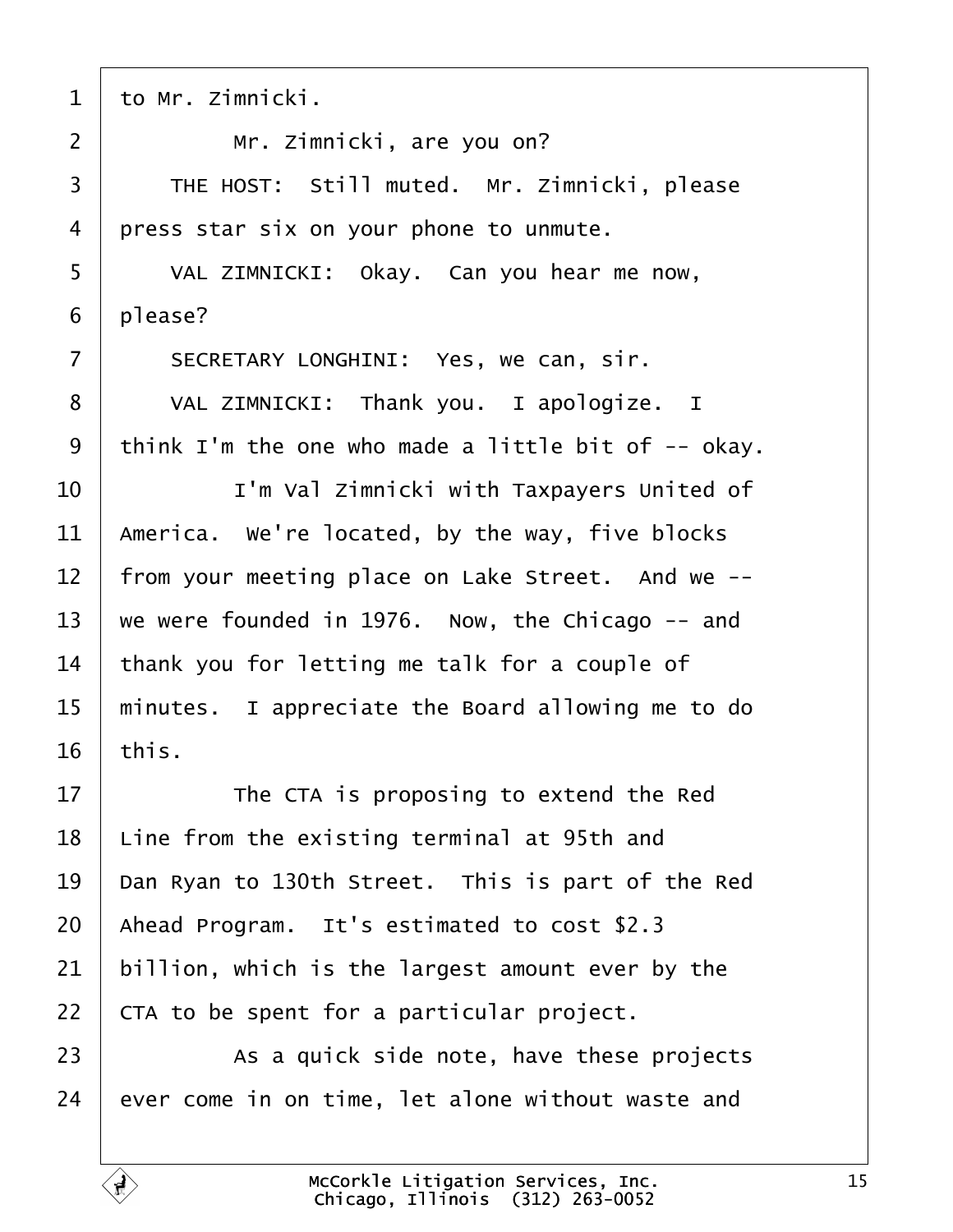<span id="page-15-0"></span>

overspending?

2 The proposed 5.6-mile extension would 3 include four new stations near 103rd Street, 111th, | Michigan Avenue, and 130th Street and each new station would include bus and parking facilities, but where is the money coming from? At the end of the last year, a couple  $-$  a month and a half ago, 8 I I believe the CTA's budget is \$375 million in deficit as of right now. The CTA claims it could  $\vert$  pay for half the project and hopes the rest of the  $\parallel$  money will come from the Federal Government.

**Actually, Chicago citizens should prepare**   $\mid$  for a new tax line item on their real estate taxes to pay for this. That seems to be a usual solution in Illinois. That has been unfortunately normal | procedure and that's in large part why many people have been moving out of the  $-$ - hello?

18 SECRETARY LONGHINI: You're still on,  $19 \mid Mr.$  Zimnicki.

20 VAL ZIMNICKI: Okay. Thank you.

  $\parallel$  **If we -- I think that most of the**  | bureaucrats and legislators say, if we build it, maybe they will come, but for sure, we will tax them to pay for it.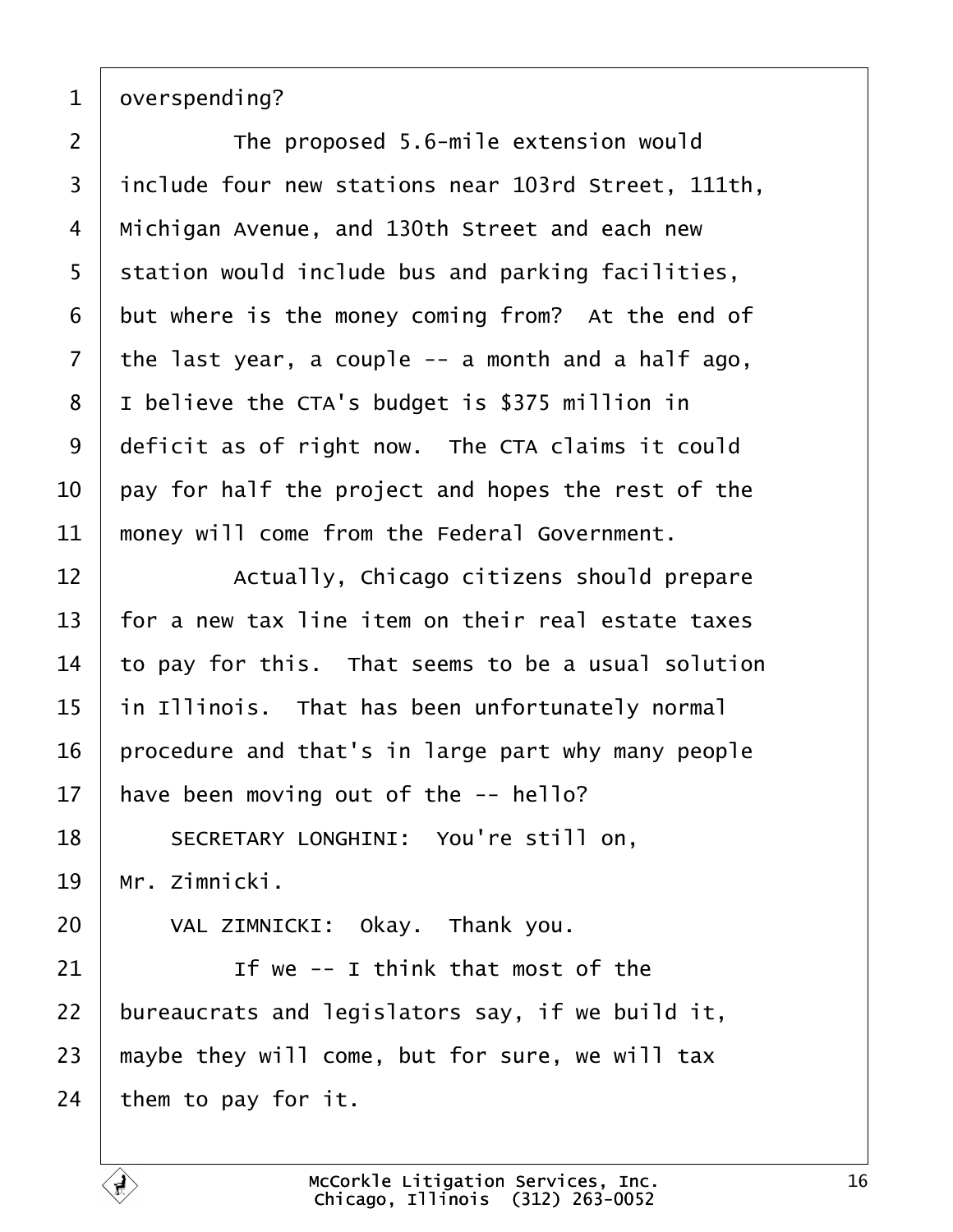<span id="page-16-0"></span>1 The Red Line extension is unnecessary and expensive. Projections are always optimistic and always seem to fall short. At a staggering  $\frac{1}{2}$  \$410 million a mile, will it pay for itself? In 5 | the last five years, general transit ridership fell by 2.8 million trips while ride hailing grew by  $7 \mid 30 \sim 30 \text{ million}$ .

**I** The CTA will also need to purchase private property to make room for the Red Ahead Program.  $\pm$  Families will be dislocated. Some will not want to sell. Will the CTA enforce condemnation | procedures? Will just compensation be satisfied? Will individuals be satisfied with what they receive money wise? Will renters be properly  $\vert$  relocated? The CTA wants to extend services to a  $\vert$  dwindling population, they're going to Wisconsin,  $\vert$  to Indiana, to Florida, while not at all funding  $-$ -| not all the funding is identified.

19· · · · · · My final comment, will eminent domain take away property rights? What about the inevitable cost overruns? And they are. We all know that.

**I** *For these reasons and others, we oppose* 23  $\vert$  the Red Line extension and I thank you very much for hearing me out. I do appreciate it.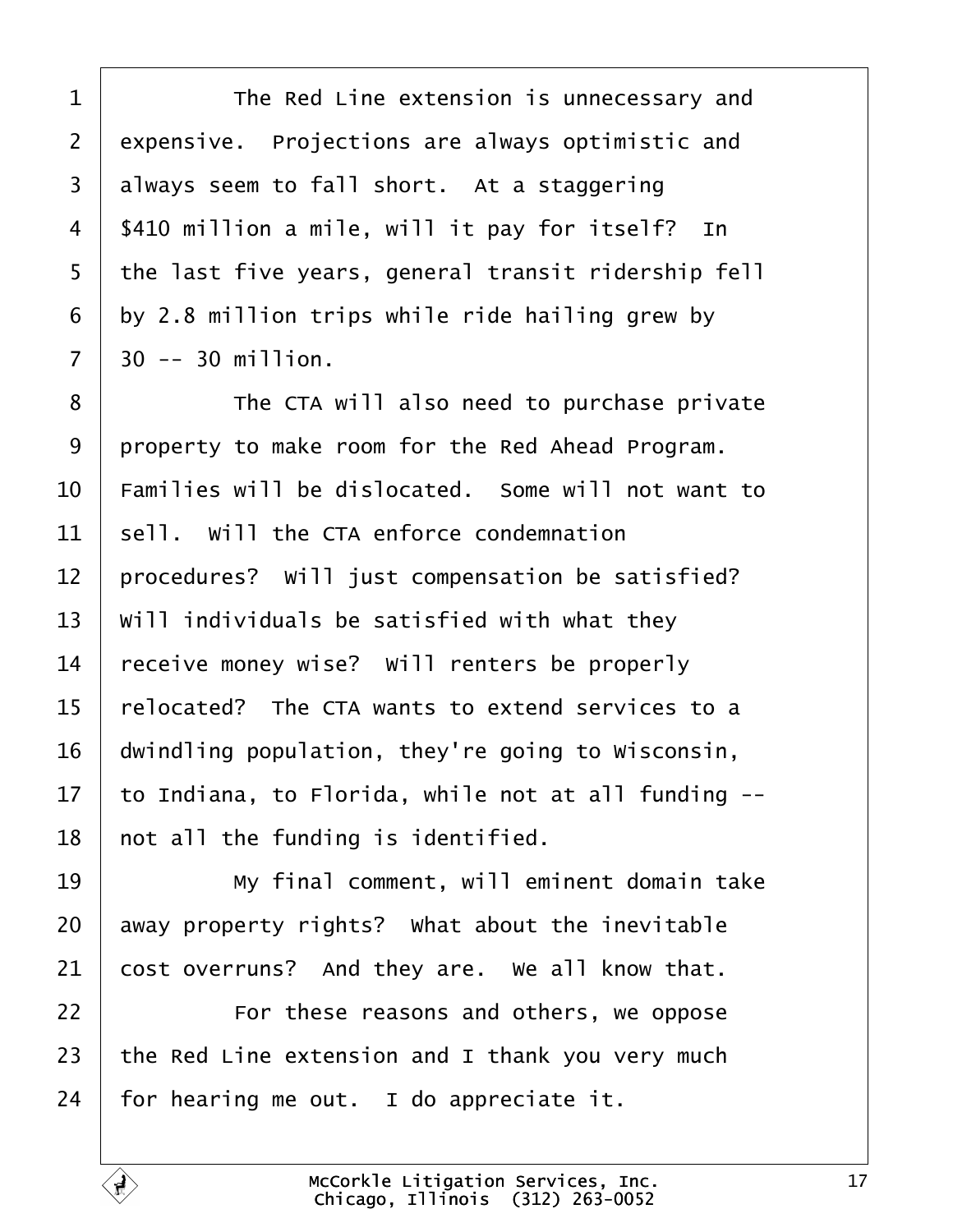<span id="page-17-0"></span>1 CHAIRPERSON ALVA ROSALES: Thank you,  $2 \mid$  Mr. Zimnicki, and your oppositions are noted. We 3 | really appreciate you coming before us and sharing  $4$  vour thoughts and the concerns of the organization 5 | that you're involved with, Taxpayers United of  $6$  | America as well.

7 What I'd like to do is, though, to follow 8 | up because you did have a number of questions and 9 | our Chief Transit Officer, which is Mr. Donald  $10$   $\vert$  Bonds, I'm going to ask him to follow up with you  $11$  and, you know, in detail maybe some  $-$  answer some  $12$  of the concerns and questions that you have as  $13 \mid$  well.

14 PRESIDENT CARTER: Actually, Director Rosales,  $15$  | the person that should follow up with Mr. Zimnicki 16 is Michael Connelly, who actually oversees the Red  $17$  Line extension project.

18 | CHAIRPERSON ALVA ROSALES: Michael Connelly.  $19$  okay.

20 PRESIDENT CARTER: He would be familiar with a  $21$  number of the issues he is raising.

22 | CHAIRPERSON ALVA ROSALES: Okay.

23 PRESIDENT CARTER: So I'd ask that

 $24$  | Mr. Connelly, our Chief Planning Officer,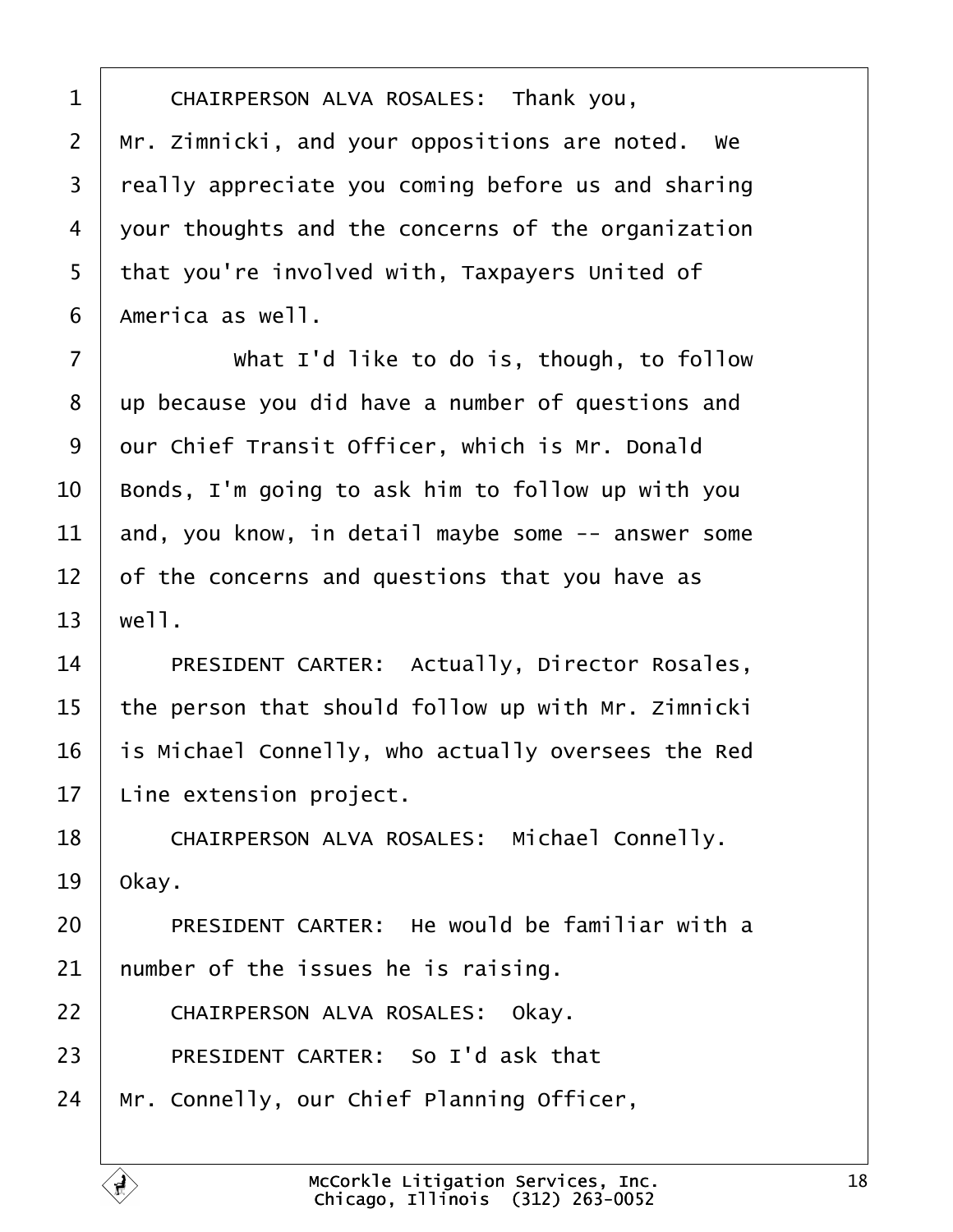<span id="page-18-0"></span> $1$  | follow-up. 2 CHAIRPERSON ALVA ROSALES: Great. So we will  $3$  have someone then follow-up with you. So we're  $4 \mid$  going to have Mike, is that correct? 5 | PRESIDENT CARTER: Yes. 6 | CHAIRPERSON ALVA ROSALES: All right. Great. ·7· · · · · · Mr. Zimnicki, I really want to thank you 8 again for coming before us and we thank you and  $9$  have a good day. Stay warm. 10 VAL ZIMNICKI: Thank you. Thank you for your  $11$  courtesy. 12 CHAIRPERSON ALVA ROSALES: Thank you. 13 SECRETARY LONGHINI: All right. Thank you,  $14$   $\parallel$  Mr.  $7$ imnicki and staff. 15 **If any 11 respeaker portion of the speaker** portion of the  $16$  public comment section, but just for the record,  $17$  at the record show that two written submittals  $18$   $\mid$  were submitted to my office to forward to the 19 | Board. One by Susan Hurley, Executive Director of  $20$   $\vert$  Chicago Jobs with Justice and the other one from  $21$  Lonnie Stevenson, who is the International  $22$   $\perp$  President of the International Brotherhood of  $23$  | Electrical Workers and I have forwarded those. So  $24$  with those comments, Chairman, the public comment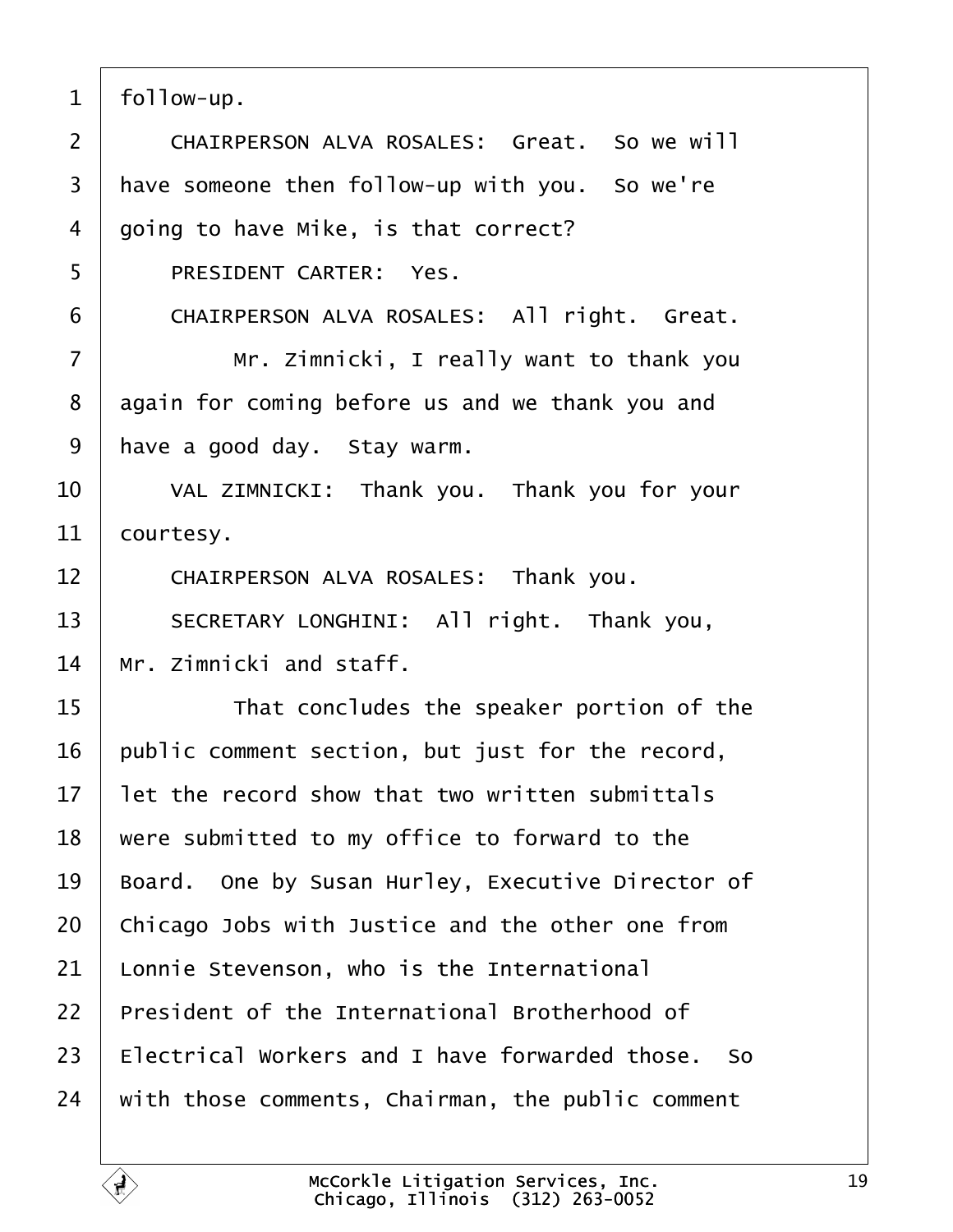<span id="page-19-0"></span>

| $\mathbf{1}$      | section of today's meeting is concluded.           |
|-------------------|----------------------------------------------------|
| $\overline{2}$    | CHAIRPERSON ALVA ROSALES: Great. Thank you,        |
| 3                 | Greg.                                              |
| 4                 | Our next order of business today is the            |
| 5                 | approval of the January 13th board minutes. The    |
| 6                 | minutes have been previously distributed. So I     |
| $\overline{7}$    | would like now to entertain a motion to approve    |
| 8                 | those minutes of the regular board meeting of      |
| 9                 | January 13th, 2021.                                |
| 10                | DIRECTOR JAKES: So moved.                          |
| 11                | DIRECTOR MILLER: Second.                           |
| $12 \overline{ }$ | SECRETARY LONGHINI: Moved by Director Jakes,       |
| 13                | seconded by Director Miller. I'll take the vote on |
| 14                | the minutes.                                       |
| 15                | Director Miller?                                   |
| 16                | DIRECTOR MILLER: Yes.                              |
| 17                | SECRETARY LONGHINI: Director Jakes?                |
| 18                | DIRECTOR JAKES: Yes.                               |
| 19                | SECRETARY LONGHINI: Director Irvine?               |
| 20                | DIRECTOR IRVINE: Yes.                              |
| 21                | SECRETARY LONGHINI: Director Silva?                |
| 22                | DIRECTOR SILVA: Yes.                               |
| 23                | SECRETARY LONGHINI: Chairman Alva Rosales?         |
| 24                | CHAIRPERSON ALVA ROSALES: Yes.                     |
|                   |                                                    |

ſ.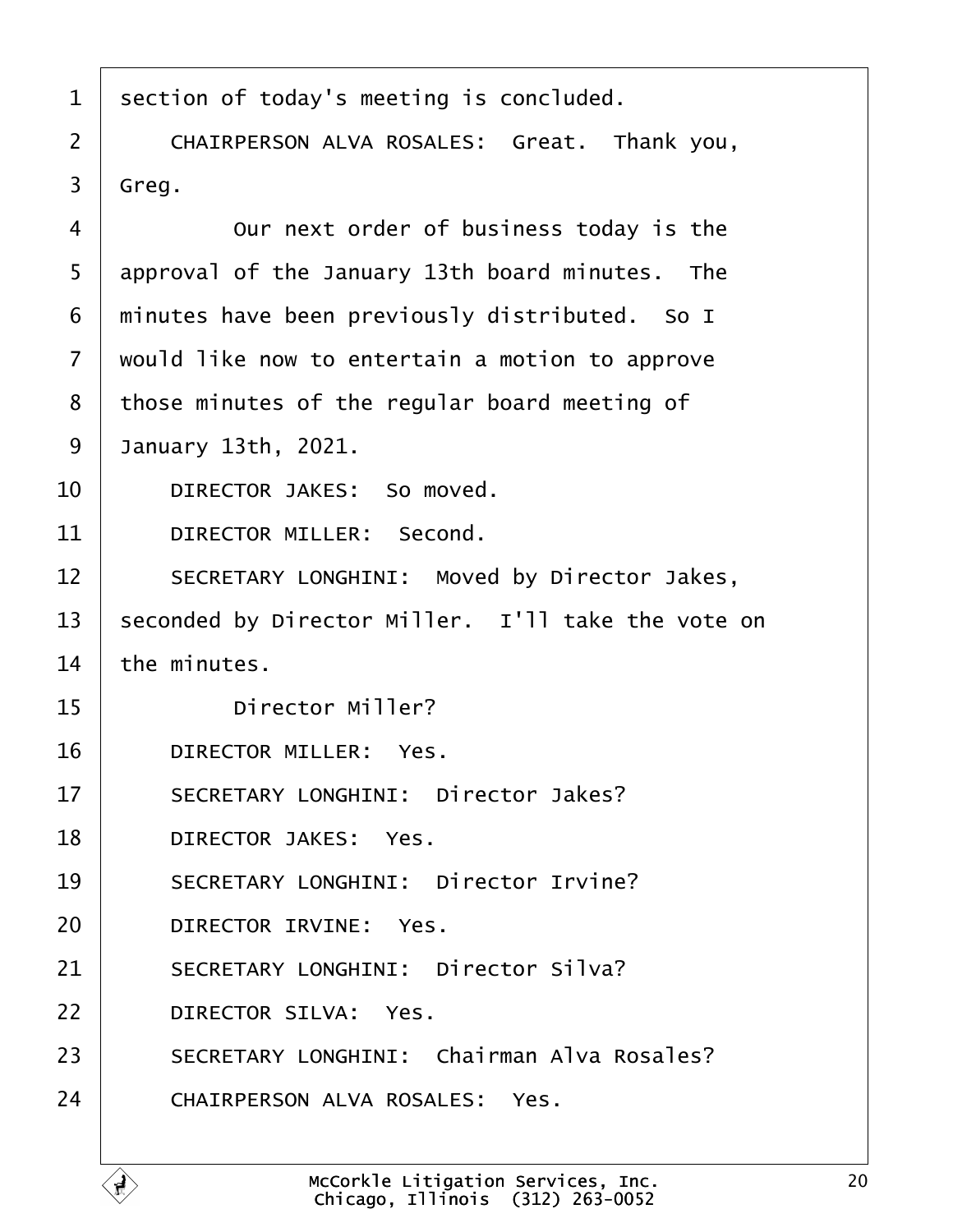<span id="page-20-0"></span>1 | SECRETARY LONGHINI: That motion is approved  $2$  | with five yes votes, ma'am. 3 | CHAIRPERSON ALVA ROSALES: Thank you. Our next  $4$  order of business is executive session. It is my 5 | understanding, Karen, that there is executive  $6 \mid$  session today? 7 | COUNSEL SEIMETZ: Yes, Vice Chair. We will 8 | have executive section pursuant to Section 2, 9 | paragraph C, subparagraph 11 of the Open Meetings  $10 \mid$  Act. It will be a short one. 11 CHAIRPERSON ALVA ROSALES: Okav. I would like  $12$   $\parallel$  now to entertain a motion to recess into executive  $13$  session per the reasons stated by our counsel. 14 DIRECTOR JAKES: So moved, Director. 15 **DIRECTOR MILLER:** Second. 16 SECRETARY LONGHINI: Moved and seconded by  $17$   $\vert$  Director Jakes and Director Miller. I will now  $18$  | take a vote on the motion. 19 Director Miller? 20 DIRECTOR MILLER: Yes. 21 SECRETARY LONGHINI: Director Jakes? 22 DIRECTOR JAKES: Yes. 23 SECRETARY LONGHINI: Director Irvine? 24 DIRECTOR IRVINE: Yes.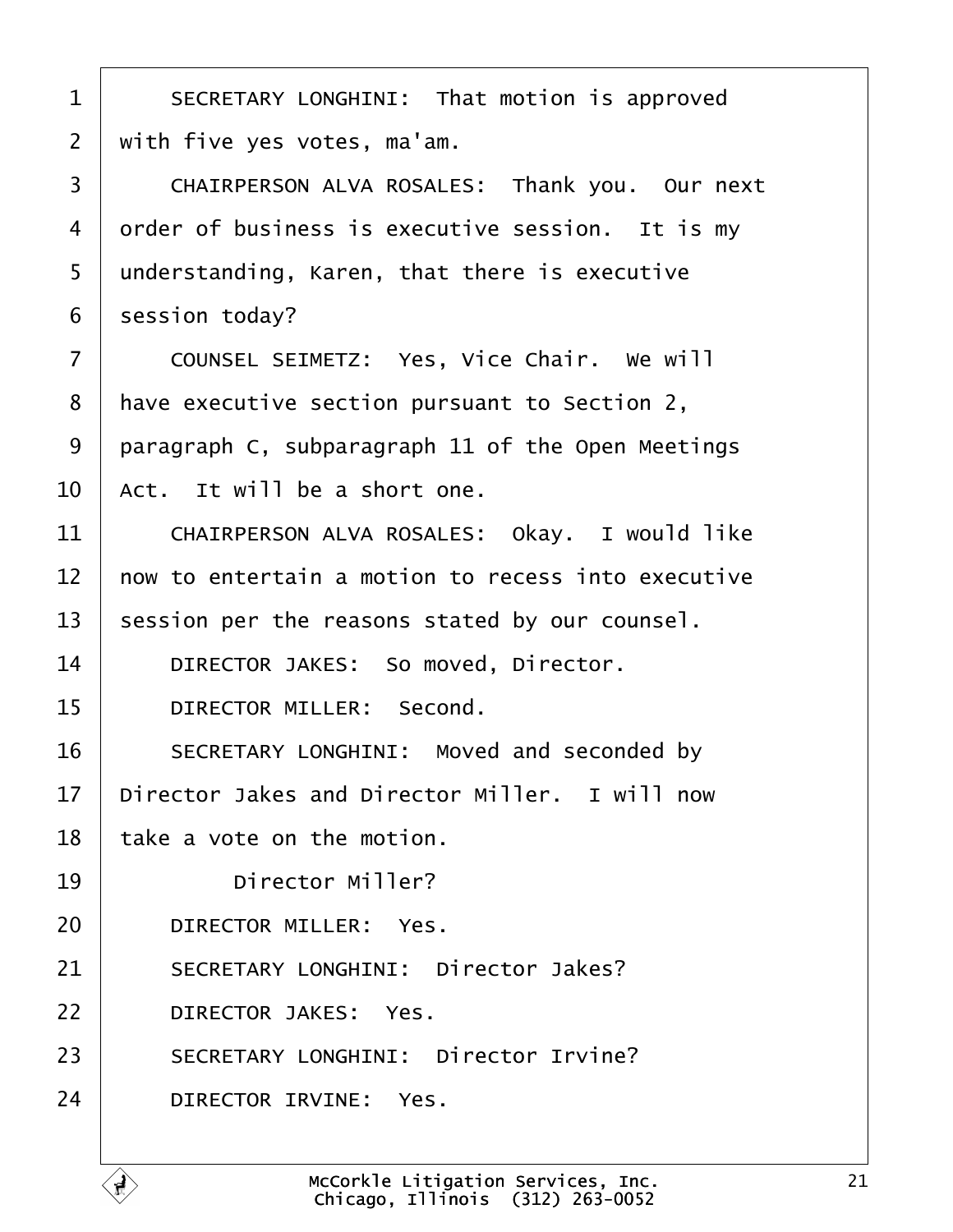<span id="page-21-0"></span>

| $\mathbf 1$       | SECRETARY LONGHINI: Director Silva?                                                    |
|-------------------|----------------------------------------------------------------------------------------|
| $\overline{2}$    | DIRECTOR SILVA: Yes.                                                                   |
| 3                 | SECRETARY LONGHINI: Chairman Alva Rosales?                                             |
| 4                 | CHAIRPERSON ALVA ROSALES: Yes.                                                         |
| 5                 | SECRETARY LONGHINI: That motion is approved                                            |
| 6                 | with five yes votes, so we are now recessed into                                       |
| $\overline{7}$    | executive session for a few minutes. Thank you.                                        |
| 8                 | (A break was had for                                                                   |
| 9                 | Executive Session.)                                                                    |
| 10                | SECRETARY LONGHINI: Chairman Alva Rosales, we                                          |
| 11                | are now ready to proceed.                                                              |
| $12 \overline{ }$ | CHAIRPERSON ALVA ROSALES: Great. Thank you,                                            |
| 13                | Greg.                                                                                  |
| 14                | I will now entertain a motion to return to                                             |
| 15                | the open session of February 10, 2021, CTA regular                                     |
| 16                | board meeting.                                                                         |
| 17                | DIRECTOR JAKES: So moved.                                                              |
| 18                | Second.<br>DIRECTOR MILLER:                                                            |
| 19                | SECRETARY LONGHINI: Moved and seconded by                                              |
| 20                | Directors Jakes and Miller. I'll take a rollcall                                       |
| 21                | vote.                                                                                  |
| 22                | Director Miller?                                                                       |
| 23                | DIRECTOR MILLER:<br>Yes.                                                               |
| 24                | SECRETARY LONGHINI: Director Jakes?                                                    |
|                   | McCorkle Litigation Services, Inc.<br>Chicago. Illinois (312) 263-0052<br>$\mathbf{r}$ |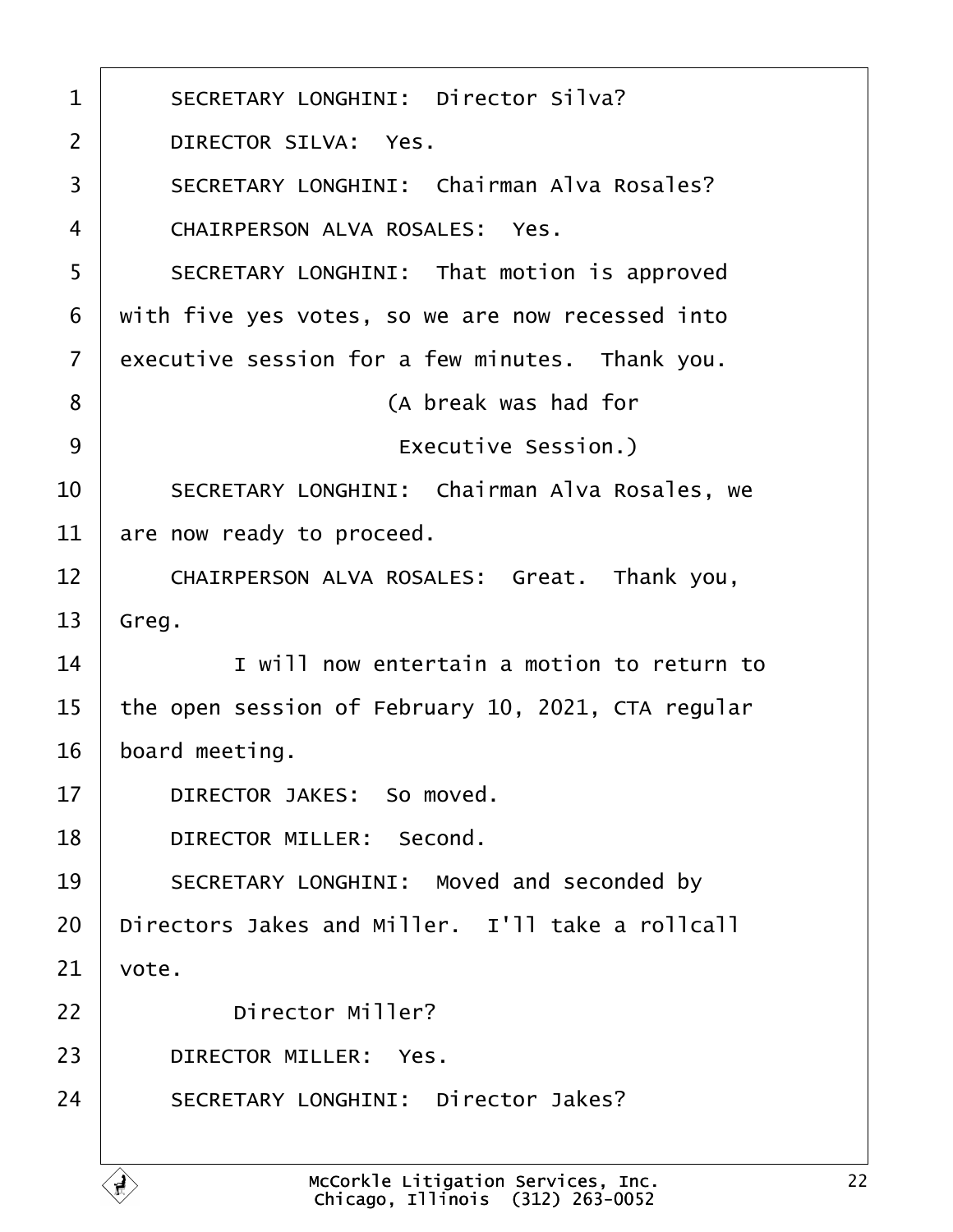<span id="page-22-0"></span>

| $\mathbf{1}$   | DIRECTOR JAKES: Yes.                                |
|----------------|-----------------------------------------------------|
| $\overline{2}$ | SECRETARY LONGHINI: Director Irvine?                |
| 3              | DIRECTOR IRVINE: Yes.                               |
| $\overline{4}$ | SECRETARY LONGHINI: Director Silva?                 |
| 5              | DIRECTOR SILVA: Yes.                                |
| 6              | SECRETARY LONGHINI: Chairman Alva Rosales?          |
| $\overline{7}$ | CHAIRPERSON ALVA ROSALES: Yes.                      |
| 8              | SECRETARY LONGHINI: That motion is approved,        |
| 9              | ma'am.                                              |
| 10             | CHAIRPERSON ALVA ROSALES: Thank you.                |
| 11             | The Board will now consider Agenda Item             |
| 12             | Number 4-A, an item discussed in executive session. |
| 13             | Karen.                                              |
| 14             | COUNSEL SEIMETZ: Thank you, Vice Chair.             |
| 15             | Item 4-A is the recommended resolution of           |
| 16             | a lawsuit entitled Angelique Land-Harms versus      |
| 17             | Chicago Transit Authority. This involves an         |
| 18             | accident that occurred on September 10th, 2016 at   |
| 19             | approximately 11:15 a.m. when the plaintiff         |
| 20             | Angelique Land-Harms was attempting to board the    |
| 21             | Route 81 bus at the Jefferson Park terminal. There  |
| 22             | was an accident at the time she was intending to    |
| 23             | board. She was up next to the bus as the bus        |
| 24             | pulled way, running over and permanently injuring   |
|                |                                                     |

É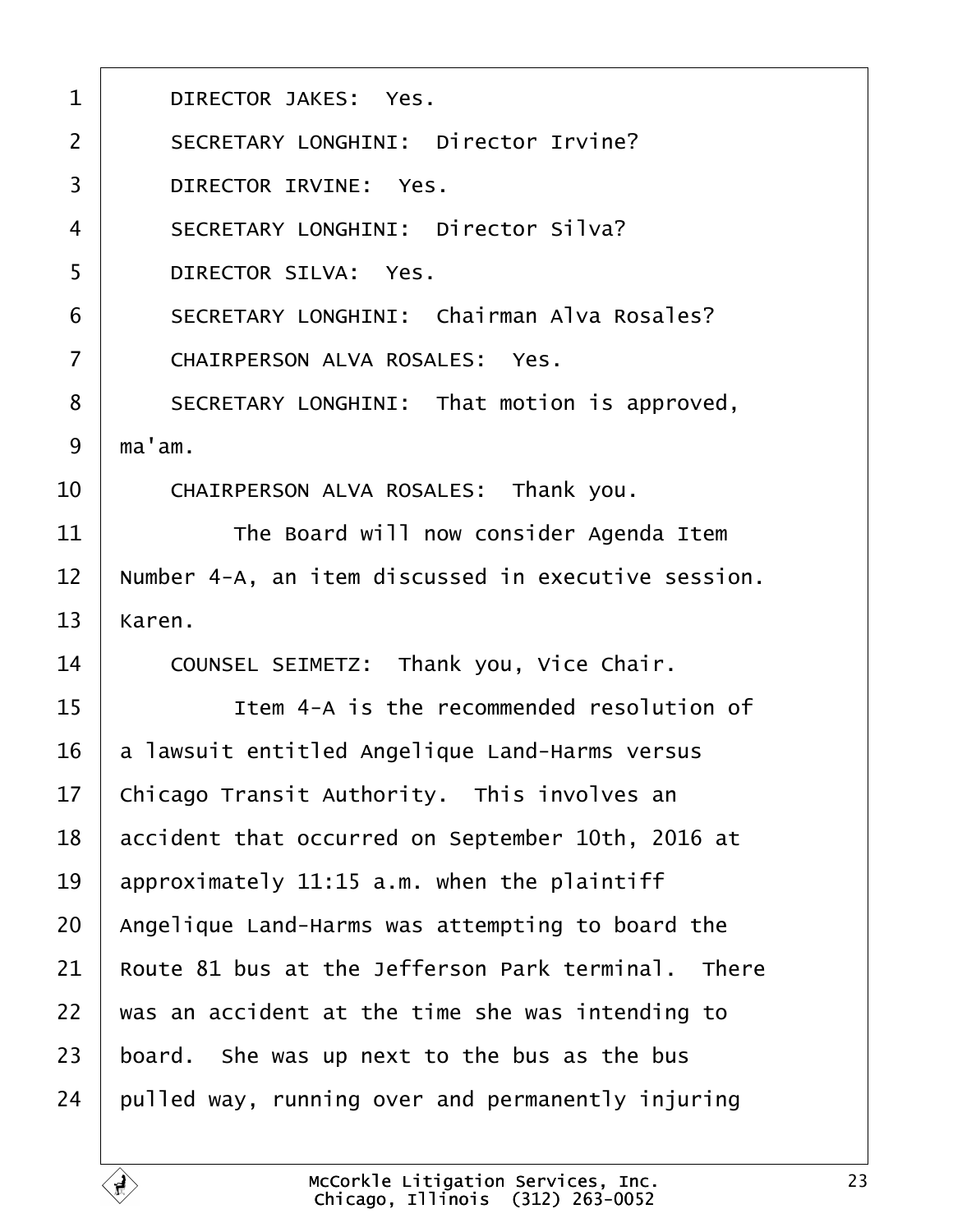<span id="page-23-0"></span>

| $\mathbf{1}$      | her left foot.                                     |
|-------------------|----------------------------------------------------|
| $\overline{2}$    | The law department recommends that this            |
| $\overline{3}$    | lawsuit be resolved following a day-long mediation |
| 4                 | for the amount of \$2 million.                     |
| 5                 | CHAIRPERSON ALVA ROSALES: Thank you, Karen.        |
| 6                 | If there are no questions, I will now entertain a  |
| $\overline{7}$    | motion to approve an ordinance recommending a      |
| 8                 | settlement of \$2 million in the case of Angelique |
| 9                 | Land-Harms versus Chicago Transit Authority, Case  |
| 10                | Number 20170085-10 [sic].                          |
| 11                | DIRECTOR JAKES: So moved.                          |
| $12 \overline{ }$ | DIRECTOR MILLER: Second.                           |
| 13                | SECRETARY LONGHINI: Moved and seconded by          |
| 14                | Directors Jakes and Miller. I'll take a rollcall   |
| 15                | vote.                                              |
| 16                | Director Miller?                                   |
| 17                | DIRECTOR MILLER: Yes.                              |
| 18                | SECRETARY LONGHINI: Director Jakes?                |
| 19                | DIRECTOR JAKES: Yes.                               |
| 20                | SECRETARY LONGHINI: Director Irvine?               |
| 21                | DIRECTOR IRVINE: Yes.                              |
| 22                | SECRETARY LONGHINI: Director Silva?                |
| 23                | DIRECTOR SILVA: Yes.                               |
| 24                | SECRETARY LONGHINI: Chairman Alva Rosales?         |
|                   |                                                    |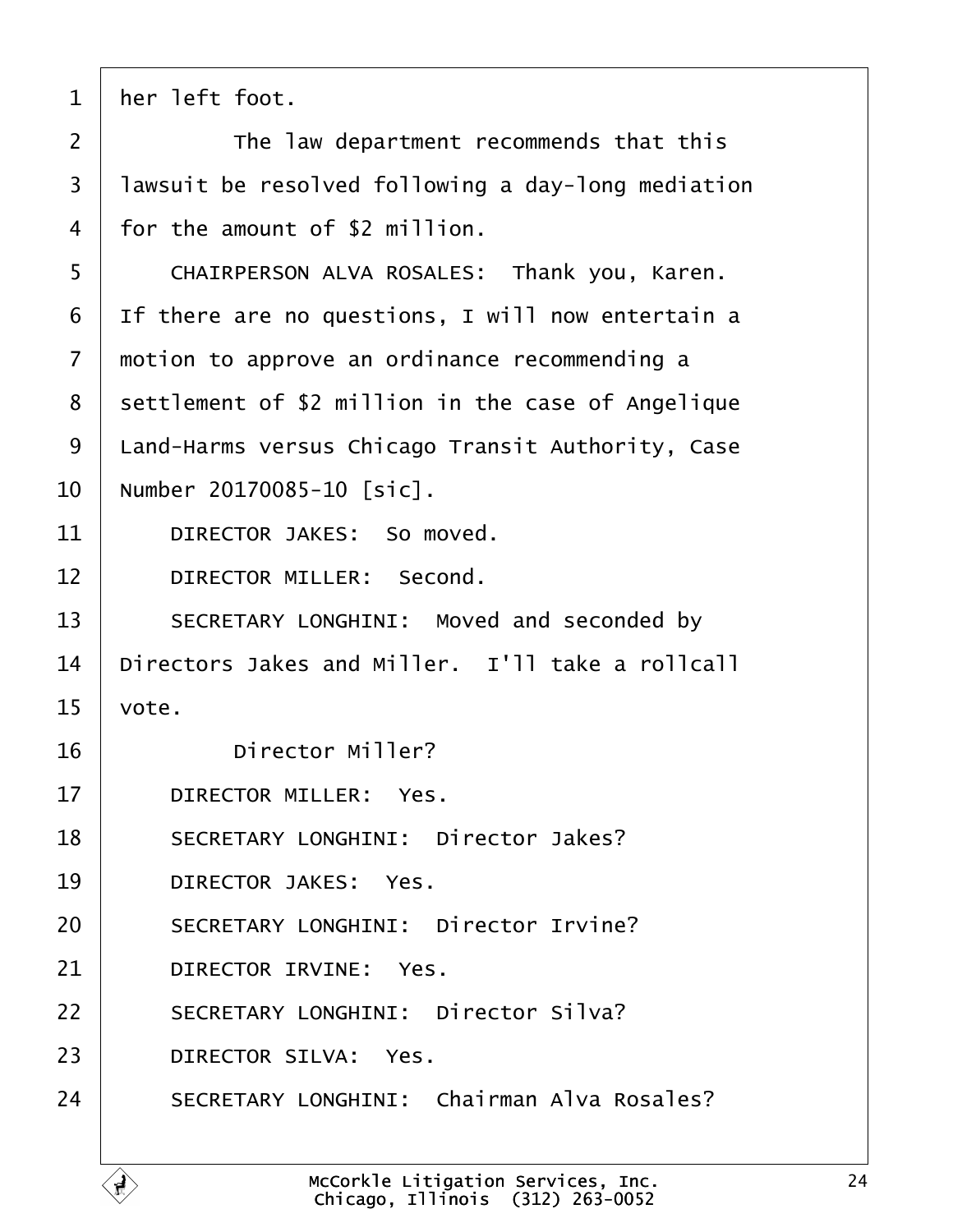<span id="page-24-0"></span>

| $\mathbf{1}$   | CHAIRPERSON ALVA ROSALES: Yes.                      |
|----------------|-----------------------------------------------------|
| $\overline{2}$ | SECRETARY LONGHINI: Motion to approve 4-A           |
| 3              | passes with five yes votes.                         |
| 4              | CHAIRPERSON ALVA ROSALES: Thank you, Greg.          |
| 5              | The Board will now consider Agenda Item             |
| 6              | Number 4-B, an item discussed in executive session. |
| $\overline{7}$ | Karen, can you elaborate?                           |
| 8              | COUNSEL SEIMETZ: Item 4-B is also a                 |
| 9              | recommendation to resolve the litigation as to CTA  |
| 10             | and bus operator Anthony Wells in the case of Mary  |
| 11             | Wilson, as Supervised Administrator of the Estate   |
| 12             | of Latasha Wilson, deceased.                        |
| 13             | This involves an accident that occurred on          |
| 14             | March 6th, 2018 at approximately 7:20 p.m. between  |
| 15             | the 37-year old decedent Latasha Wilson, who was a  |
| 16             | pedestrian who had stepped off of a curb at 79th    |
| 17             | and Lafayette on the west side of that              |
| 18             | intersection. As the CTA bus was turning at that    |
| 19             | time, the bus struck Ms. Wilson, who died at the    |
| 20             | scene.                                              |
| 21             | The law department is recommending a                |
| 22             | settlement amount of \$2 million to fully resolve   |
| 23             | the plaintiff's claims against CTA.                 |
| 24             | CHAIRPERSON ALVA ROSALES: Thank you, Karen.         |

É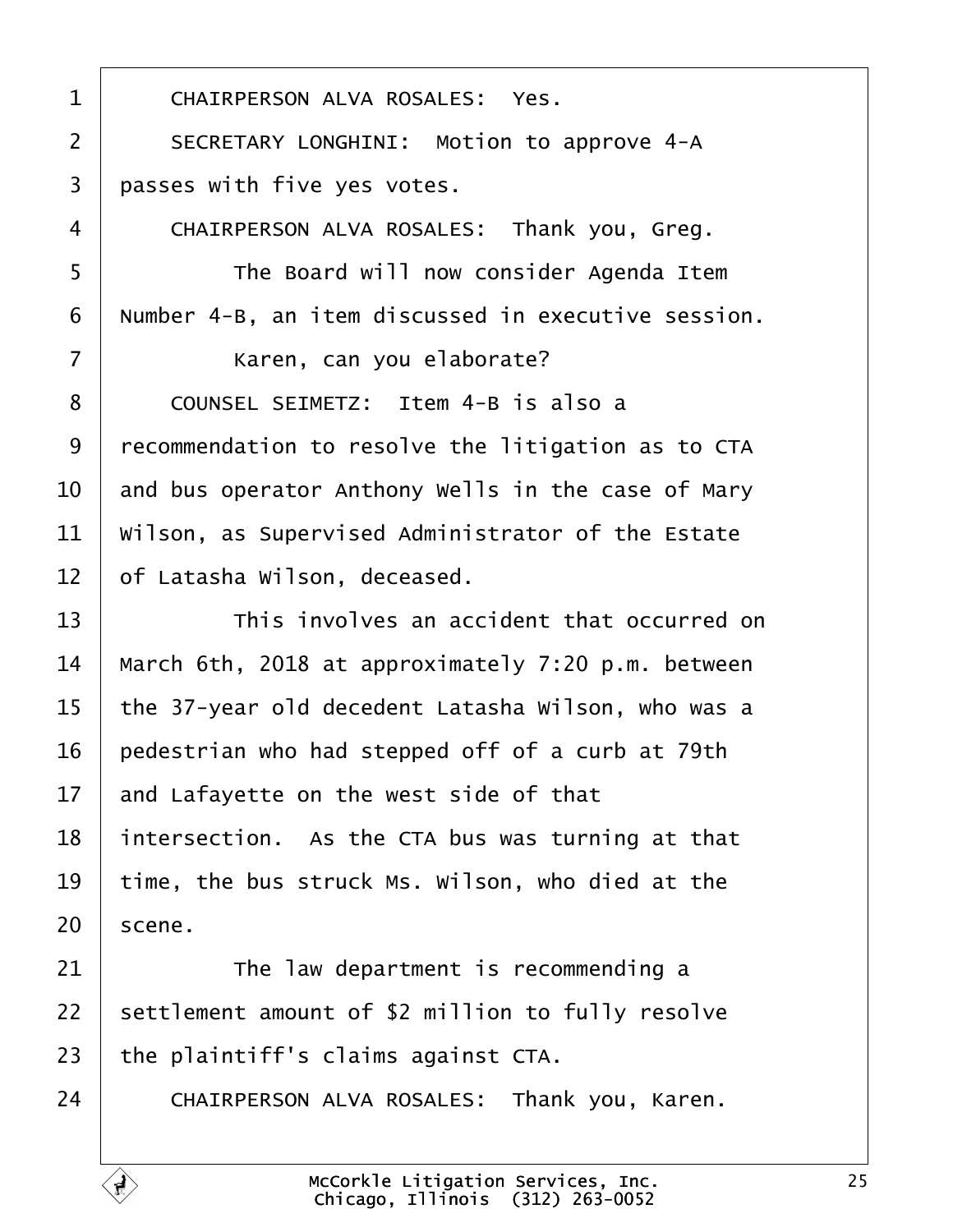<span id="page-25-0"></span>

| $\mathbf 1$    | I will now entertain a motion to approve            |
|----------------|-----------------------------------------------------|
| $\overline{2}$ | an ordinance recommending a settlement of \$2       |
| 3              | million in the case of Mary Wilson, as Supervised   |
| 4              | Administrator of the Estate of Latasha Wilson,      |
| 5              | deceased, versus Anthony A. Wells, the Chicago      |
| 6              | Transit Authority, a municipal corporation, and the |
| $\overline{7}$ | City of Chicago, a municipal corporation, Case      |
| 8              | Number 2018-L-2681.                                 |
| 9              | DIRECTOR JAKES: So moved.                           |
| 10             | DIRECTOR MILLER: Second.                            |
| 11             | SECRETARY LONGHINI: Moved and seconded by           |
| 12             | Directors Jakes and Miller. I will now take a       |
| 13             | rollcall vote.                                      |
| 14             | Director Miller?                                    |
| 15             | DIRECTOR MILLER: Yes.                               |
| 16             | SECRETARY LONGHINI: Director Jakes?                 |
| 17             | DIRECTOR JAKES: Yes.                                |
| 18             | SECRETARY LONGHINI: Director Irvine?                |
| 19             | DIRECTOR IRVINE: Yes.                               |
| 20             | SECRETARY LONGHINI: Director Silva?                 |
| 21             | DIRECTOR SILVA: Yes.                                |
| 22             | SECRETARY LONGHINI: Chairman Alva Rosales?          |
| 23             | CHAIRPERSON ALVA ROSALES: Yes.                      |
| 24             | SECRETARY LONGHINI: The motion to approve           |
|                |                                                     |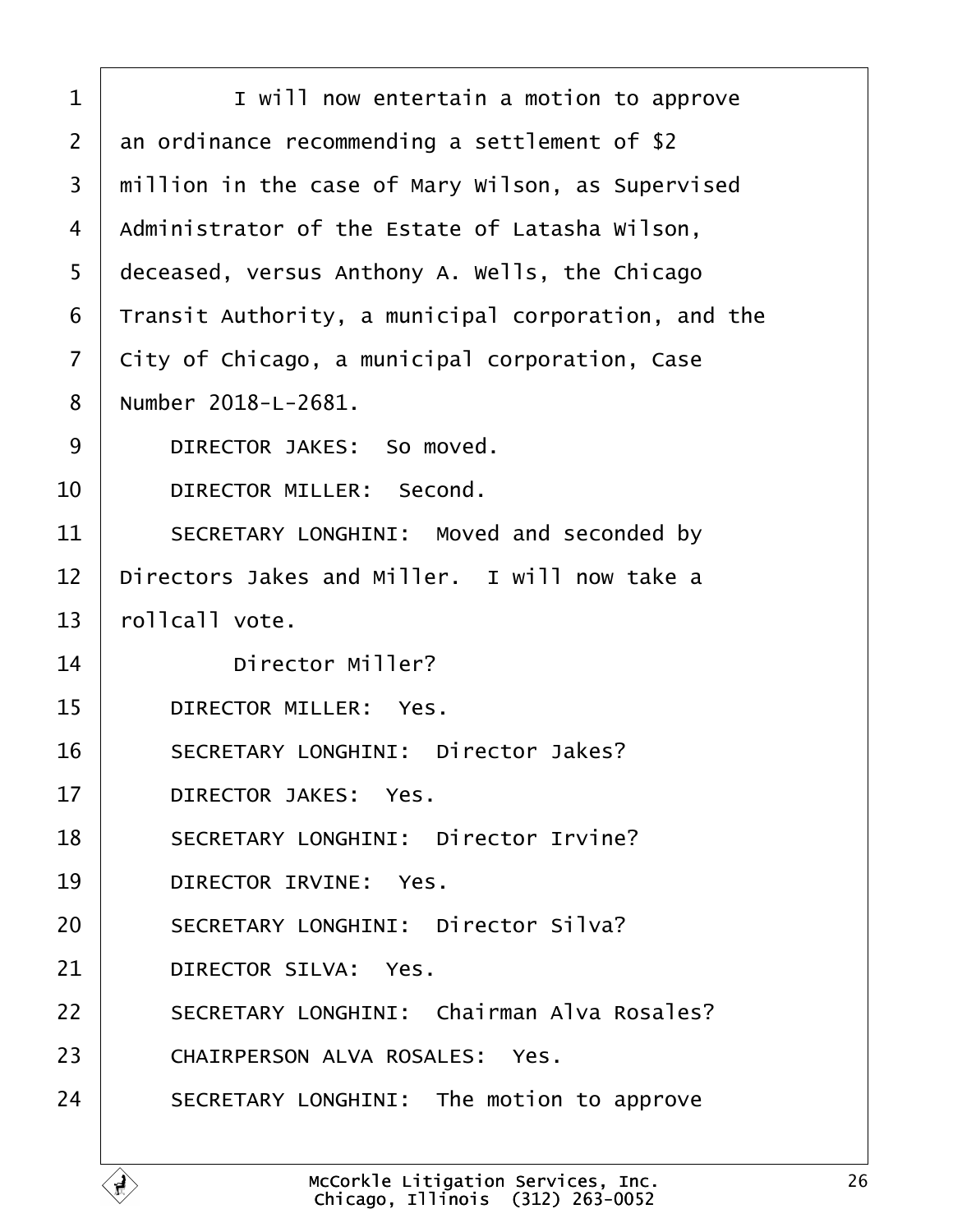<span id="page-26-0"></span>1 | Agenda Item Number 4-B is approved with five yes  $2 \mid \text{votes}.$ 

3 | CHAIRPERSON ALVA ROSALES: Thank you. Our next 4 order of business is a report from the Committee on  $5$  | Finance, Audit and Budget. Director Silva.

**DIRECTOR SILVA:** The Committee of Finance, Audit and Budget met earlier this morning via Zoom  $\vert$  video teleconference. The Committee approved the 9 | January 13, 2021 meeting minutes. The Committee  $\vert$  reviewed the finance report. The Committee also reviewed the following two ordinances.

  $\begin{array}{|l} \hline \end{array}$   $\begin{array}{|l} \hline \end{array}$   $\begin{array}{|l} \hline \end{array}$   $\begin{array}{|l} \hline \end{array}$   $\begin{array}{|l} \hline \end{array}$   $\begin{array}{|l} \hline \end{array}$   $\begin{array}{|l} \hline \end{array}$   $\begin{array}{|l} \hline \end{array}$   $\begin{array}{|l} \hline \end{array}$   $\begin{array}{|l} \hline \end{array}$   $\begin{array}{|l} \hline \end{array}$   $\begin{array}{|$  intergovernmental agreement with the City of  $\vert$  Chicago through its Department of Assets 15 Information and Services for fuel services and maintenance and repair of Authority non-revenue vehicles and equipment.

18 **I b** To approve an ordinance authorizing a 19 | subsidized agreement with Civic Staffing, LLC for 20 | Bus Route X98 Avon Express.

  $\parallel$  **we also reviewed five purchases and**  award  $-$  sales award recommendations. The 23 Committee approved all items and recommends board approval of all items. The Committee placed both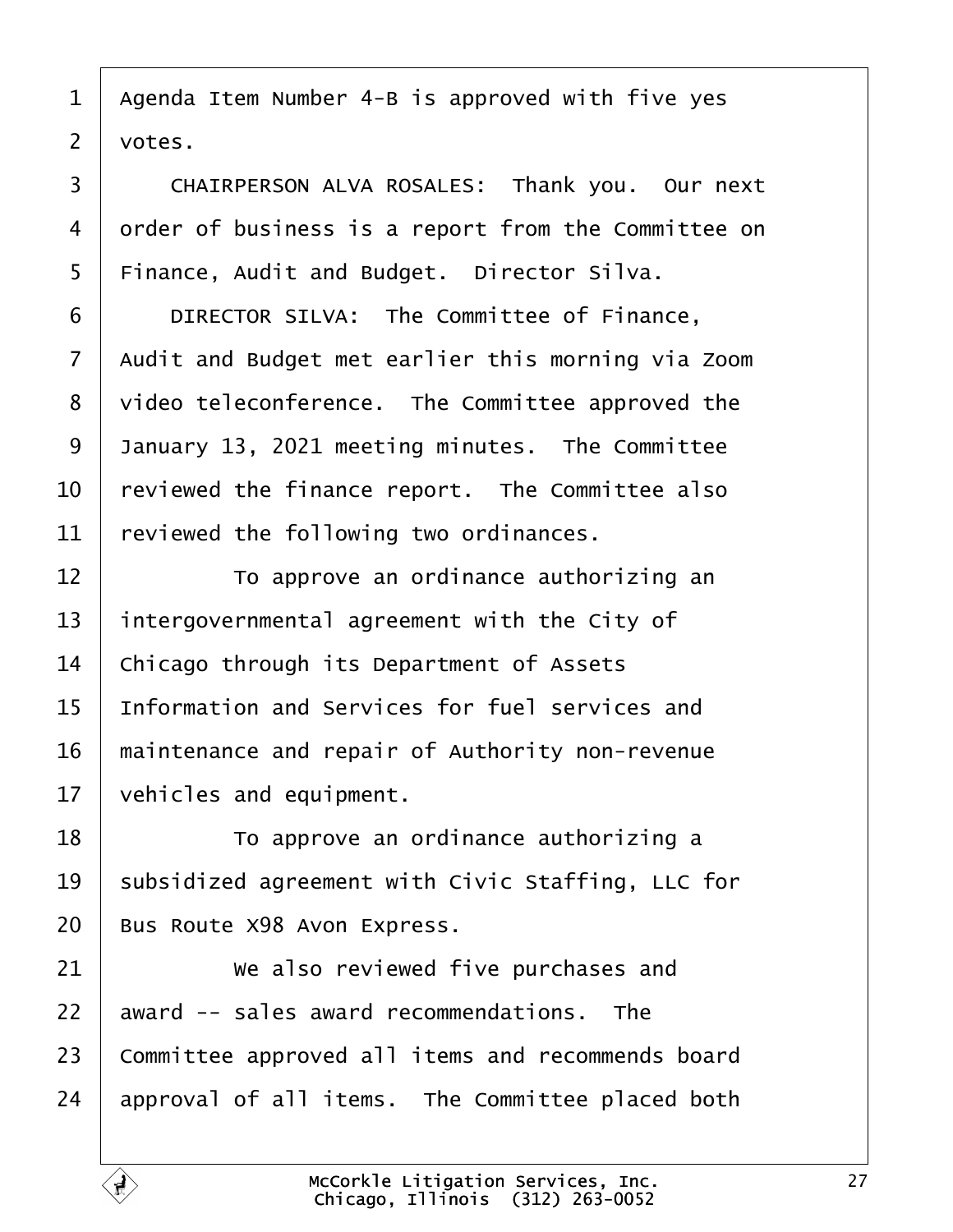<span id="page-27-0"></span> ordinances and all five contracts on the omnibus. 2 | That concludes my report, Vice Chairman | Alva Rosales. 4 SECRETARY LONGHINI: So the report has now been 5 | presented, Director Rosales. 6 CHAIRPERSON ALVA ROSALES: Oh, can you hear me | now? Sorry about that. 8 | SECRETARY LONGHINI: Now we can hear you. 9 | CHAIRPERSON ALVA ROSALES: Yeah, not sure what  $\vert$  happened there. Thank you, Director Silva.  $\parallel$  **Before we move forward and I ask for a**  $\vert$  vote on that. I did want to mention that this is | the CTA's first bus procurement utilizing the US Employment Plan, USEP, as an evaluation criteria. And I know that we're going to be utilizing the Workforce Investment Opportunity Act,  $\parallel$  WIOA, to help outreach and training plan for hiring advantaged workers and I did want to ask  $-$  I was told to direct this to Tom McKone, to please keep us, as the Board, updated on how this moves | forward, especially since this is the first time | this is being done. 23 TOM MCKONE: Yeah, definitely, Director 24 Rosales. We'll be happy to. And as part of the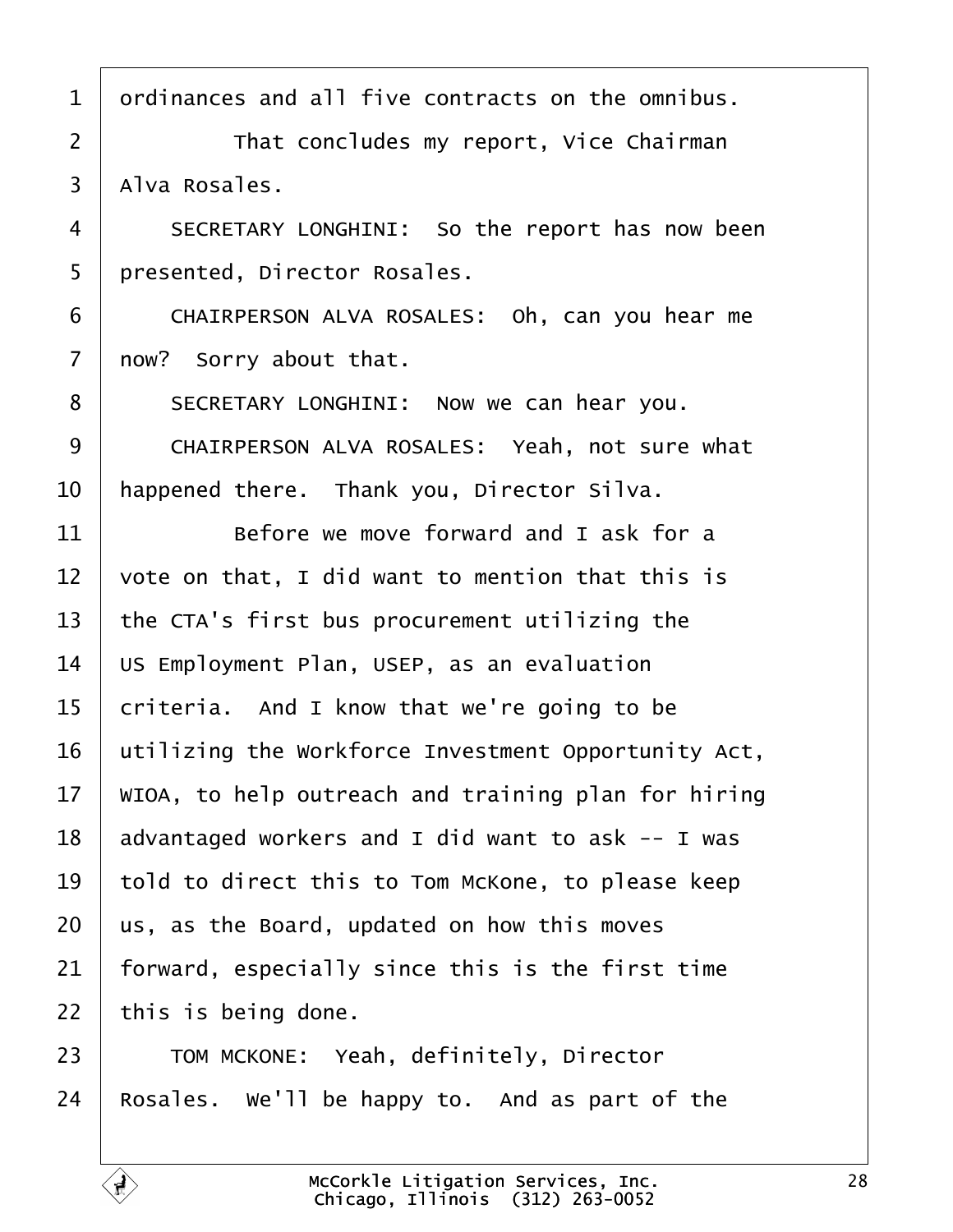<span id="page-28-0"></span>

| $\mathbf{1}$   | contract, we require ongoing reporting from the     |
|----------------|-----------------------------------------------------|
| $\overline{2}$ | contractor. So we are going to be monitoring that   |
| 3              | closely and we'll be happy to provide that          |
| 4              | information to the Board as well and, as you said,  |
| 5              | we were really excited that we were able to use the |
| 6              | US Employment Plan on this contract for the first   |
| $\overline{7}$ | time ever on one of our bus procurements. So we'll  |
| 8              | be happy to keep you updated on the status.         |
| 9              | CHAIRPERSON ALVA ROSALES: Great. Thank you so       |
| 10             | much for that. Again, thank you, Director Silva.    |
| 11             | Now I would like to ask for a motion to             |
| 12             | approve the omnibus as stated by Director Silva.    |
| 13             | DIRECTOR JAKES: So moved.                           |
| 14             | DIRECTOR MILLER: Second.                            |
| 15             | SECRETARY LONGHINI: Moved and seconded by           |
| 16             | Directors Jakes and Miller.                         |
| 17             | Director Miller?                                    |
| 18             | DIRECTOR MILLER: Yes.                               |
| 19             | SECRETARY LONGHINI: Director Jakes?                 |
| 20             | DIRECTOR JAKES: Yes.                                |
| 21             | SECRETARY LONGHINI: Director Irvine?                |
| 22             | DIRECTOR IRVINE: Yes.                               |
| 23             | SECRETARY LONGHINI: Director Silva?                 |
| 24             | DIRECTOR SILVA: Yes.                                |
|                |                                                     |

ſ.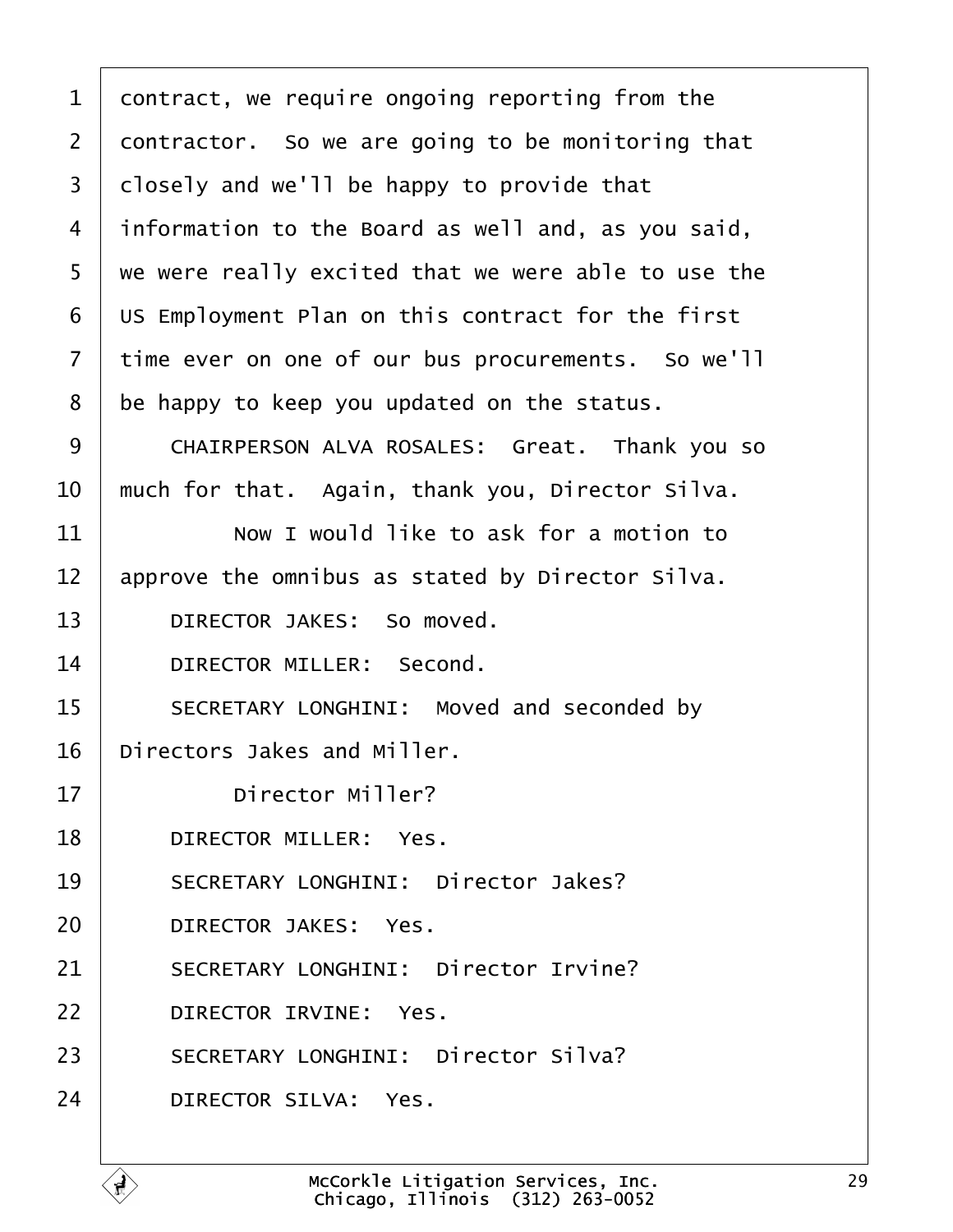<span id="page-29-0"></span>1 | SECRETARY LONGHINI: Chairman Alva Rosales? 2 | CHAIRPERSON ALVA ROSALES: Yes. 3 SECRETARY LONGHINI: That motion to approve all the items on the agenda is approved with five yes  $5 \mid \text{votes.}$ 6 CHAIRPERSON ALVA ROSALES: Thank you.  $\vert$  0ur next order of business is the 8 construction report and I would like to ask Bill | Mooney to give us that. 10 | BILL MOONEY: Hello, my name is Bill Mooney,  $\vert$  your Chief Infrastructure Officer again. Today | I've got our construction report. **We'll begin with the first spot that we**  | normally speak about, our Your New Blue signals | project. Flip ahead one slide, please. **The project continues on budget and tight**  to schedule. We continue to cut over signal | houses. We're actually in the process of 19 commissioning our fourth location, which is Nagel. | If we can advance on the slides here, please. **We flew in Nagel relay houses elevated**  | pedestals a few weeks back and began the terminations and connections to the wayside apparatuses and ultimately they're beginning the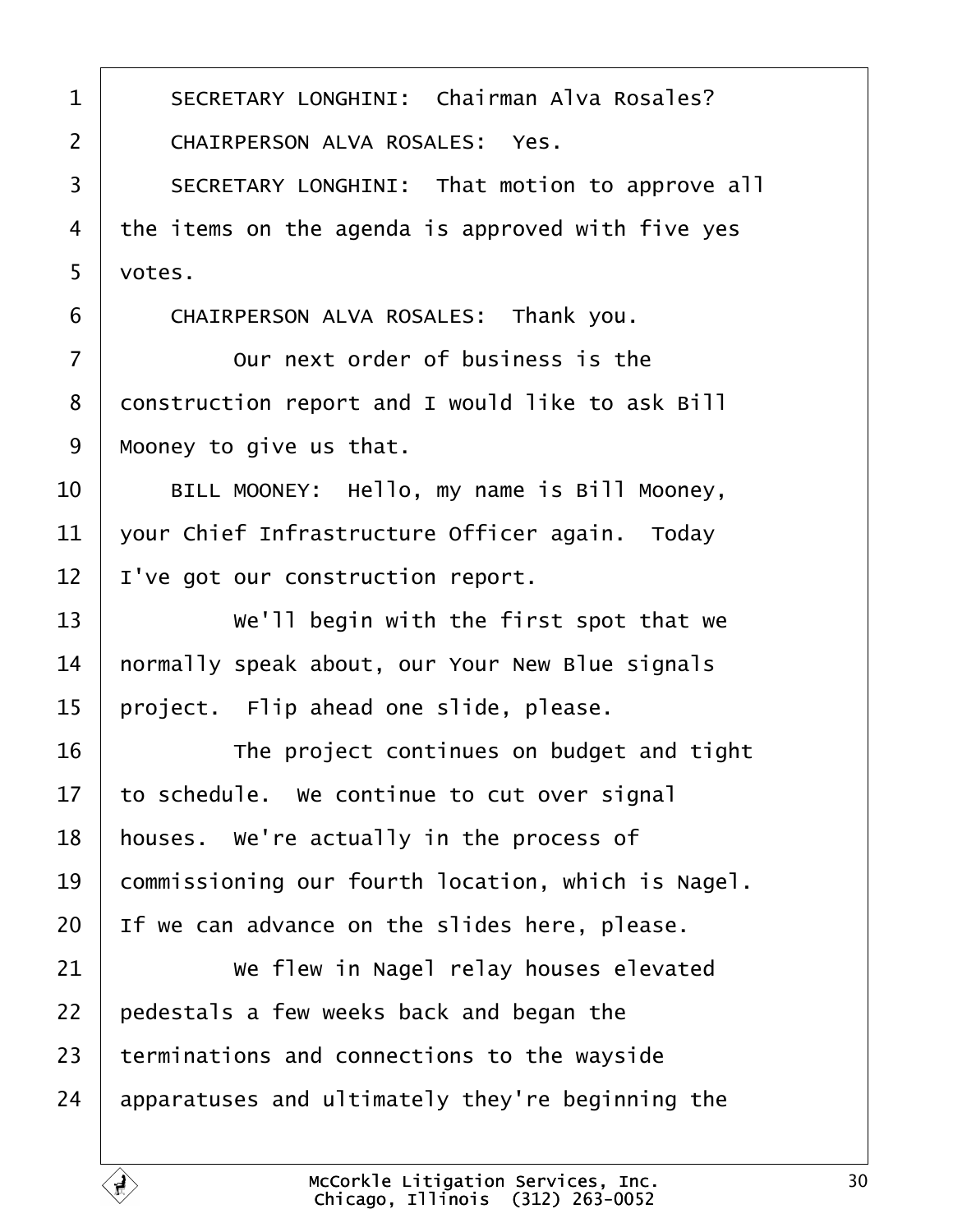<span id="page-30-0"></span> conditioning there. We are operating under active  $\vert$  cab signals out of that house, which is what we use to control train movements on the normal tracks.  $4 \mid$  We will be putting the interlocking back in service under the new equipment in the upcoming week.

**I EXEL EXECUTE:** Here is the new house in place on its elevated pedestal. Once the house was in place, we | had to pull a series of cabling in there. Next  $9 \mid$  slide.

  $\begin{array}{ccc} \end{array}$   $\begin{array}{ccc} \end{array}$   $\begin{array}{ccc} \end{array}$   $\begin{array}{ccc} \end{array}$   $\begin{array}{ccc} \end{array}$   $\begin{array}{ccc} \end{array}$   $\begin{array}{ccc} \end{array}$   $\begin{array}{ccc} \end{array}$   $\begin{array}{ccc} \end{array}$   $\begin{array}{ccc} \end{array}$   $\begin{array}{ccc} \end{array}$   $\begin{array}{ccc} \end{array}$   $\begin{array}{ccc} \end{array}$   $\begin{array}{ccc} \end{array}$   $\begin{array}{$  | house. This is how you would operate the interlocking at Nagel itself to divert trains from  $\pm$  one track to another and facilitate those  $\parallel$  movements. It also will have the control of the adjacent interlocking, which is an improvement of this project so we can actually operate two 17 | interlockings from one location at a time. It's an advancement that helps us ultimately in emergencies be able to more quickly put in single tracks and  $\mid$  manage around those situations as well as minimize required manpower for planned outages. Next slide, | please.

23  $\parallel$  **b example 12** Here is some of the wiring I was talking about. What ends up happening is we bring very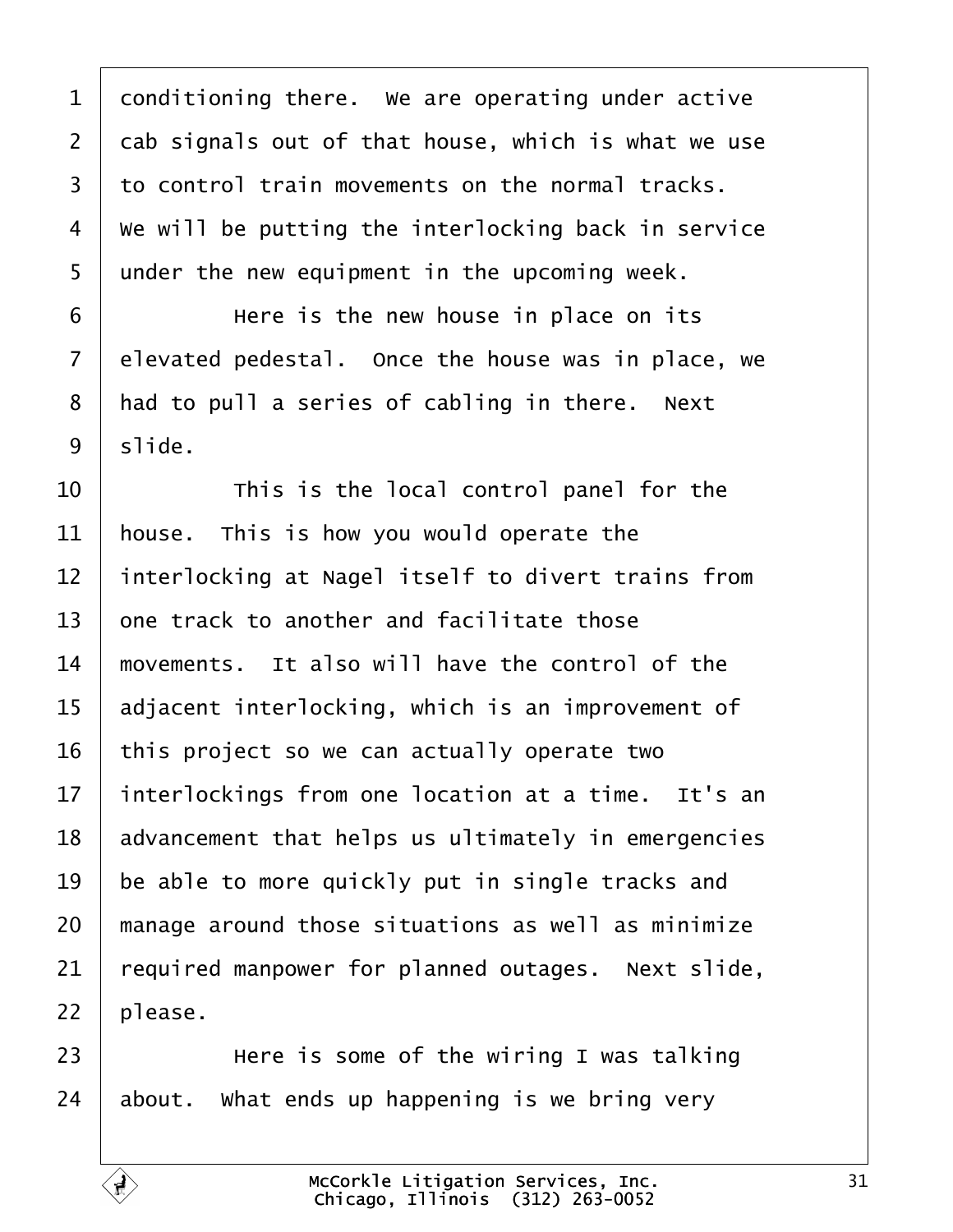<span id="page-31-0"></span> large bundles of cables into the house and they | have, you know, 40 or 60 wires in each of the 3 bundles and those are terminated at those localized iunction boxes where they are connected to other cables that go to wayside apparatuses and the interlockings that help communicate the signals, the train movement, and other things. Next slide, | please.

**I** Bere they are doing some of the testing of  $\vert$  that cable. Once it's actually terminated, they  $\vert$  test it to make sure it wasn't damaged during the installation and the jackets on it are fully | protected for those signals. Next slide.

14 Wy next project is our traction power | upgrade transformer replacement. The project moves | forward on budget and on schedule and it's on its  $\parallel$  final location of Franklin substation.

**I Example 18** Franklin substation is a very important substation in our downtown area. It's kind of buried in plain sight down there. And if you can move forward a slide.

22 So here you can see kind of in the  $\vert$  backdrop of the downtown area, we've got this substation buried and so we've had to do some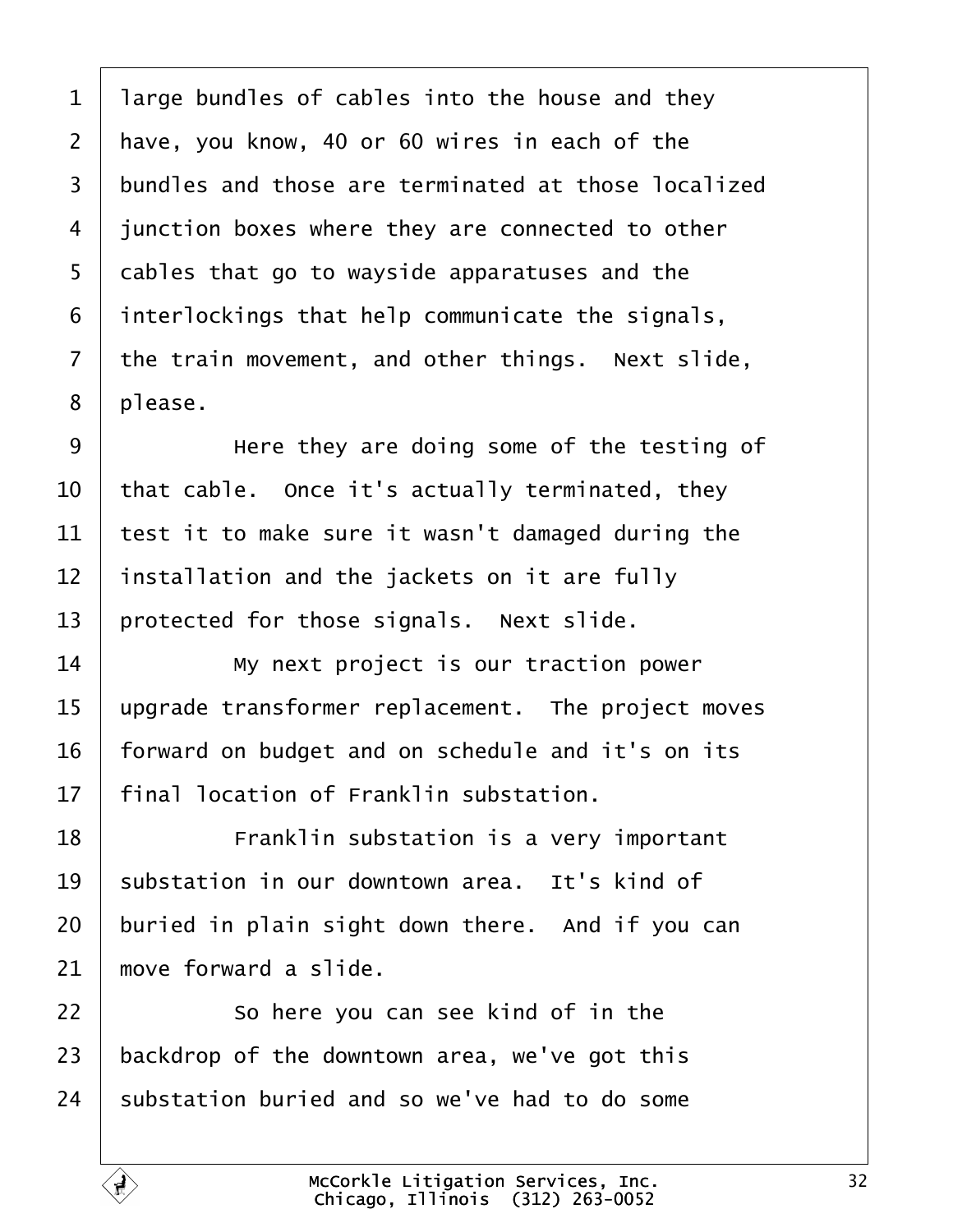<span id="page-32-0"></span> opening up of the side itself to be able to  $\vert$  facilitate the construction on the site. That's the first piece of work we're seeing here, which is 4 | the temp (phonetic) removal of that fencing.

**I** These are the old transformers on the | picture on the left here that will be replaced with  $\vert$  new transformers that are currently in the 8 | commissioning process in the factory. These 9 | transformers are oil-based transformers, which is  $\vert$  different than the ones I have previously showed  $\vert$  you, so there's some site remediation that goes on  $12 \parallel$  with this.

**I Part of what you're seeing here is they're**   $\vert$  taking soil stamps looking for historical oil leaks  $\vert$  on the site and are cleaning up any of the residue ballast that goes around the pad there. Ultimately they end up doing some remediation on the concrete | pad itself. So any saturation that may have existed in the concrete, they remove it out of the concrete. They super heat the area and it sweats it out. Next slide.

22 So I'm bringing forward a series of kind of art installation today that were tied to | historical construction projects that have been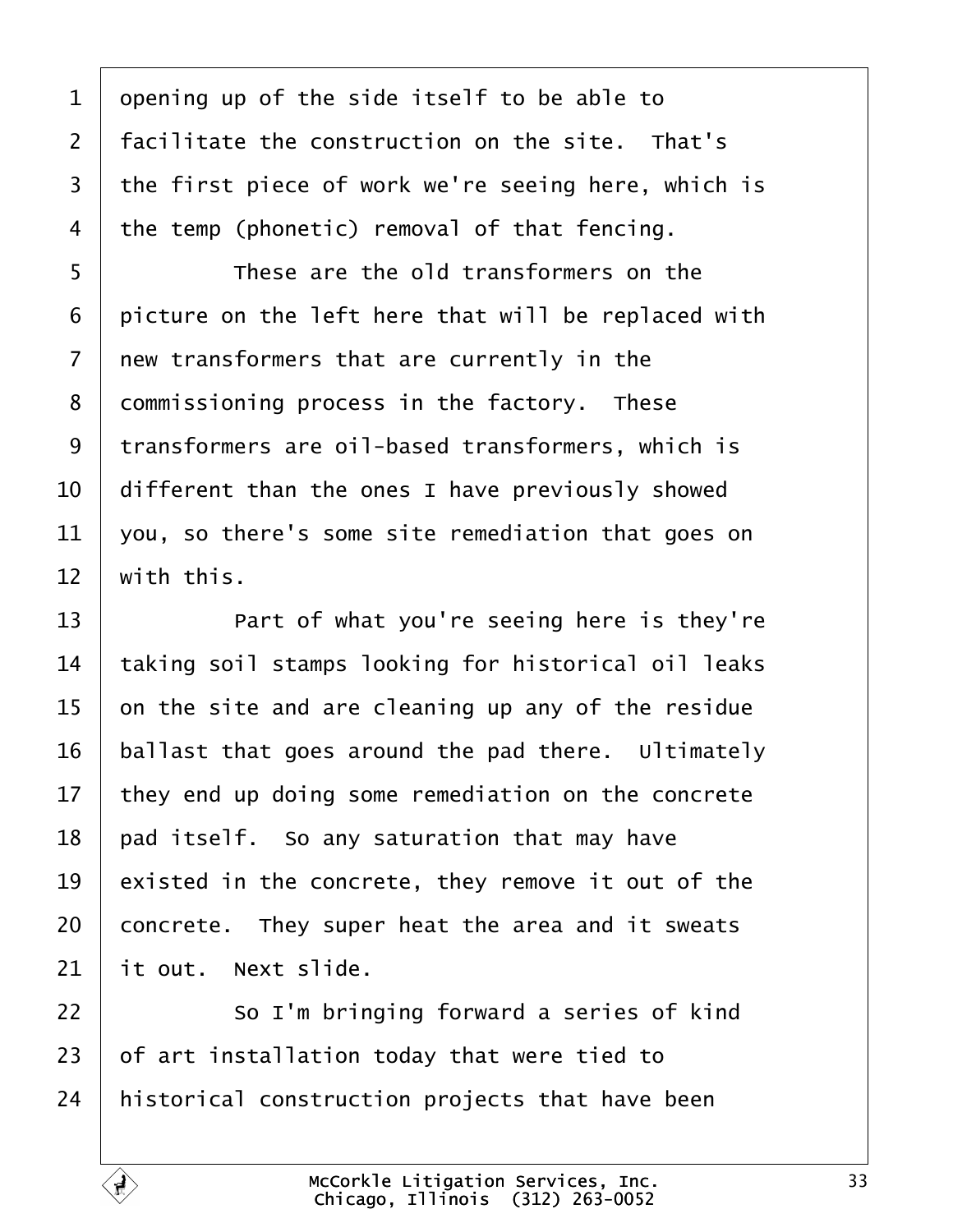<span id="page-33-0"></span> completed. The first one I wanted to share with 2 | you is Constant Flow Into Multitudes of Specific 3 | Forms by Francesco Simeti. Mr. Simeti took 4 | inspiration from (indiscernible) Sullivan's book of the same name and his -- it has inspired a lot of | his work about the interrelationship of nature and art form lines and buildings. So one of the things 8 that Mr. Sullivan was really well known for, he was | really believed to be the father of modern  $\vert$  architecture. So very form over function buildings, clean lines. But he did use a lot of  $\vert$  ornamentation, especially when it was -- dealt with agricultural. You know, he would add a lot of | floral embellishments on the edges of his buildings as kind of that ornamentation that added that unique feature.

**If any 11 Islam I** Mr. Simeti brings that feature to the station, adding what are ultimately native species | plants for Illinois in art glass around the Addison entrance of our Blue Line. We did a rehab of Addison, Irving Park, and Montrose a few years ago and this is the art installations associated with  $\pm$  those rehabs and it has been kind of in the work since then and we're really proud to bring it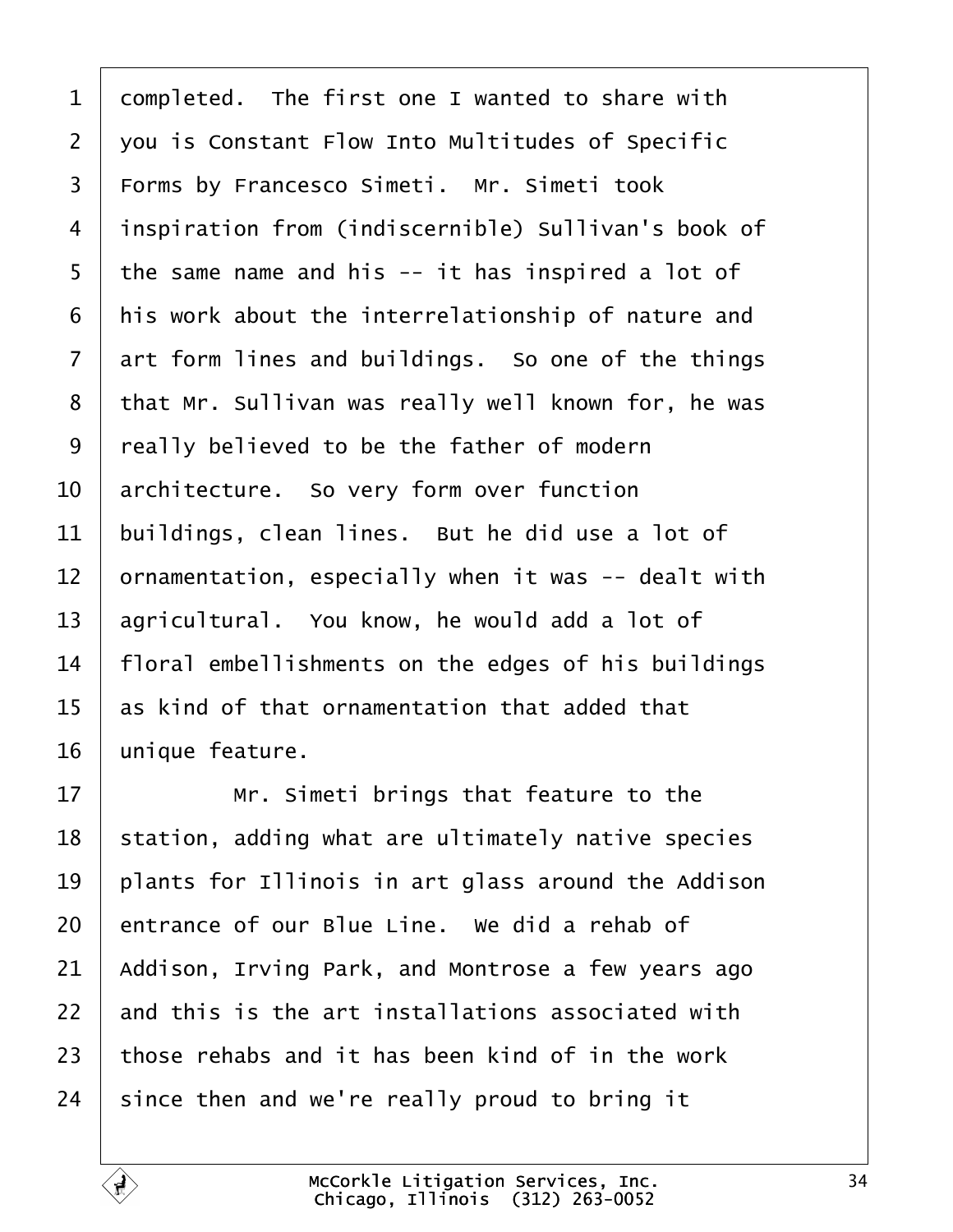<span id="page-34-0"></span>

| forward to you.

2 | The You can see it become -- the concept is that you are surrounded by a sense of nature that 4 | becomes the ornamental nature design of the exterior of the station. You can see it as you approach the station as well as when you're going down the main stairwell. The light bleeds through | the color and really makes you feel warmth and it  $\vert$  really brings that sense of native species to a  $\vert$  very urban environment. It's a very neat piece.  $\vert$  It's very easy to see even just outside the station | from the highway as you go by. Next slide, please.

13 The (indiscernible) installation at  $\parallel$  Montrose I'll be bringing forward today is by Chris Cosnowski. It's called the Windy City Odyssey. | Mr. Cosnowski takes us on a journey through Chicago by some symbols, toys, and other elements that he uses to kind of talk about features of Chicago as a  $\vert$  whole as a representation in art glass again. Very similar style and installation in the head house at  $\parallel$  Montrose. You can see it from the exterior of the station as well as the interior. It's very bright, it's playful. If we flip to the next slide, | please.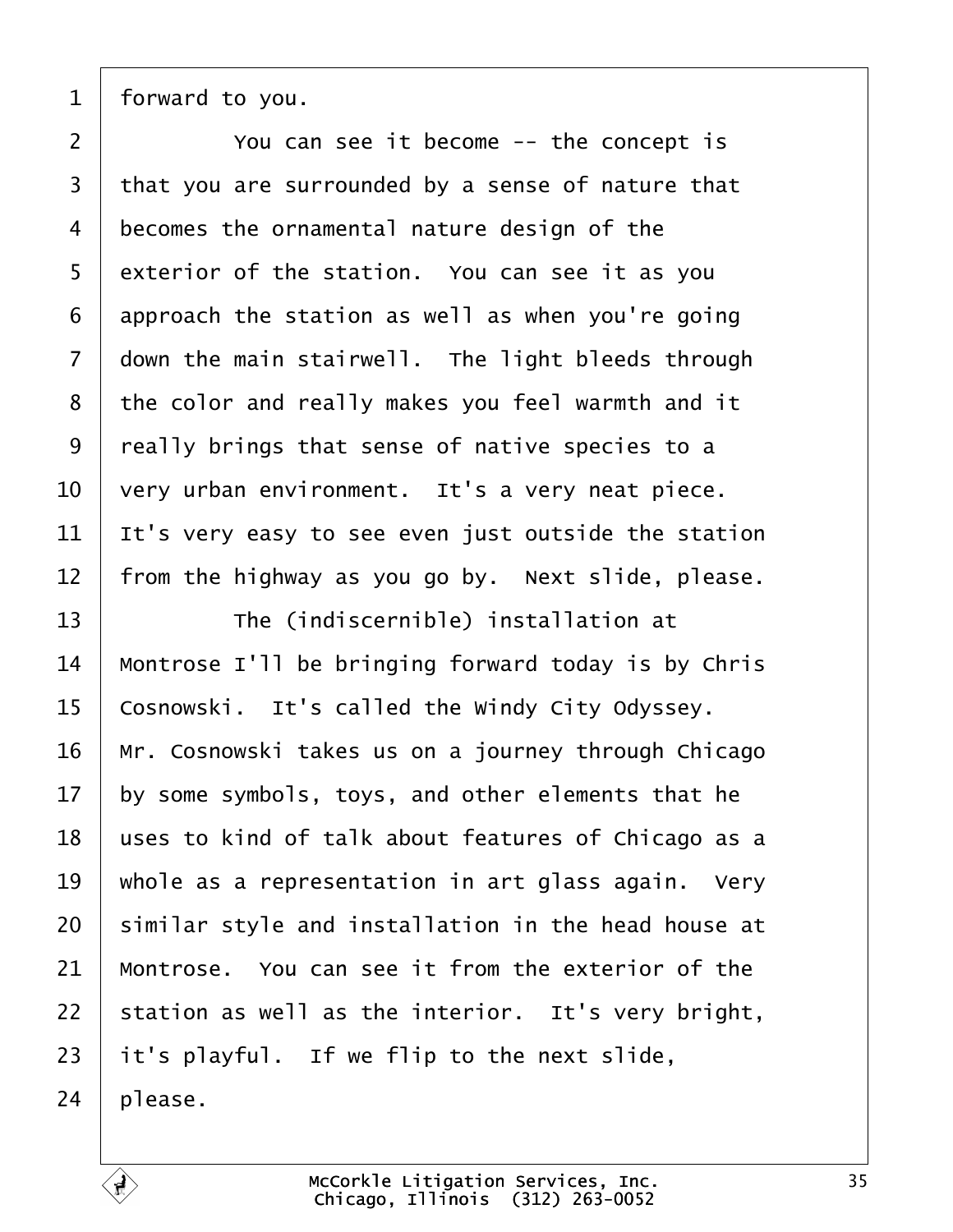<span id="page-35-0"></span>1 | The Here you can see more kind of that design there. And it calls for and tells you kind of what  $3 \mid$  each of those symbols represents as a piece of the city of Chicago. So the body builder trophy, part of the Chicago's name of being the city of big shoulders. Some other elements that are really kind of  $-5$  you know, the red lips being an iconic 8 | landmark, which was adjacent to the Blue Line stop 9 there and pulling all these little elements of  $\vert$  Chicago, these toys and other elements of symbol. It's a very fun little piece.

 $\parallel$  **The last piece I'll share with you today**  is tied to the Chicago-Austin bus turned around 14 | project. This is part of our electric bus charging 15 | project. This is the first piece of art that I know of that we've installed on a piece of | infrastructure that isn't tied to a station of some sort. It's kind of unique, this.

19 This substation is directly on the corner of Chicago and Austin. It is very well exposed and it has this great brick facade. Shinique Smith envisioned what -- the piece called Sun Burst,  $\vert$  which is sole of -- touches on the fact that we're | bringing clean energy, solar energy, this green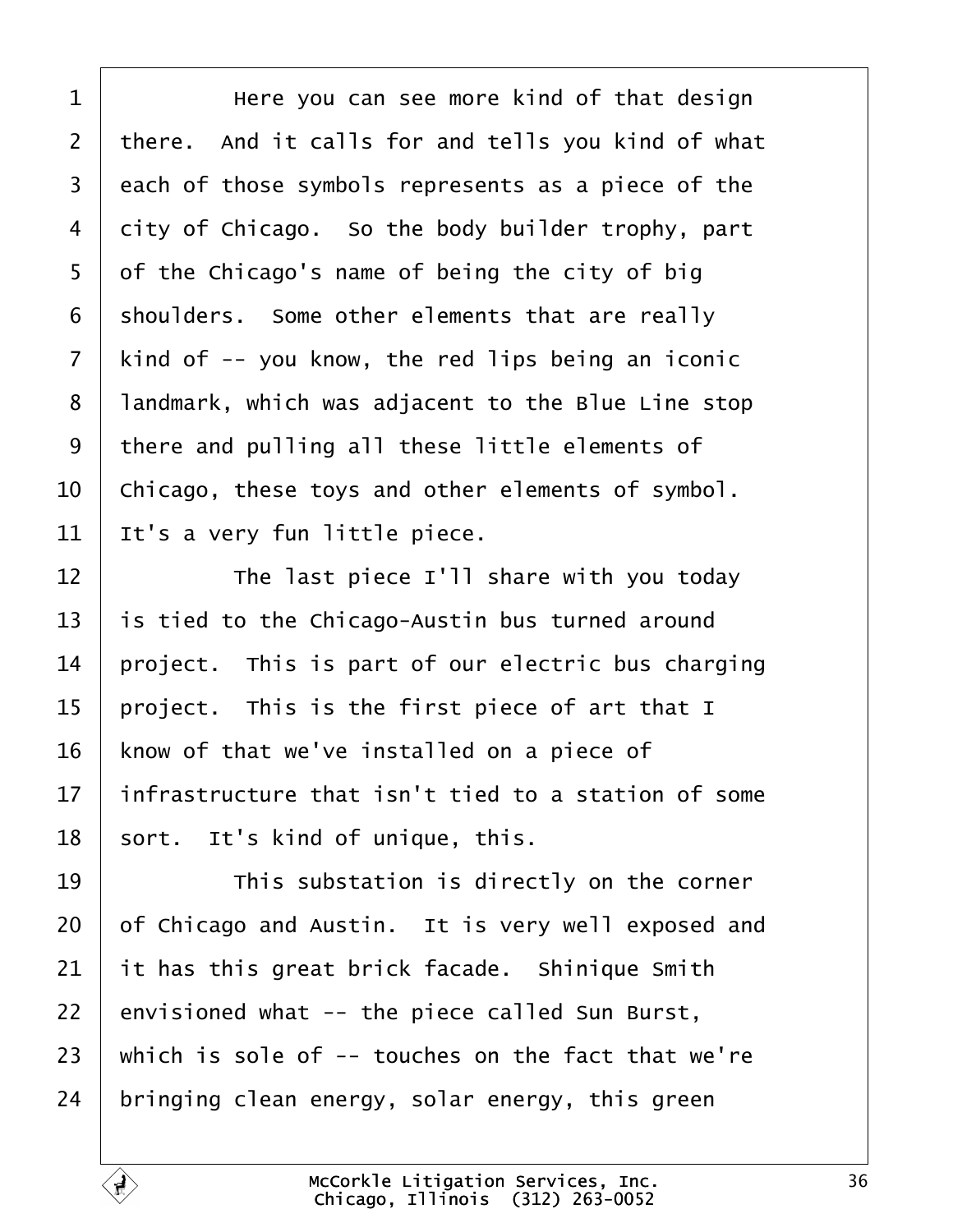<span id="page-36-0"></span> sense of energy with the e-buses at the substation is a symbol, but also that the sun burst is essential -- draws upon -- almost like a phoenix emerging from the ashes showing a re-invigerment 5 (phonetic) of the community out at Chicago and | Austin as it's going for a formative change on the  $\vert$  west side and building out a very retail corridor  $\mid$  right there as you broach into Oak Park into 9 | Chicago proper and the business is starting to | thrive out there again.

11· · · · · · There's a lot of history in that area, so she drew upon a lot of that energy and what the 13 community gave as a sense of they felt they were on  $\vert$  a rebirth and the energy that she saw in this  $\vert$  piece. The metal sculpture that's mounted on the side of the building giving you that sense of that burst of energy and that light. Next slide.

18· · · · · · Here's a couple other pictures up close to  $\vert$  give you a sense of its dynamic and color and | facade.

  $\parallel$  That concludes my portion of the 22 construction report. I'm happy to take any | questions at this time.

24 CHAIRPERSON ALVA ROSALES: Thank you. I just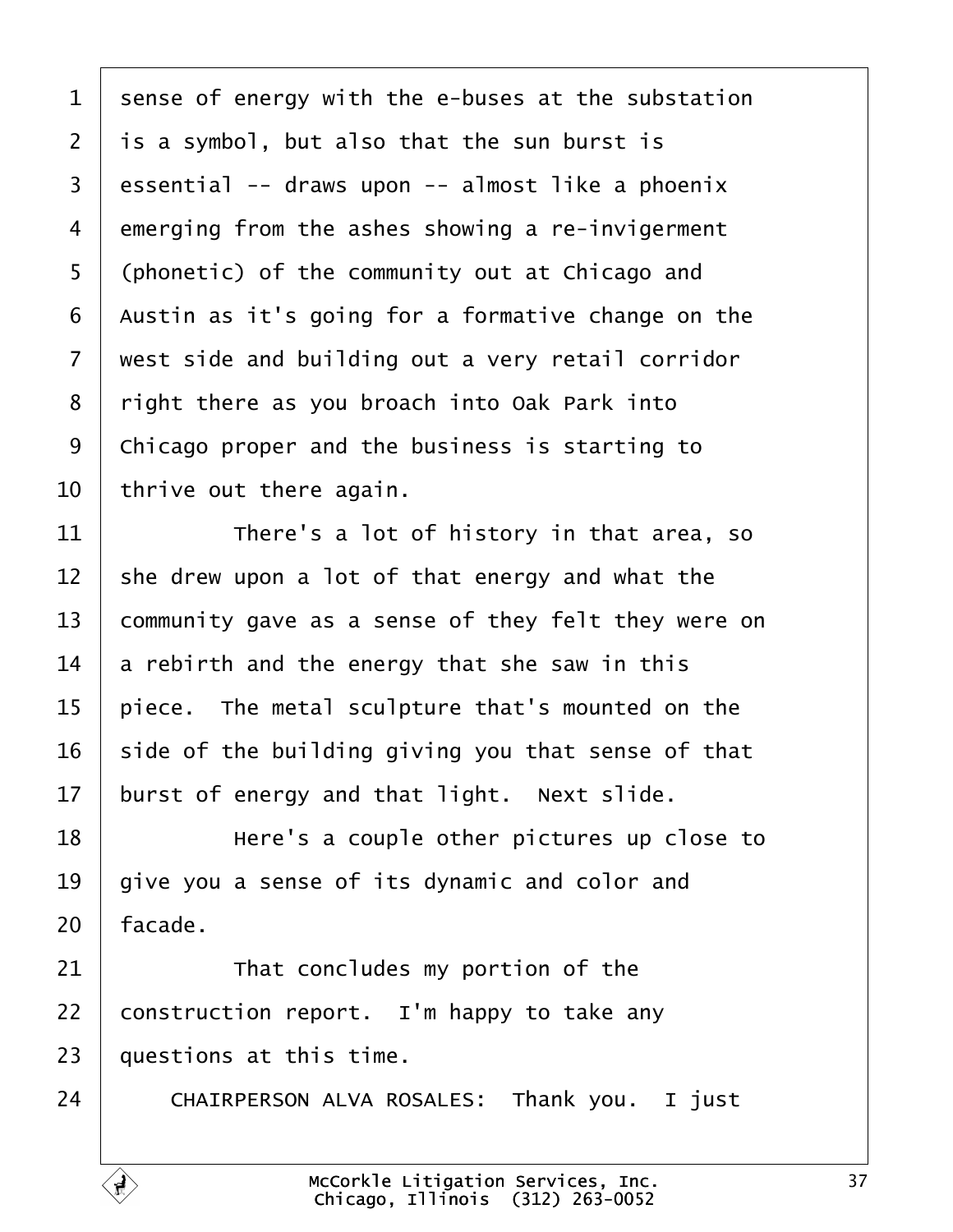<span id="page-37-0"></span> want to make a comment. I love the  $-$  I love the  $\vert$  art glass work. Beautiful. Just beautiful. And very unique and very distinct too. So that brings  $4 \mid a$  lot, I think, to the community -- to the 5 communities that they are in. I don't know if the Board has any questions.

7 | Director Jakes?

8 DIRECTOR JAKES: I do. Bill, how do you -- how  $\vert$  do you go you about selecting the artist? Is there a RFP put out or, you know ...

  $\parallel$  BILL MOONEY: So it really depends on the | project and what we're looking for. We have kind of three different procurement tracks. I'm sure it's similar to other items. It's a much more 15 | defined procurement process for art. So we can do a micro solicitation where we would reach out to some very select artists that we can either work with the community or the local government to kind of identify.

20· · · · · · I have two women that work for me on staff that are curators of our art program that are by | far more knowledgeable in its existence and have  $\pm$  been kind of with it since its birth when it was  $\vert$  part of the City of Chicago and they have deep ties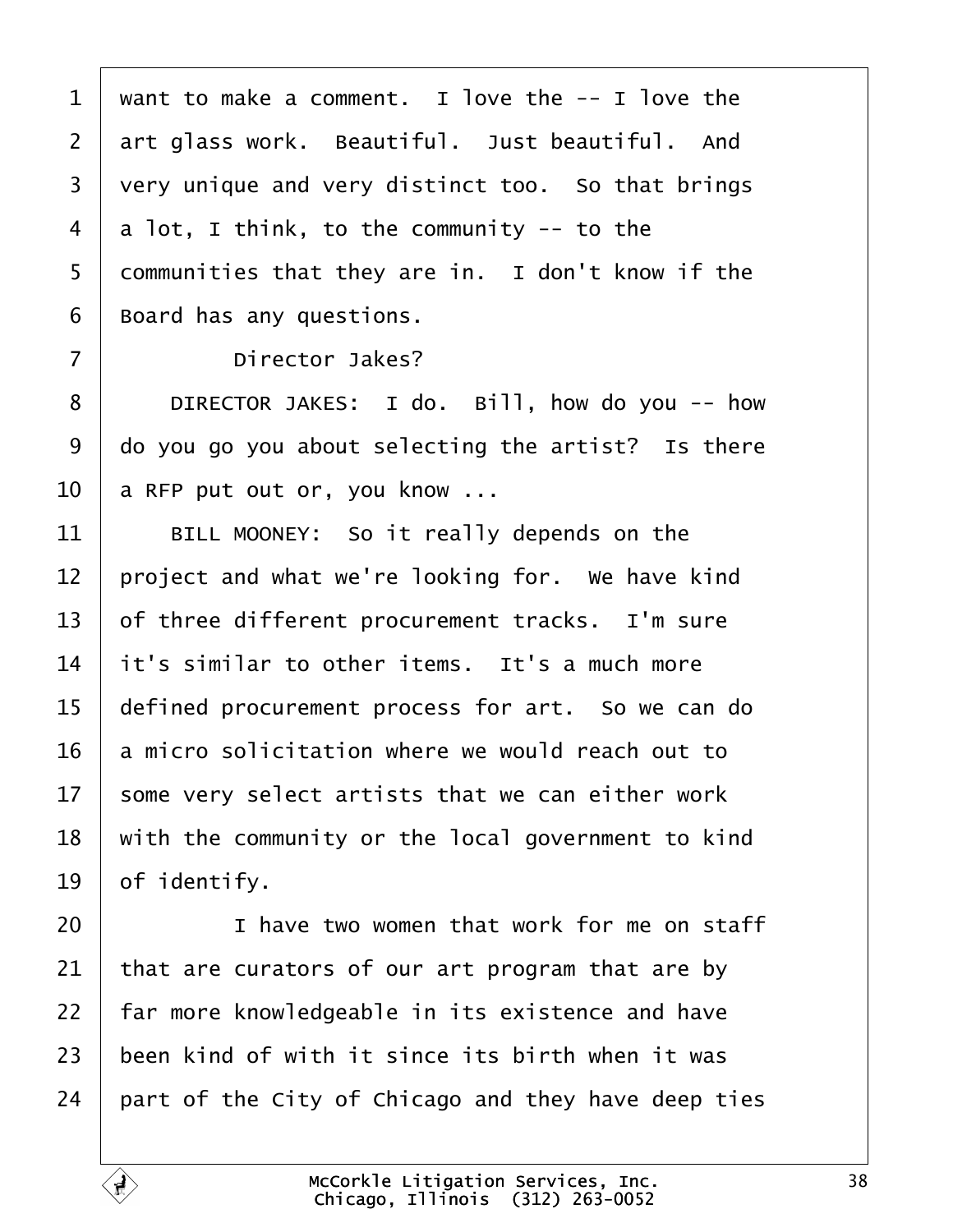<span id="page-38-0"></span> into the communities that -- and the artistic 2 community as a whole. They have a great sense and  $\mid$  probably one of their best abilities is they have a really great sense of picking the up-and-coming artist. So the artist that's just right on the verge of kind of that piece that's going to breakout and so we often times get art from those artists that are going to be the artist in five | years. We have some of their original pieces that  $\vert$  are really monumental pieces.

11 So we do sometimes micro procurements, but  $\vert$  we're looking for a very solicited piece of art  $\vert$  for -- that fits into a very figurative mold and  $\vert$  we'll actually put out a (indiscernible) and bring in proposals from artists that will be reviewed and | from there, the committee would review the art and  $\parallel$  make a selection based on the quality of the | proposal.

**I Sometimes we, depending on kind of what**  we're looking for, again, we may do a more open call where we do something in a more traditional RFP where we would actually open it up to a whole | group of people to provide a solicitation.

24· · · · · · In most cases, we actually pay a fee for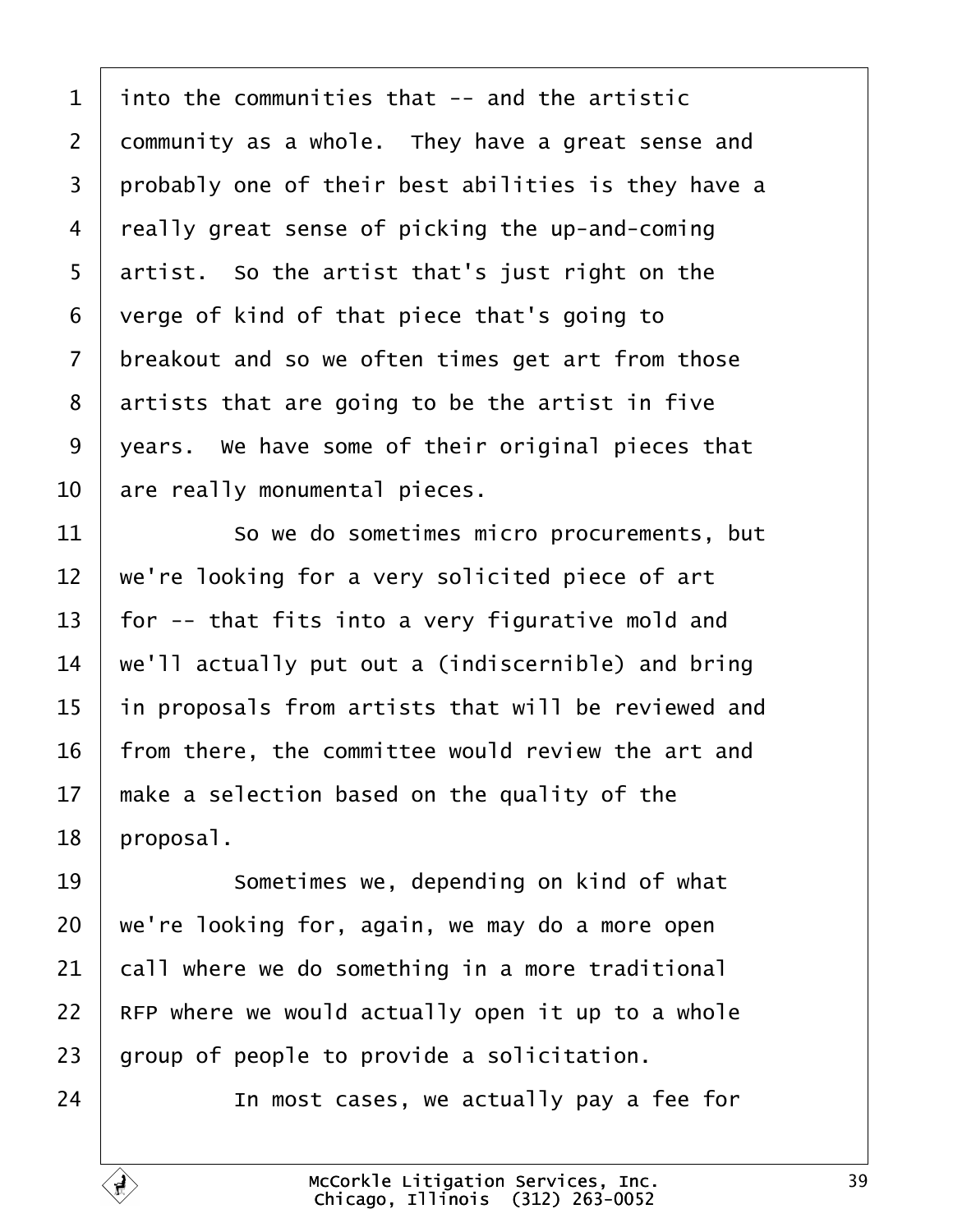<span id="page-39-0"></span> the proposals. We tend to kind of restrict the 2 quantity of proposers so we can manage the cost of that fee. For artists, oftentimes, just to put 4 together the concepts and do the research and | renderings requires some output on their part. They are kind of, as we are getting into that  $-$  that community that is kind of on the verge  $-$ - not 8 | necessarily of high financial means, you know. And then every once in a while we do a more targeted  $\vert$  selection, so like 95th Street where we have Theaster Gates pieces.

12 That was a much more targeted selection  $\vert$  where we did actually go and work with a very | high-end artist that's world renowned to be able to come in and bring his touch of that community on | that piece. So there's kind of three avenues we work through on this.

**DIRECTOR JAKES:** Thank you, Bill.

19 PRESIDENT CARTER: I just also want to just explain that there is a community engagement piece that goes along with the creation of the art so 22 | that we don't  $-$  we don't just create the art in our own little vacuum and then say here it is. 24 There's actually a significant amount of community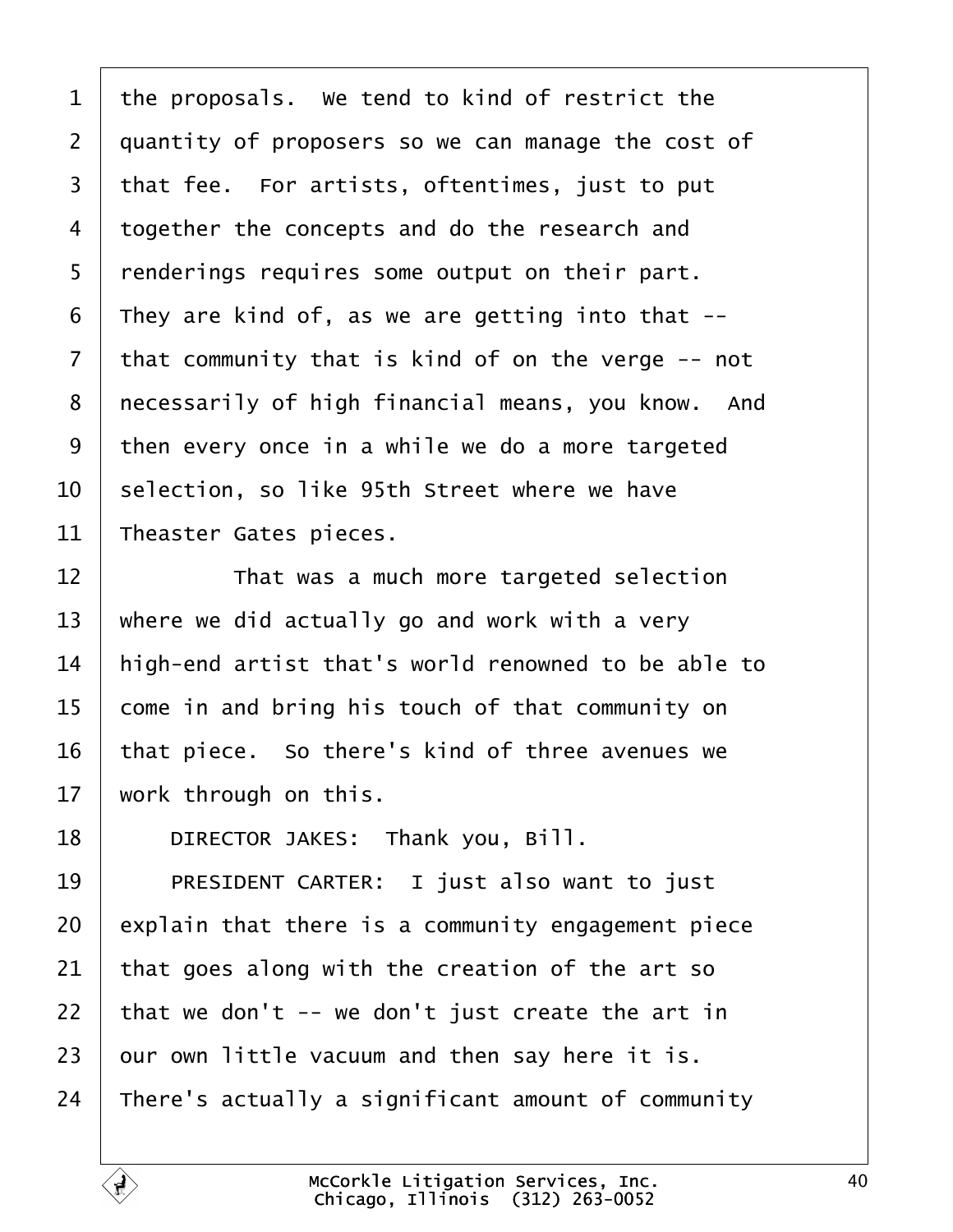<span id="page-40-0"></span> engagement around the art itself that ultimately | feeds into the final product that allows us to 3 | really make sure we have community buy-in in terms  $4 \mid$  of what we identify as the final piece.

5 | BILL MOONEY: To add to President Carter's comment on that, as we go out and actually do 7 | community meetings, we'll bring forward the artists and they do listening sessions with the community  $\mid$  members to hear what they like, what inspires them  $\vert$  in the community, kind of the history and what they believe kind of their identity is.

  $\parallel$  **The artists talks about their medium and**  how they actually envision art and how they form that art so the community gets a sense and they share the pieces they've done previously. The community gets a sense of what type of pieces that  $\vert$  artist would be producing and then after kind of  $\mid$  we've got a concept, we present that concept to the 19 community and the aldermen to share kind of this is  $\vert$  what the artist envisioned for this piece and oftentimes get some feedback.

  $\vert$  art is a personal thing and no two people  $\vert$  tend to like or see a piece the same way. You --rarely ever do you have a formed community that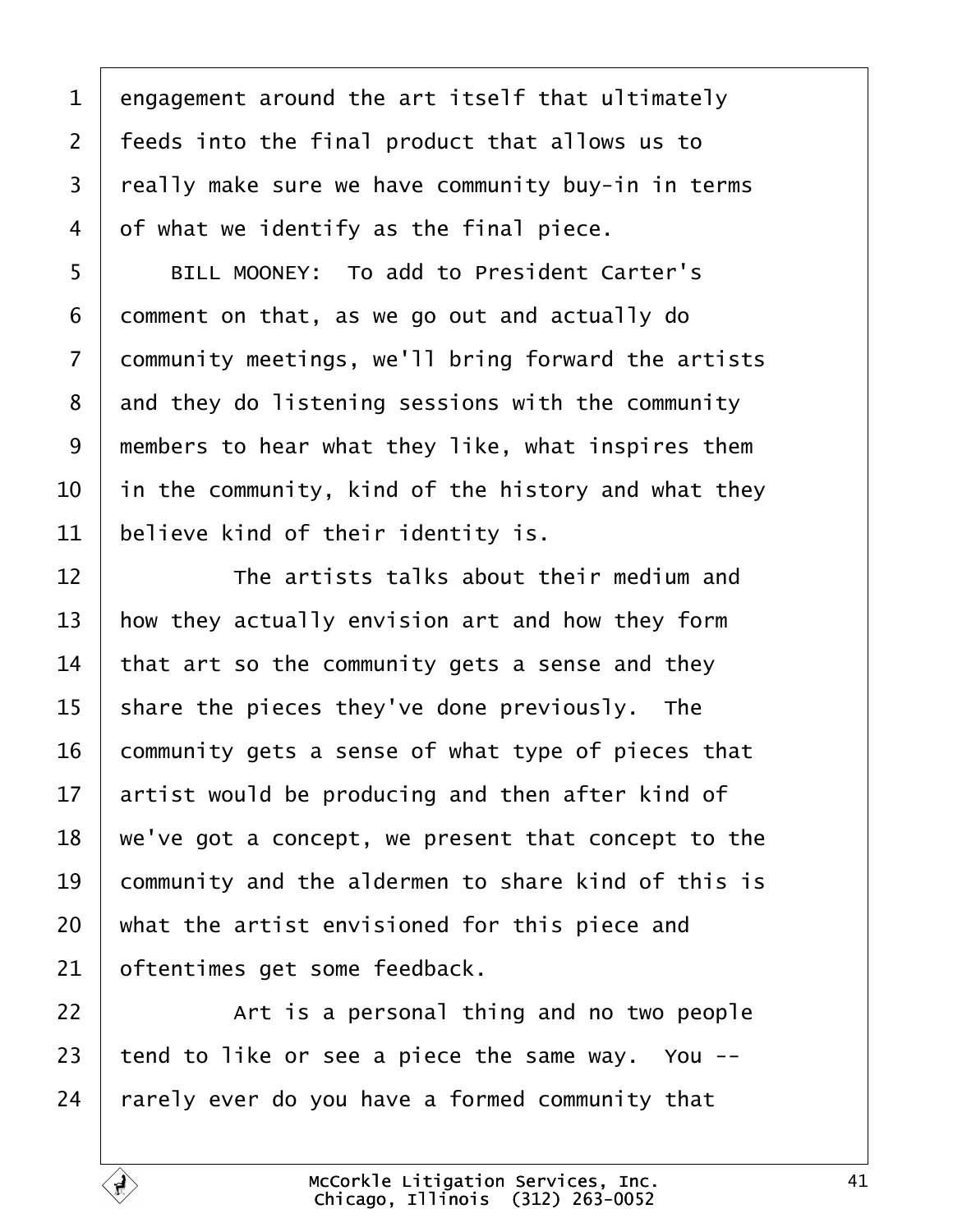<span id="page-41-0"></span> sits there and says, oh, this is absolutely the 2 | greatest piece. I would tell you that most of the time, those that were doubters of the piece, once 4 they see it in reality become converse and are 5 | inspired by how strong and great those pieces are, once you see them kind of in their environment.

7 | CHAIRPERSON ALVA ROSALES: Bill, do we update 8 | our website when we have these new pieces out there?

  $\vert$   $\vert$  BILL MOONEY: Yeah. We actually do. We have  $\vert$  kind of a contract with a high-end professional art photographer that goes out and takes some after  $\vert$  photos for us and then from time to time those get 14 | updated on  $-$ - our catalog is actually available on  $\vert$  our website with information about the artists at each of those rail stations and some photos of those things. So ...

18 | CHAIRPERSON ALVA ROSALES: Great.

**BILL MOONEY:** We also have a wonderful art book that you can procure through our website that,  $\vert$  actually, it's a great -- you know, very, very  $\mid$  voluminous cover that goes through our gallery of art on our system, which is unique to the public  $\vert$  art culture with over 80 pieces that the public can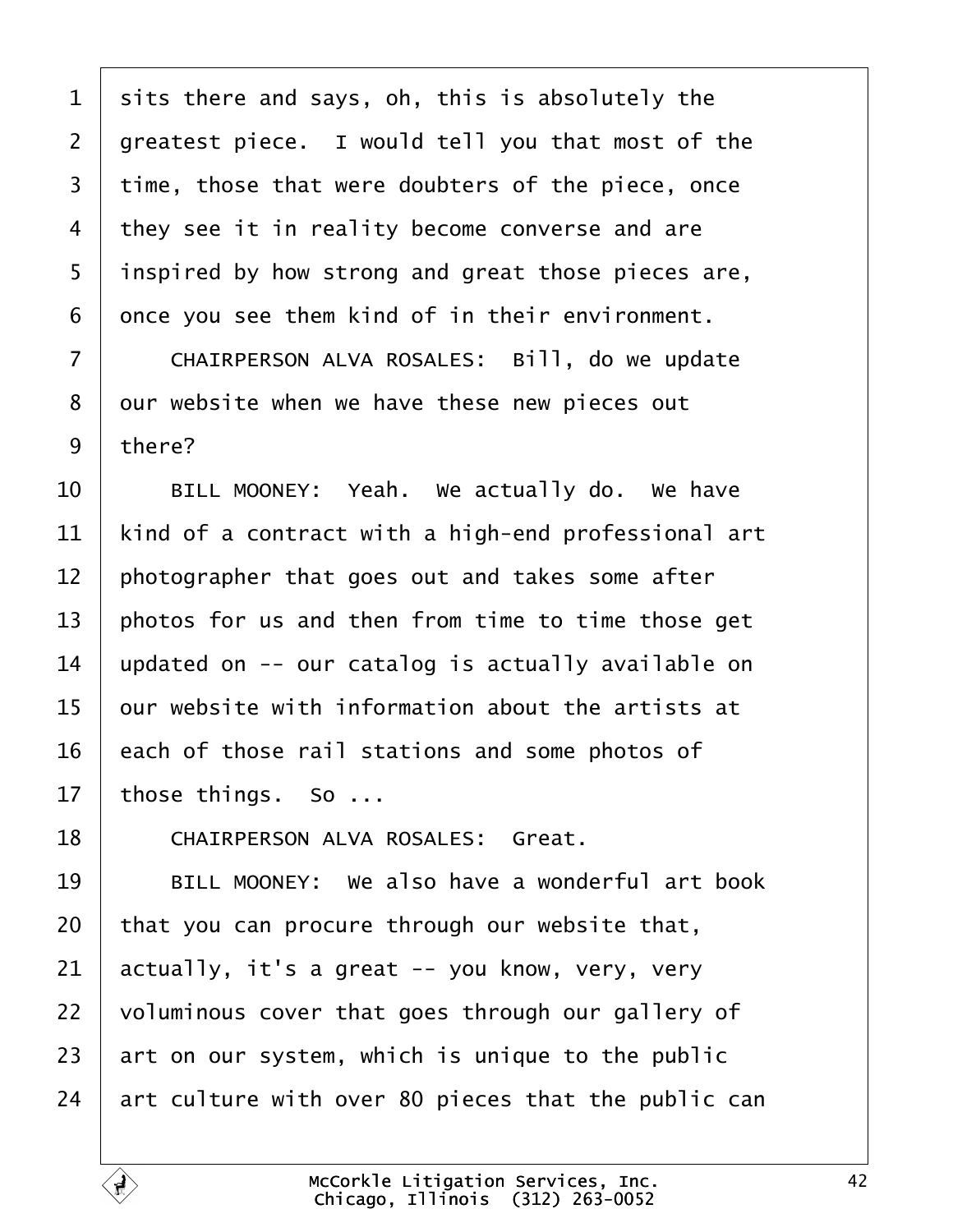<span id="page-42-0"></span> $1$  buy. It's a gorgeous book. It has amazing amounts  $2 \mid$  of information and photos. 3 | CHAIRPERSON ALVA ROSALES: I have it in my 4 office and people are always trying to take it from  $5 \mid$  me. It is really a wonderful thing. You should  $-$ -6 BILL MOONEY: Feel free to direct them to the  $7$   $\vert$  website and we'll be glad to process their orders  $8 \mid$  anytime. 9 CHAIRPERSON ALVA ROSALES: NOW I WILL. 10 **I Director Miller, do you have any**  $11$   $\vert$  questions? 12 DIRECTOR MILLER: No, just say ditto. Great 13  $\vert$  job. That's right in my area, so I pass through  $14$  there at least twice a day. It's a head-turner.  $15$  | I'm excited to have it on the west side. 16 CHAIRPERSON ALVA ROSALES: Thank you. 17 **Director Irvine?** 18 **DIRECTOR IRVINE:** No questions. Thanks for the  $19$  | presentation and all the backstory. 20 CHAIRPERSON ALVA ROSALES: Thank you. 21 **Director Silva, any questions?** No 22 | questions, Director Silva? 23 DIRECTOR SILVA: (Inaudible response.) 24 CHAIRPERSON ALVA ROSALES: Okay. Thank you.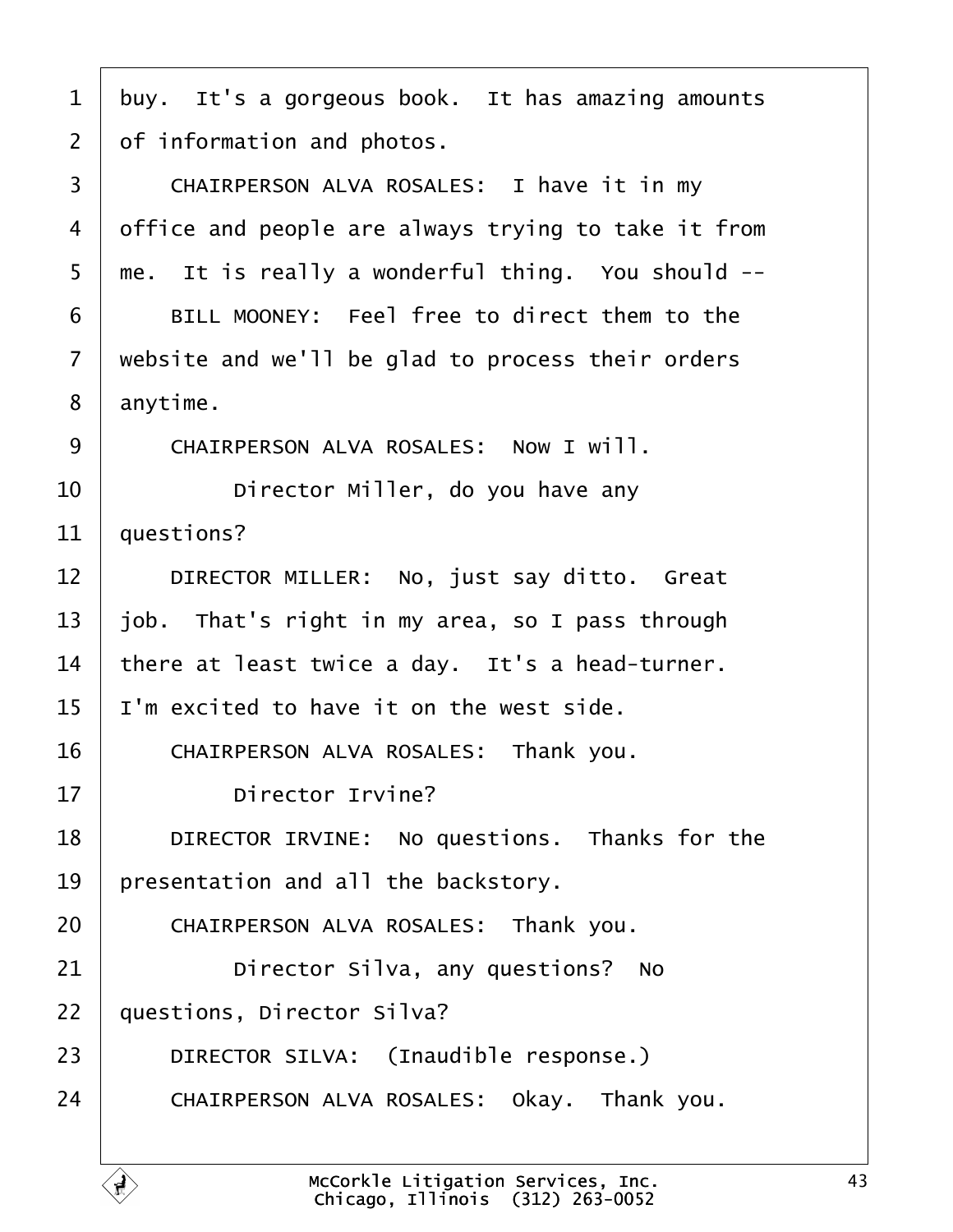<span id="page-43-0"></span>1 | Bill Mooney, thank you for your 2 | presentation and for all the hard work and keeping  $3 \mid$  us up to date on it.

**So I would like to ask, now, Chris Bushell** 5 and Juan Pablo Prieto to make the presentation on | RPM and diversity presentations.

7 | CHRIS BUSHELL: Thank you very much, Directors.

8 | RPM continues on budget and tight to schedule. We are still very much a design project  $\parallel$  and we have advanced the design since the last time  $\vert$  we spoke. It is coming to conclusion in this year and we're working very hard to complete various  $-$ various aspects of it.

  $\parallel$   $\blacksquare$  At this point it's really mostly details.  $\mid$  Much of the basic structural work has been designed. And as you've see from photographs, much of it is being executed more so at the moment on  $\vert$  the bypass, but starting this year in the spring with the segment of box girder in the Lawrence to 20 | Bryn Mawr segment.

21· · · · · · In the bypass itself, as you have seen in recent photographs, we continue to advance the structural steel and assemble some of the largest  $\vert$  pieces of that steel. In addition -- in addition,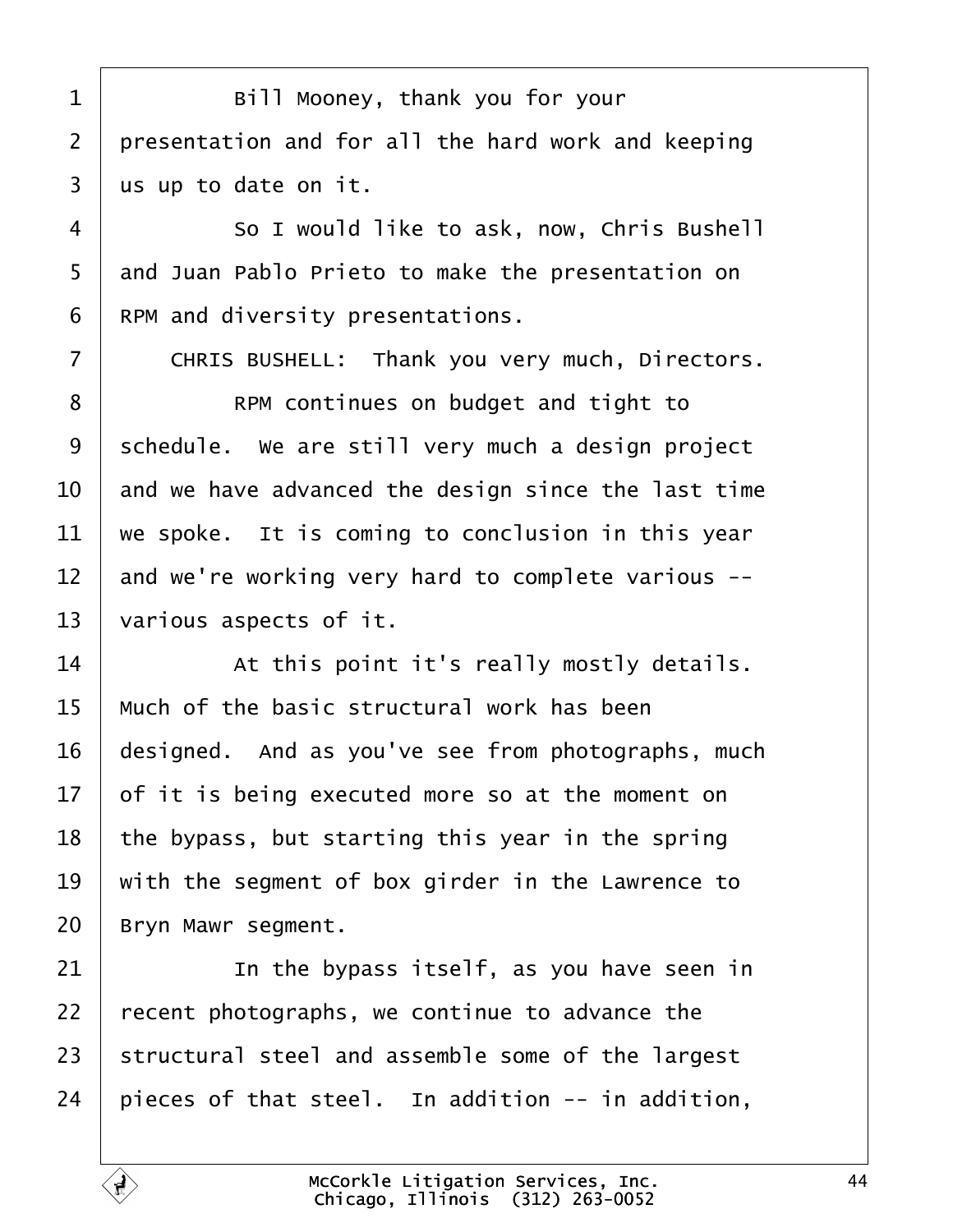<span id="page-44-0"></span> we are starting to pour the concrete deck that goes  $2 \mid$  on top of that steel that ultimately will hold the track, the signals, and the power traction  $4 \mid$  elements.

5 So despite the weather, we continue to do that. When we're pouring concrete in this type of  $\mid$  weather, we take -- we have special conditions that the contractor has to follow in order to get the best -- the best result for that concrete. It,  $\vert$  generally, in its most complicated form involves | heating and creating kind of a tent around the  $\vert$  concrete we're pouring, which isn't all that 13 exceptionable except the size of it is pretty big.

**I In terms of the pre-stage work, as I said,**   $\mid$  we will in the spring of this year start building  $\vert$  the segmented box girder. We call that first half of the box girder the Stage A. So that work will be starting in the spring.

**IDED** 10 terms of pre-stage, you can see over my shoulder, we're doing a similar effort to Bill on the signaling system in the area of Lawrence to  $\parallel$  Bryn Mawr. This is inside one of the racks inside the relay house. In this case  $-$  inside one of our relay houses. In this case, Loyola over my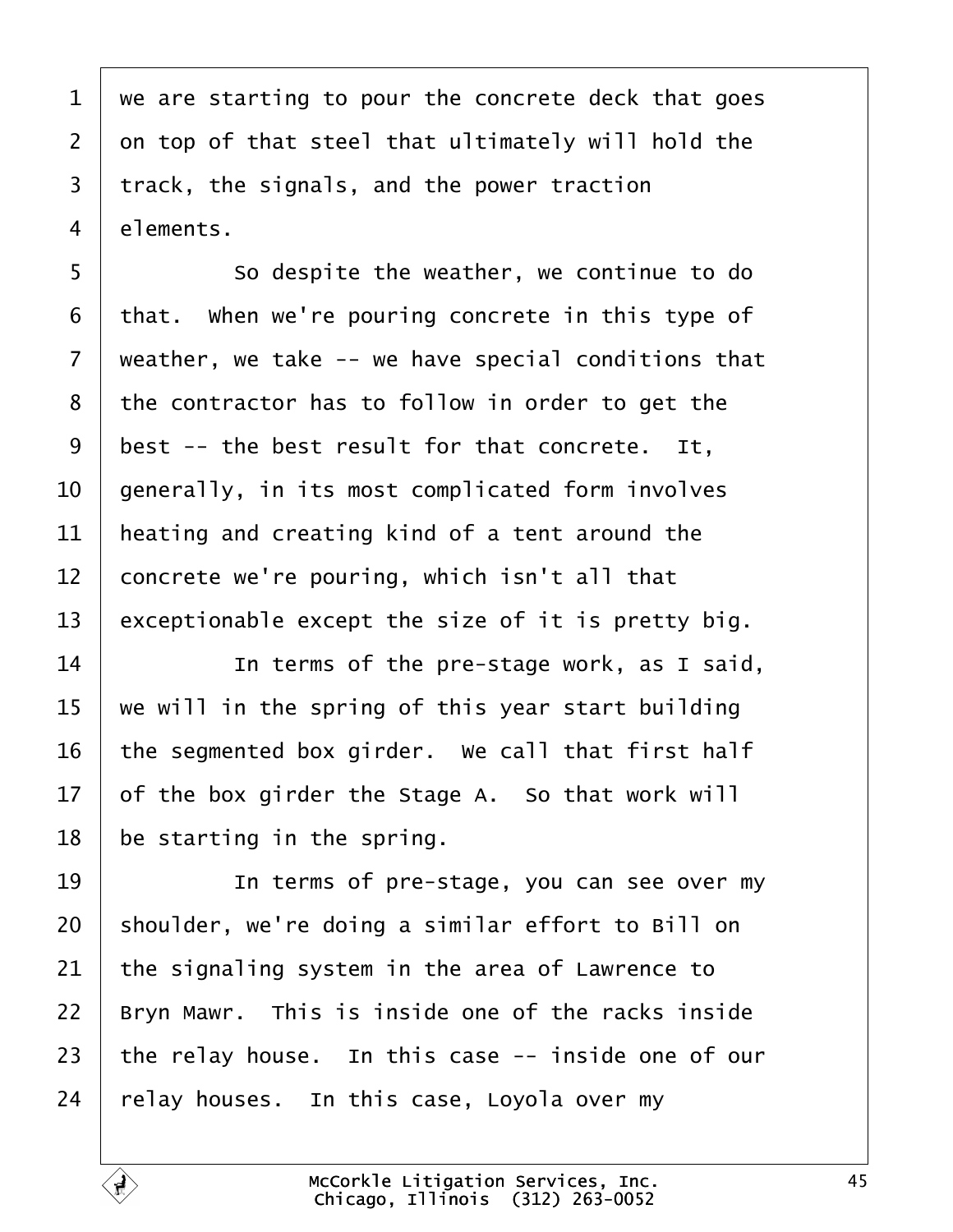<span id="page-45-0"></span>shoulder.

  $\vert$  we are also finishing the temporary stations. As you know, we are closing two stations 4 and doing temporary stations at two others. So 5 that work is nearing completion and you'll see some photographs of that as we get into the  $\mid$  presentation.

8 and then, finally, the box girder. You 9 | won't see any photographs of that, but rest assured  $\vert$  that is advancing as well.

  $\parallel$  **If we could go to the next slide.** I would also like to show you some of the first renderings  $\vert$  of the new rail stations. So as you know, when we start the Lawrence to Bryn Mawr segment, we're | building four new rail stations. Those are most importantly completely accessible, incorporating  $\parallel$  many of the latest safety features, but also | architecturally very interesting.

**19** So since the last time we've met, we have 20 released President Carter -- President Carter and the mayor released the designs of these stations  $\vert$  and I just want to go over some of the renderings ahead of construction so the Board can also see them in the presentation.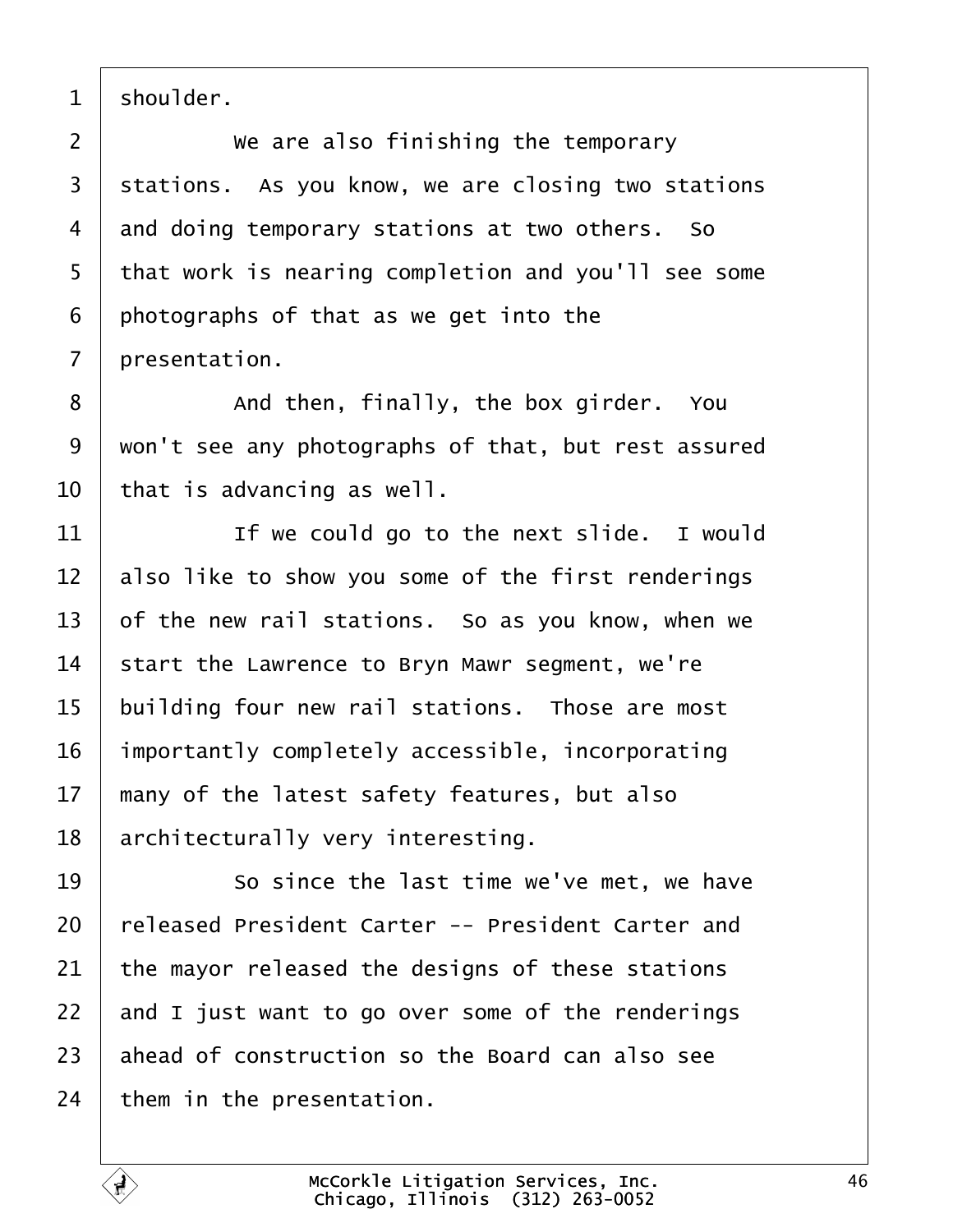<span id="page-46-0"></span>1 So this is Lawrence. If you could advance to the next slide. Argyle. The Argyle station. | Next slide, Berwyn. And then the final one, Bryn | Mawr.

  $\vert$  0ne of the things that's unique about these stations, and it's probably expressed most clearly in Bryn Mawr station, is for a large 8 | Federal project like this, we work within certain 9 constraints relative to the design and scale of the  $\vert$  neighborhood around us. So in this particular  $\vert$  case, we sort of brought in some of the elements of the community around some of the more historic elements, but also some of the ordinary element that occur kind of throughout the streetscape to  $\parallel$  make sure that the station is familiar, that it's  $\vert$  appropriate to the neighborhood, and yet it is just as modern, safe, and accessible as we can make it.

**8** · · · · · So this station I think, as much as any of  $\vert$  them, is a good illustration of those requirements and, generally speaking, we have had very positive Feedback on the designs since we've released them. 22 | Next slide, please.

  $\sim$  50 I mentioned on the bypass we're continuing to advance the structural steel. We've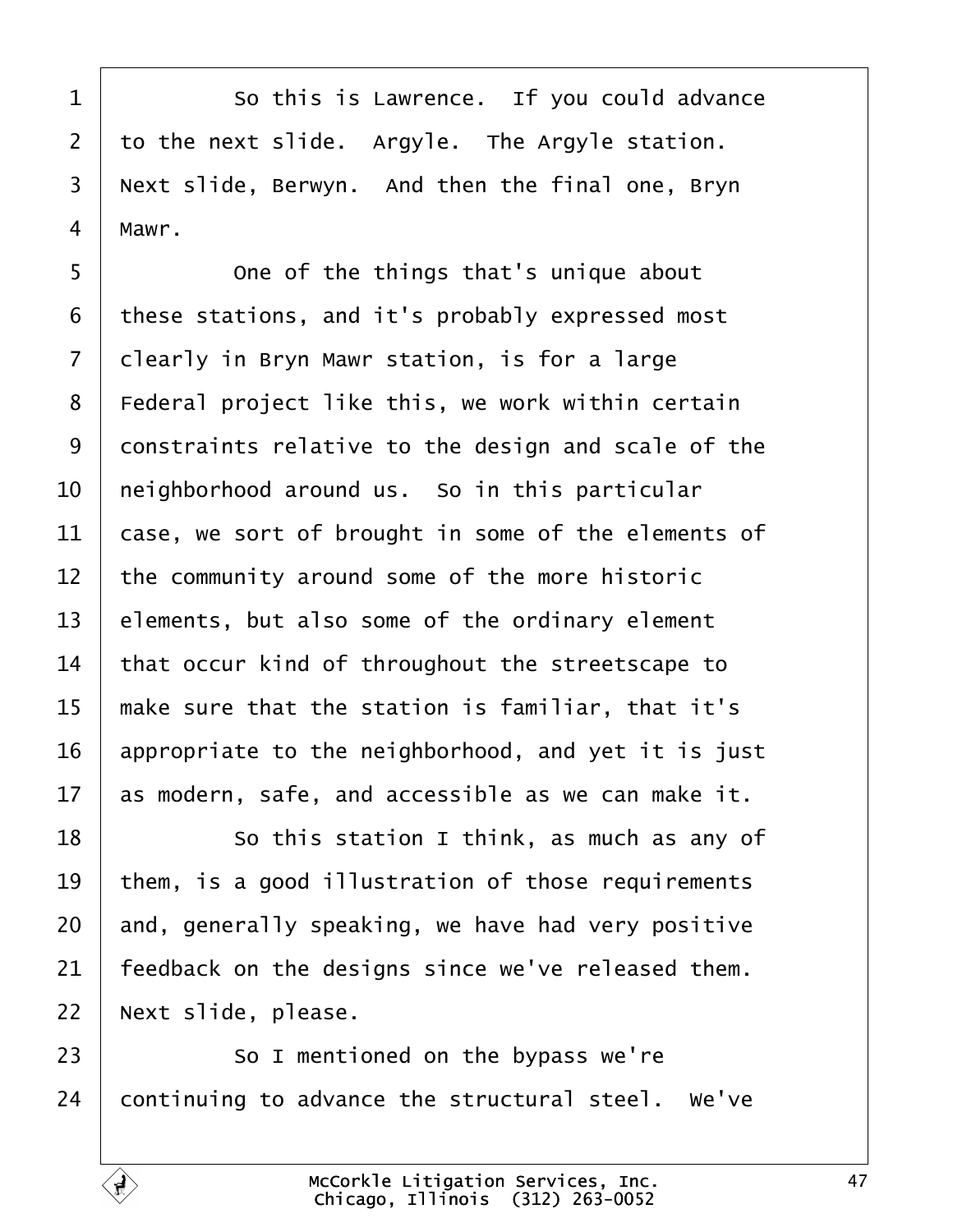<span id="page-47-0"></span> installed a major piece of steel over the | four-track corridor. This is, of course, just to the north of the Belmont station. This is really 4 | the bypass, goes over that, and sort of  $-$  it begins the untangling of the flat junction that is iust behind us in this photograph.

7 We are now, as I said before, pouring a 8 concrete deck on top of these stringers and we'll | install the track and the traction power and the system -- signal system on top of it. Next.

  $\begin{array}{ccc} \end{array}$   $\begin{array}{ccc} \end{array}$   $\begin{array}{ccc} \end{array}$   $\begin{array}{ccc} \end{array}$   $\begin{array}{ccc} \end{array}$   $\begin{array}{ccc} \end{array}$   $\begin{array}{ccc} \end{array}$   $\begin{array}{ccc} \end{array}$   $\begin{array}{ccc} \end{array}$   $\begin{array}{ccc} \end{array}$   $\begin{array}{ccc} \end{array}$   $\begin{array}{ccc} \end{array}$   $\begin{array}{ccc} \end{array}$   $\begin{array}{ccc} \end{array}$   $\begin{array}{$  The construction of the temporary side platform  $\vert$  will be providing service off of this platform as  $\parallel$  well as an extended platform you see directly in | front of you. So this work is progressing and really in the final stages, understanding that in  $\vert$  the spring we will start this first stage and we | will be running service -- again, kind of to make it a little clearer in the picture, we'll be running service on the left and then we'll be constructing a major new bridge and starting the stations on the right. So very excited about that  $\parallel$  milestone in the upcoming year. Next.

 $\parallel$  **more details in regard to that effort.** 

Ę,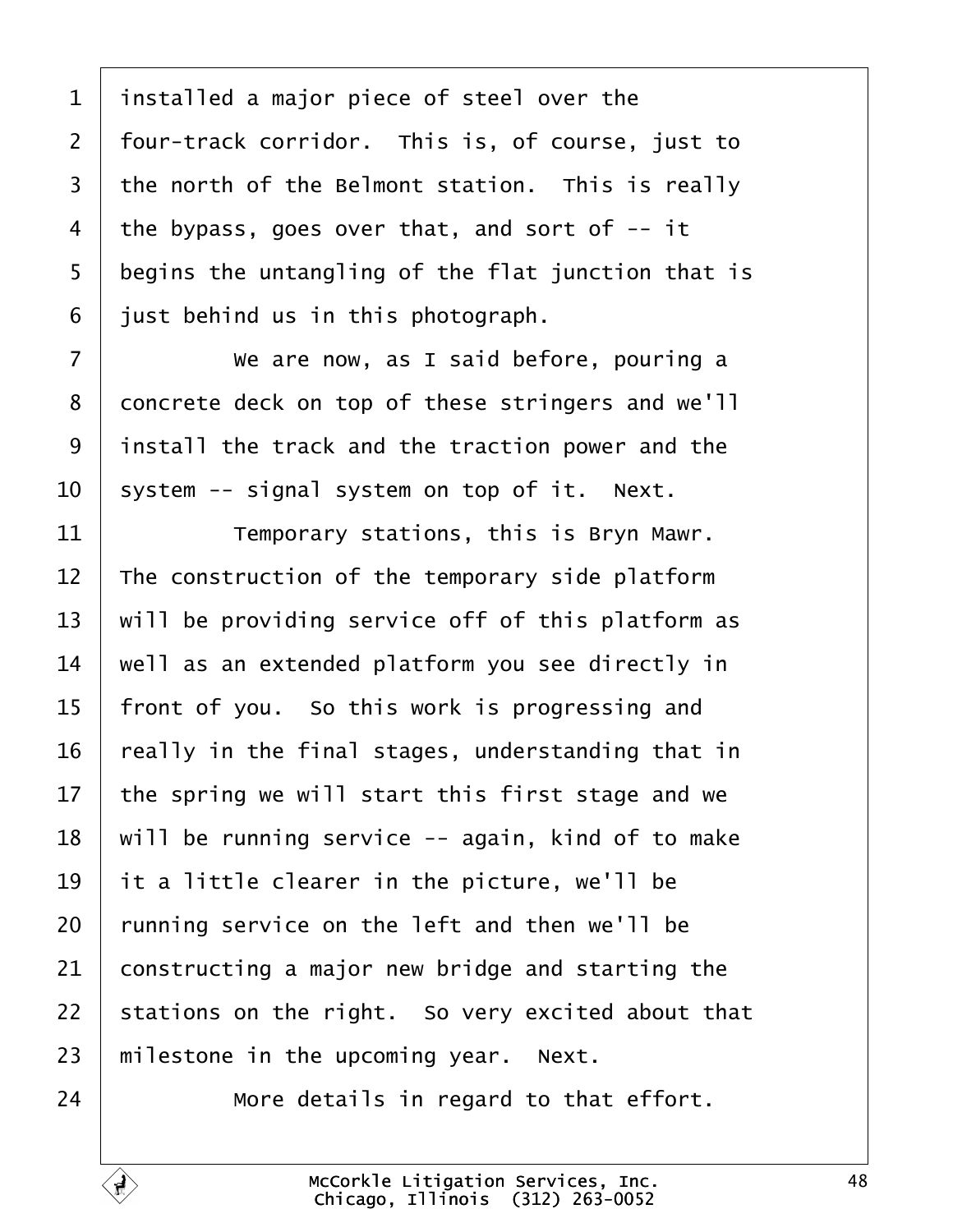<span id="page-48-0"></span> This is temporary construction. Temporary by CTA 2 | measures means -- means probably more permanent than many people, but we take the safety and 4 | structural requirements very seriously when we're building even a temporary station. Next.

6 | So outreach continues, much of it virtual as I've said in the past. We are talking to folks in the  $-$  in the bypass area about the construction  $9 \mid$  of various new structural elements that will  $\vert$  support the continuing work out there. That's the temp track you see at the top here.

  $\parallel$  we are really just -- as we increase our footprint in that area, in the bypass area and continue to pour the deck and do other work, we are putting community flyers out there to make sure | people are aware of that work on a daily basis.

**We are installing various** 18 | open-for-business marketing banners throughout both  $\vert$  of the project areas, making sure that we're supporting many of our businesses that are struggling with significant COVID impacts. So that  $\vert$  has been a big effort for us particularly in the 23 | Lawrence to Bryn Mawr segment where there are so  $\parallel$  many retail businesses that have been impacted.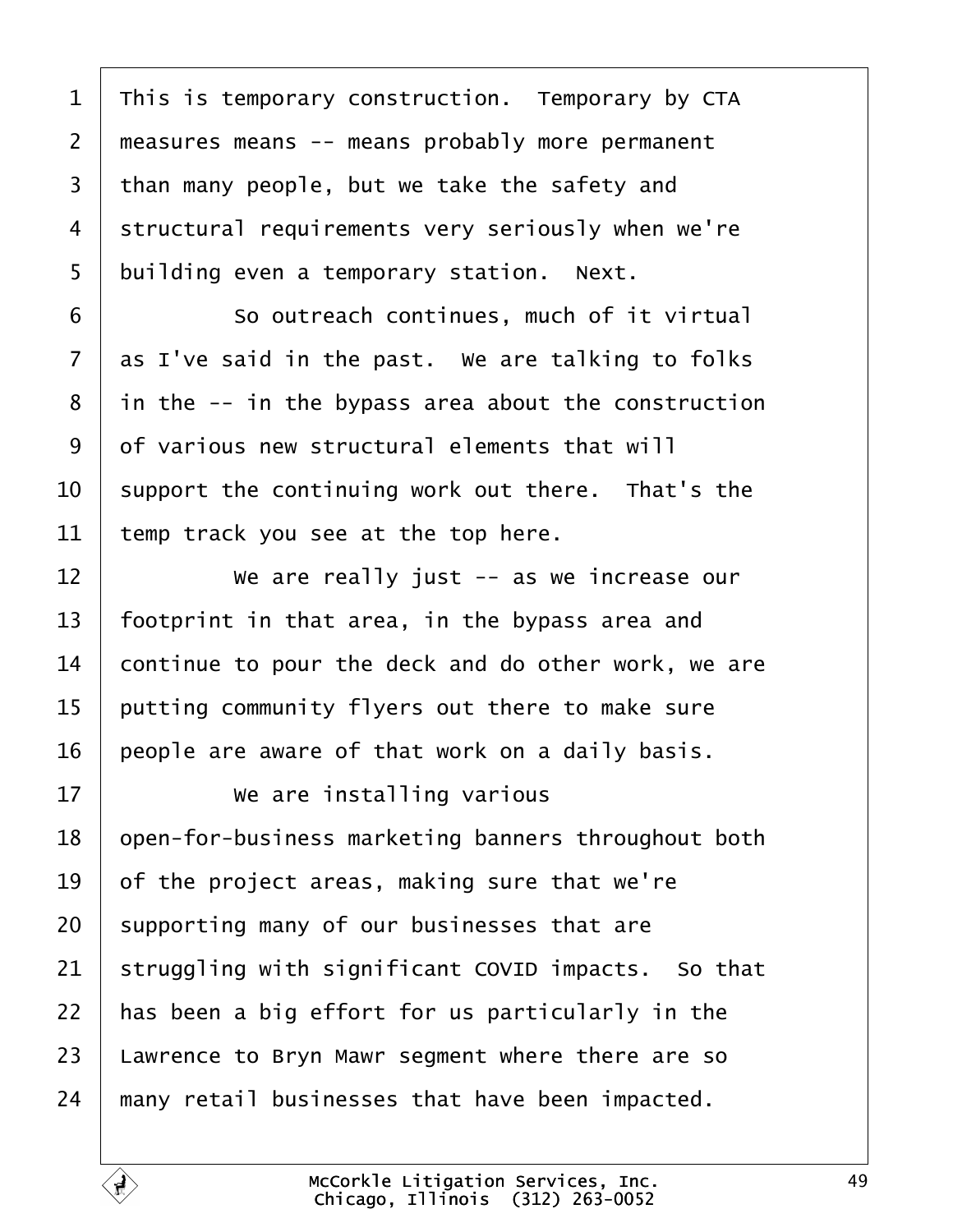<span id="page-49-0"></span>**We are relocating some pavers in the area**  of Bryn Mawr that are important to the community  $\vert$  that were installed in an earlier effort with the city. So we're working with the community to make | sure those are reinstalled in a way that respects the original intent of the work.

**I** *We have virtual office hours.* If someone 8 | from the community has a question and they want to ask it to the staff, it gives them a safe and good  $\vert$  venue to do that. And then, of course, we continue  $\vert$  to meet with various community-based business  $\vert$  organizations throughout the project area, in this 13 | case Lawrence to Bryn Mawr project area, informing them of the new station -- of the temporary stations, of the upcoming bridge construction of the segmented box girder and other factors that they would be concerned about. Really at this 18 point focusing on coordinating our construction  $\vert$  efforts with any efforts they have regarding promoting their businesses, so that we make sure they are free and clear to address any concerns | they have regarding COVID and programs that they're bringing forward and that we're not stepping into that as a major constructor in the area.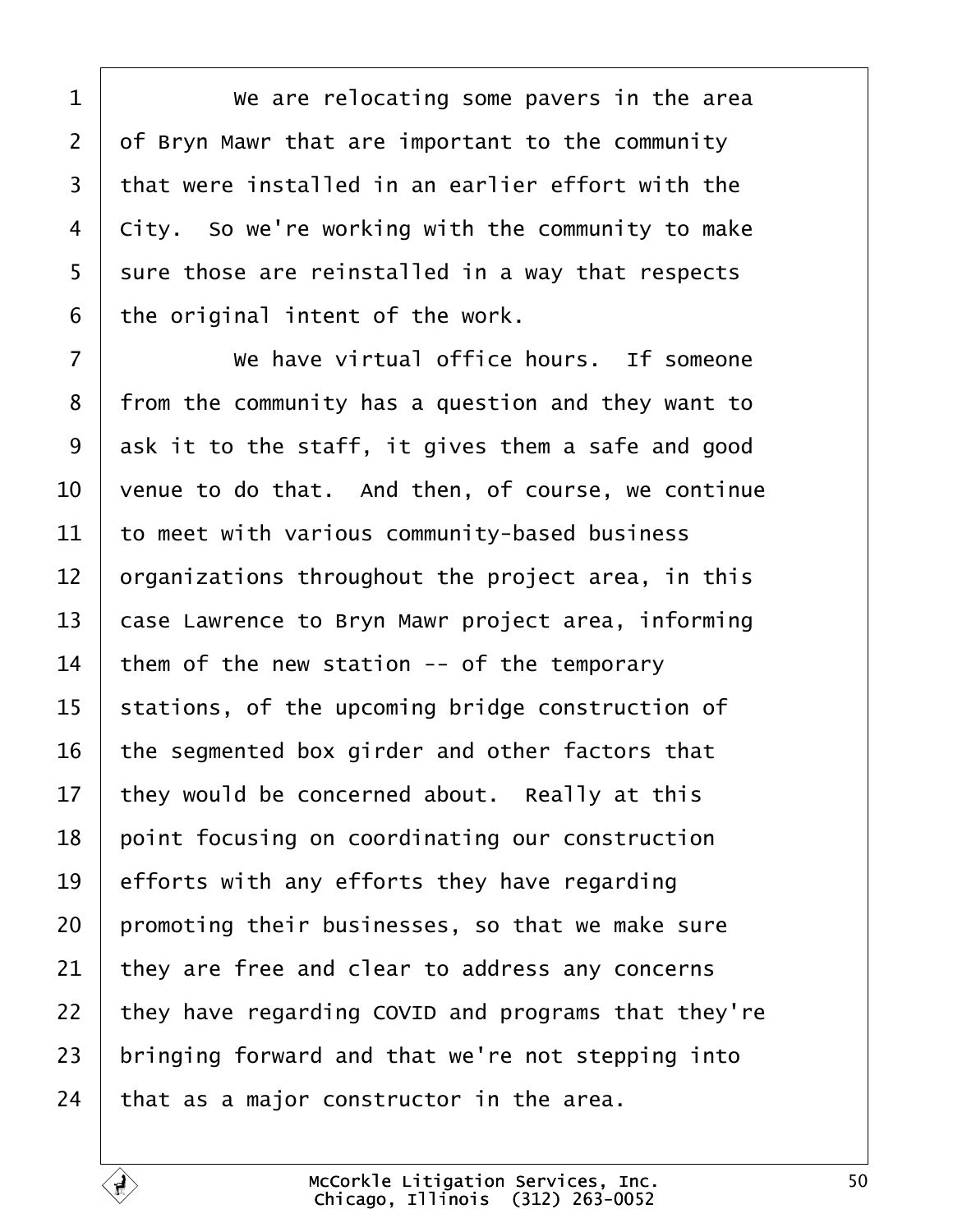<span id="page-50-0"></span>1 So with that, I'll turn it over to Juan  $2$  | Pablo -- or can we take questions now or do you  $3$  want to go to Juan Pablo?

4 CHAIRPERSON ALVA ROSALES: We can take | questions. I just want to comment that the | renderings of the station designs are really 7 aesthetically very, very pleasing. You know, good work there. I thought that was really great to 9 | see. And are we getting any negative feedback from  $\vert$  the community groups that we're talking to or  $\vert$  reaching out there or does everything seem to be working smoothly?

13 CHRIS BUSHELL: I'm not aware of any. I think  $14$   $\parallel$  most of the folks that have seen the designs have 15 been impressed by them and just look forward to  $16$  | having clean, well-lit accessible stations and I 17 | think that, you know, in terms of the renderings,  $18$  it's communicated pretty clearly and in this case 19 | pretty accurately. I have kind of a thing for  $20$  inaccurate renderings, so we spent some time making  $21$  sure they were shown from a reasonable and various 22 circumstances were mimicked as real-life as much as  $23$  | possible.

 $24$   $\vert$  50 no, I'm not aware of any criticism that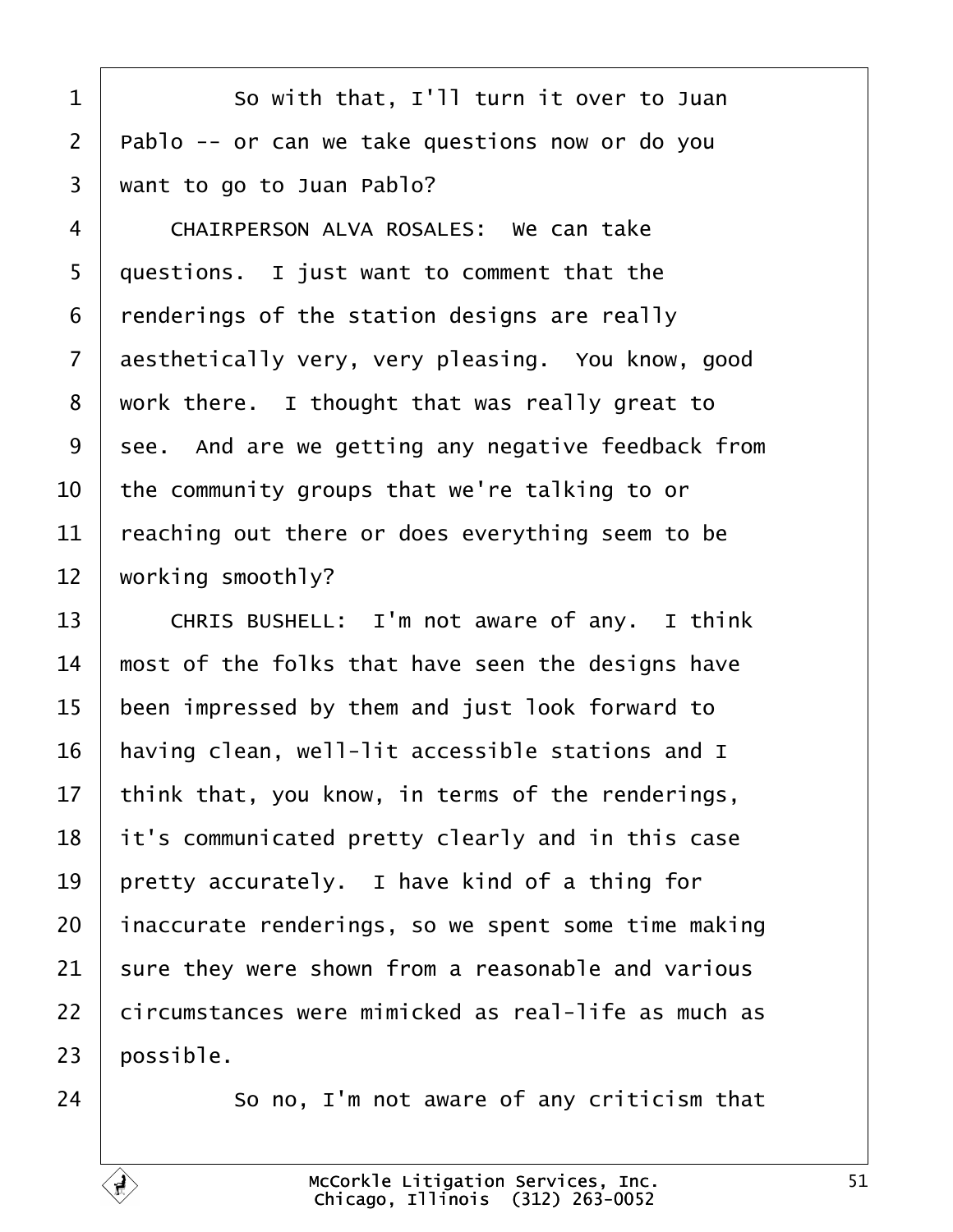<span id="page-51-0"></span> we've had on these and, you know, to the extent that folks are bringing us comments  $-$  reasonable 3 comments that we can address, we're endeavoring to do so. So we have a town hall meeting coming up 5 | with Lawrence to Bryn Mawr community. So we'll | probably hear more there.

**Fig. 2** You know, there certainly are various 8 adjustments that we can make until we come into the  $\vert$  process of constructing it. The station | foundations will be put in under the first phase,  $\vert$  the Stage A. Really the stations themselves won't  $\parallel$  be substantively built until the second phase of 13 | that work, which  $I'$ ll talk about.

14 CHAIRPERSON ALVA ROSALES: Great. Thank you.

15 | T'll ask the Board, Director Jakes, do you 16 | have any questions?

17 DIRECTOR JAKES: No questions.

18 | CHAIRPERSON ALVA ROSALES: Thank you.

19 birector Miller?

20 **DIRECTOR MILLER:** No questions.

21 CHAIRPERSON ALVA ROSALES: Director Irvine? **DIRECTOR IRVINE:** Just one is, the Lawrence station, the station house is moving to the north side of Lawrence, is that correct, Chris?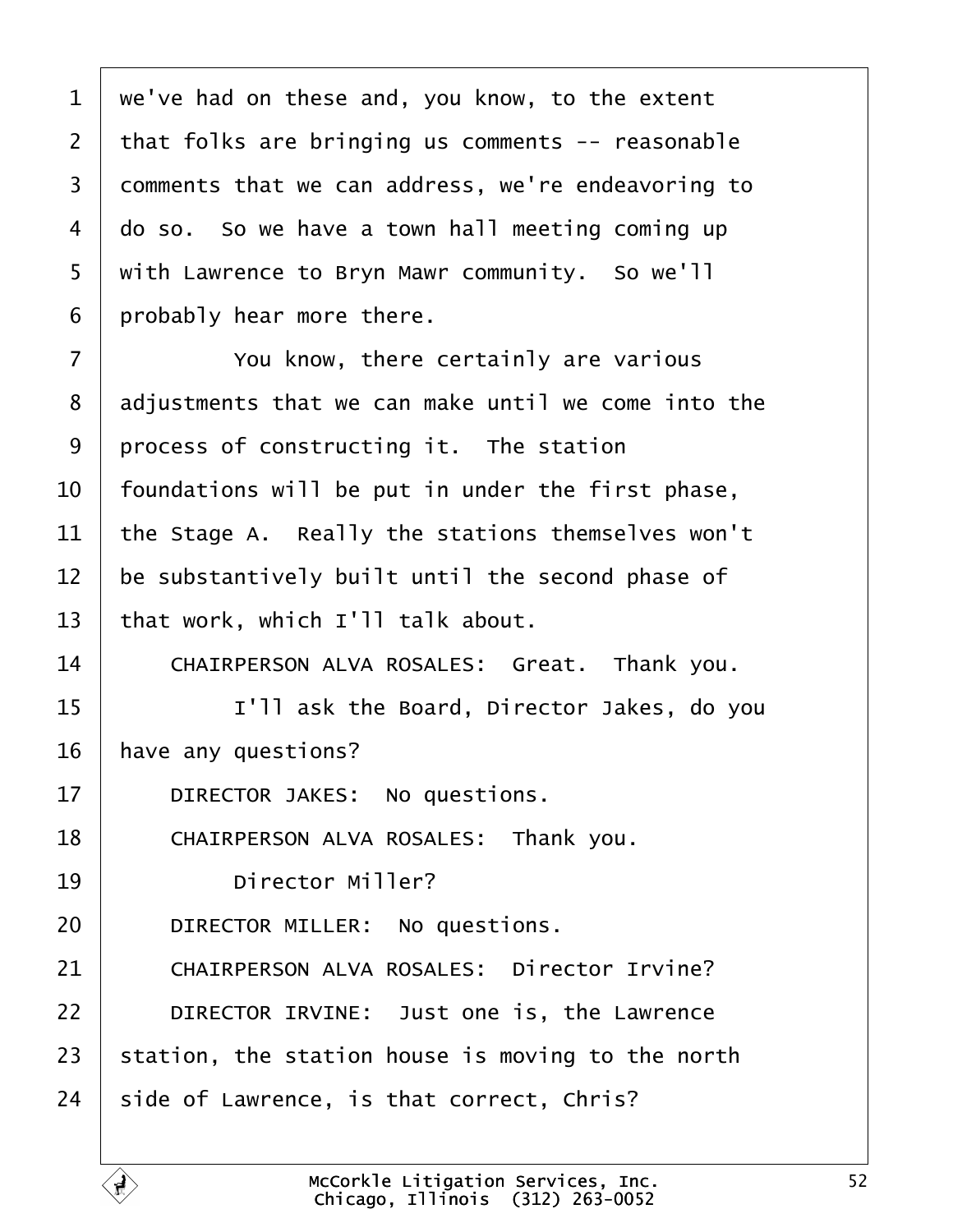<span id="page-52-0"></span>1 CHRIS BUSHELL: Yes. 2 | DIRECTOR IRVINE: Okay. It all looks really  $3 \mid$  good. Thank you. No other questions. 4 CHAIRPERSON ALVA ROSALES: Thank you. ·5· · · · · · Director Silva?· No questions? 6 DIRECTOR SILVA: (Inaudible response.) 7 CHAIRPERSON ALVA ROSALES: Okay. Thank you. 8 Thank you so much, Chris. We appreciate your 9 presentation and all the hard work that everyone is  $10$  doing. Thank you, everybody. 11  $\parallel$  **11** would like to ask Juan Pablo Prieto. 12 | J.P. PRIETO: Good morning, Vice Chair and 13 | Directors. I'm Juan Pablo Prieto, Director of 14 Diversity Programs. 15 | So as we closed out 2020, we held a 16 | virtual event to cover both opportunities for DBEs  $17$   $\vert$  on RPM and for individuals interested in a career  $18$  in construction. We had 60 participants on a  $19$   $\parallel$  meeting, which Walsh-Flour will follow up with to  $20$  discuss specific opportunities. 21 | We also announced the application for the  $22$  second round of the Elevating Futures Scholarship  $23$  for the Chicago Scholars. We received coverage  $24$  | from multiple media outlets and continue to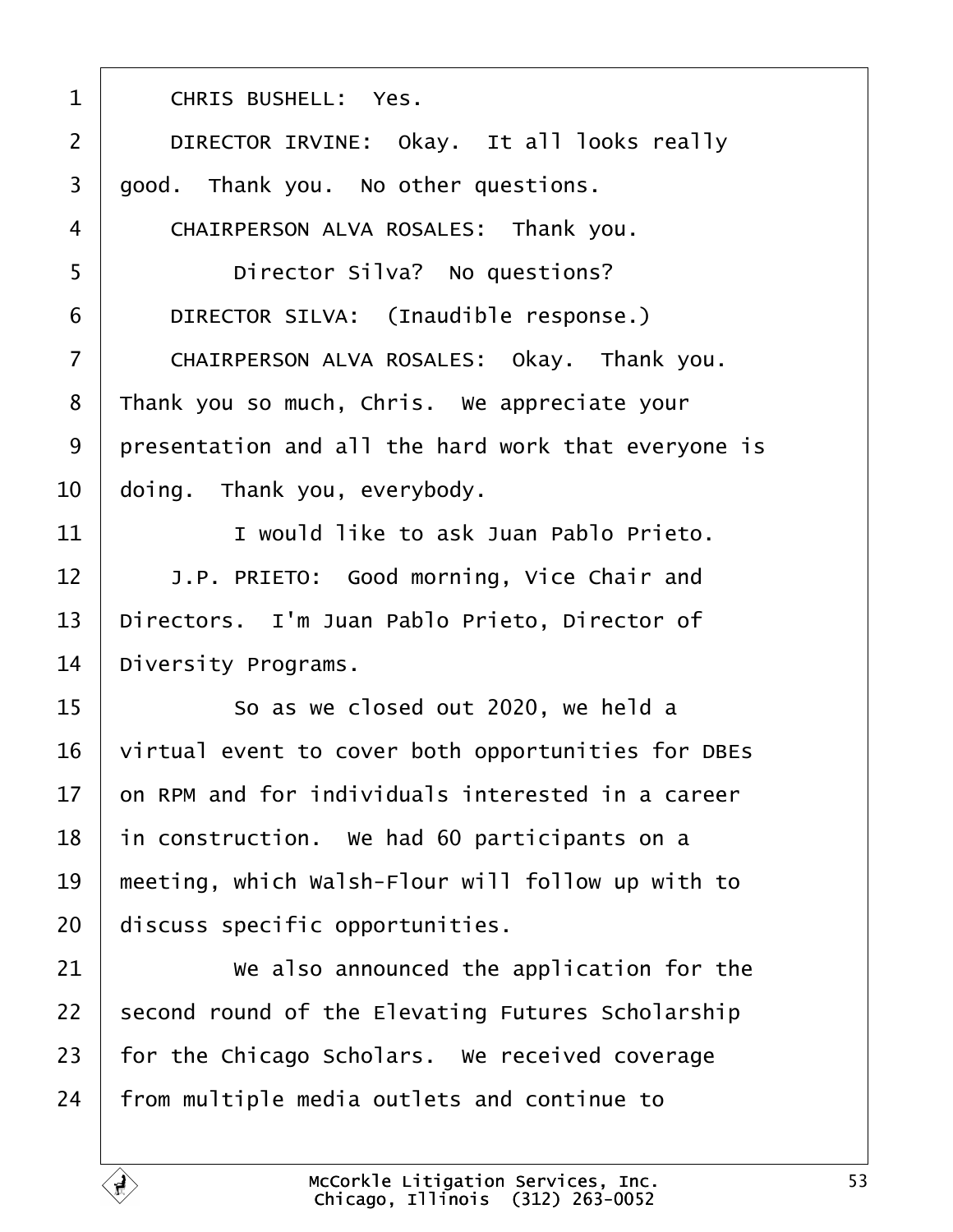<span id="page-53-0"></span>1 encourage students interested in the opportunity to  $2$  apply and applications are due by March 1st. 3 and that concludes my section of the 4 | report. Happy to answer any questions. 5 | CHAIRPERSON ALVA ROSALES: How many do you  $6$  expect -- do you have any idea how many you expect  $7$   $\vert$  on the scholarship component, who applied for that,  $8$   $\vert$  do you have a scale for that? 9 **J.P. PRIETO:** We received over a hundred  $10$  applications for the first round. 11 | CHAIRPERSON ALVA ROSALES: That's very good.  $12$   $\vert$   $\vert$   $1.$  P. PRIETO: Yes. 13 | CHAIRPERSON ALVA ROSALES: Do you still have -- $14$  so you're expecting around a hundred, if not more  $15$  | probably? 16<sup>·</sup> **J.P. PRIETO:** Correct. Yes. 17 | CHAIRPERSON ALVA ROSALES: All right. That's  $18$  | good to hear. I have no further questions, but  $19$  | I'll ask the Board. 20 **Director Jakes, do you have any questions**? 21 DIRECTOR JAKES: No, no questions. 22 | CHAIRPERSON ALVA ROSALES: Director Miller? 23 **DIRECTOR MILLER:** No questions. 24 CHAIRPERSON ALVA ROSALES: Director Irvine?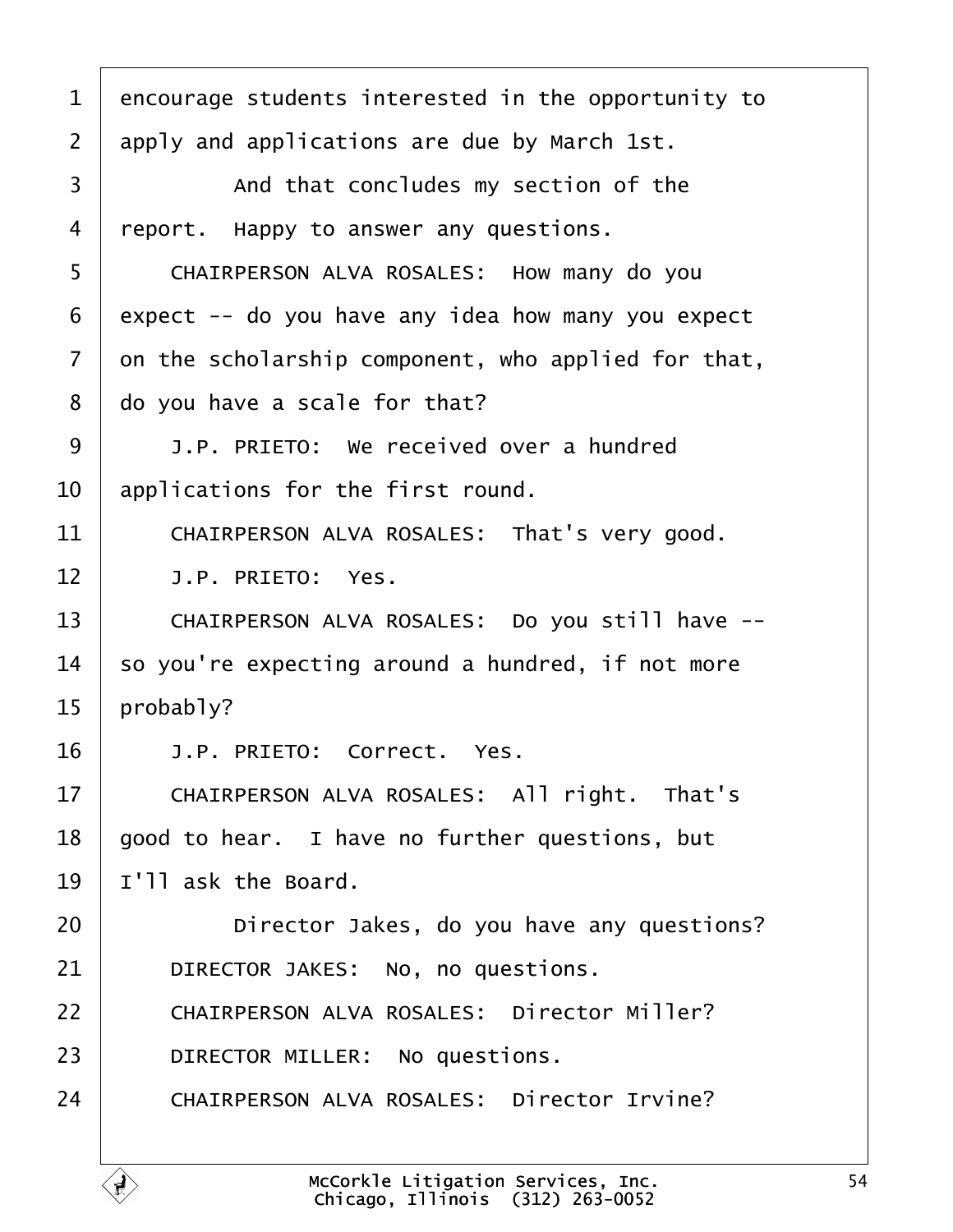| $\mathbf 1$    | DIRECTOR IRVINE: No questions.                      |
|----------------|-----------------------------------------------------|
| $\overline{2}$ | CHAIRPERSON ALVA ROSALES: Director Silva?           |
| 3              | DIRECTOR SILVA: No questions.                       |
| $\overline{4}$ | CHAIRPERSON ALVA ROSALES: No questions.             |
| 5              | DIRECTOR SILVA: (Inaudible response.)               |
| 6              | CHAIRPERSON ALVA ROSALES: Okay. Great. Thank        |
| $\overline{7}$ | you. Thank you and thanks, Juan Pablo. I            |
| 8              | appreciate your presentation and your hard work, so |
| 9              | hopefully the scholarships keep going really,       |
| 10             | really well.                                        |
| 11             | Our next agenda item is new business.               |
| 12             | Greg, is there any new business?                    |
| 13             | SECRETARY LONGHINI: I am not aware of any new       |
| 14             | business today.                                     |
| 15             | CHAIRPERSON ALVA ROSALES: Great. Well, with         |
| 16             | no further business to come before the Board, may I |
| 17             | have a motion to adjourn?                           |
| 18             | DIRECTOR JAKES: So moved.                           |
| 19             | DIRECTOR MILLER: Second.                            |
| 20             | SECRETARY LONGHINI: Moved by Director Jakes,        |
| 21             | seconded by Director Miller. I will now take a      |
| 22             | rollcall vote.                                      |
| 23             | Director Miller?                                    |
| 24             | DIRECTOR MILLER: Yes.                               |
|                |                                                     |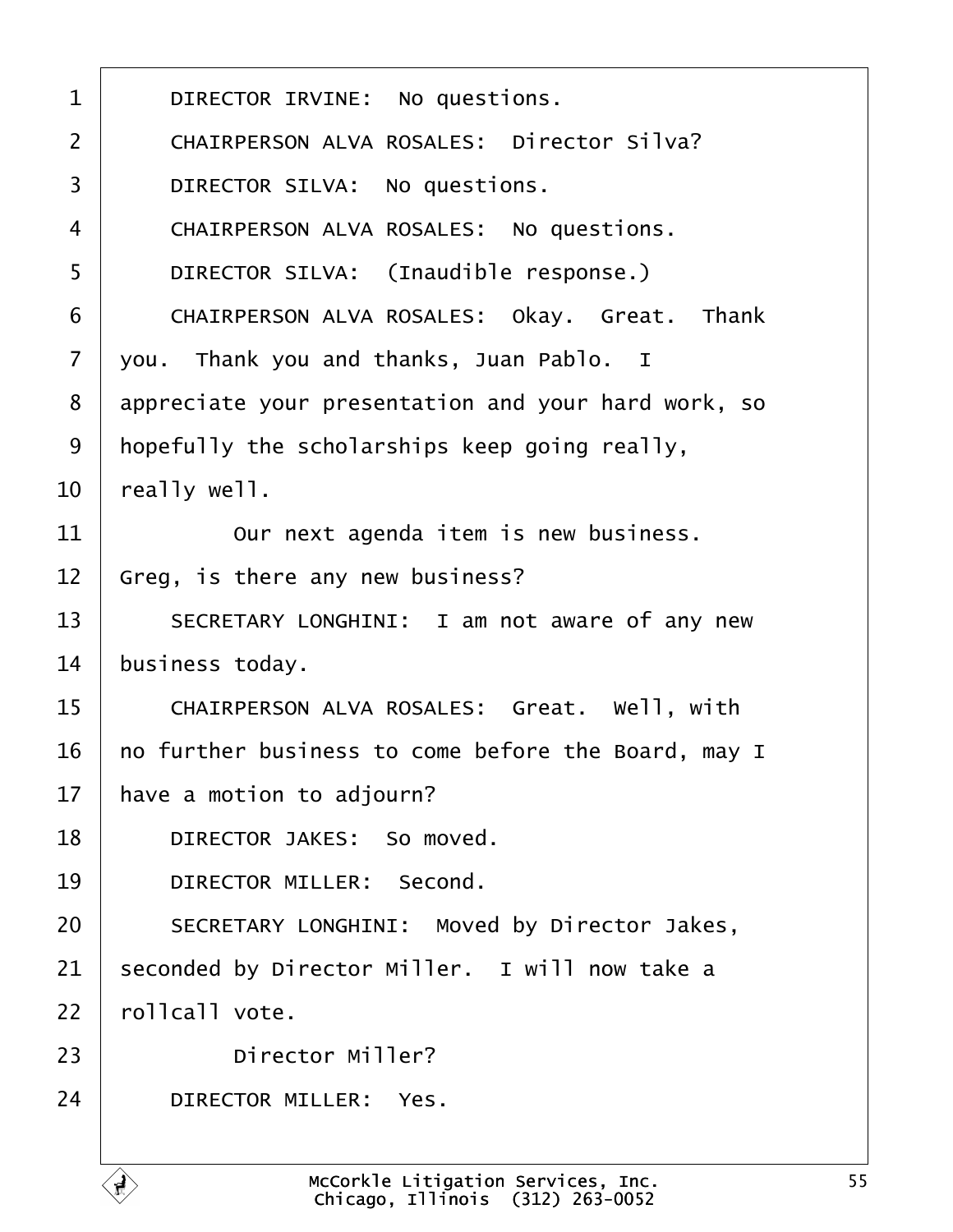| $\mathbf{1}$      | SECRETARY LONGHINI: Director Jakes?                                    |
|-------------------|------------------------------------------------------------------------|
| $\overline{2}$    | DIRECTOR JAKES: Yes.                                                   |
| 3                 | SECRETARY LONGHINI: Director Irvine?                                   |
| 4                 | DIRECTOR IRVINE: Yes.                                                  |
| 5                 | SECRETARY LONGHINI: Director Silva?                                    |
| 6                 | DIRECTOR SILVA: Yes.                                                   |
| $\overline{7}$    | SECRETARY LONGHINI: And Chairman Alva Rosales?                         |
| 8                 | CHAIRPERSON ALVA ROSALES: Yes.                                         |
| 9                 | SECRETARY LONGHINI: Chairman, that motion                              |
| 10                | passes with five yes votes.                                            |
| 11                | CHAIRPERSON ALVA ROSALES: Great. Thank you                             |
| $12 \overline{ }$ | everybody.                                                             |
| 13                | (Meeting adjourned at                                                  |
| 14                | 12:11 p.m.                                                             |
| 15                |                                                                        |
| 16                |                                                                        |
| 17                |                                                                        |
| 18                |                                                                        |
| 19                |                                                                        |
| 20                |                                                                        |
| 21                |                                                                        |
| 22                |                                                                        |
| 23                |                                                                        |
| 24                |                                                                        |
|                   |                                                                        |
|                   | McCorkle Litigation Services, Inc.<br>Chicago, Illinois (312) 263-0052 |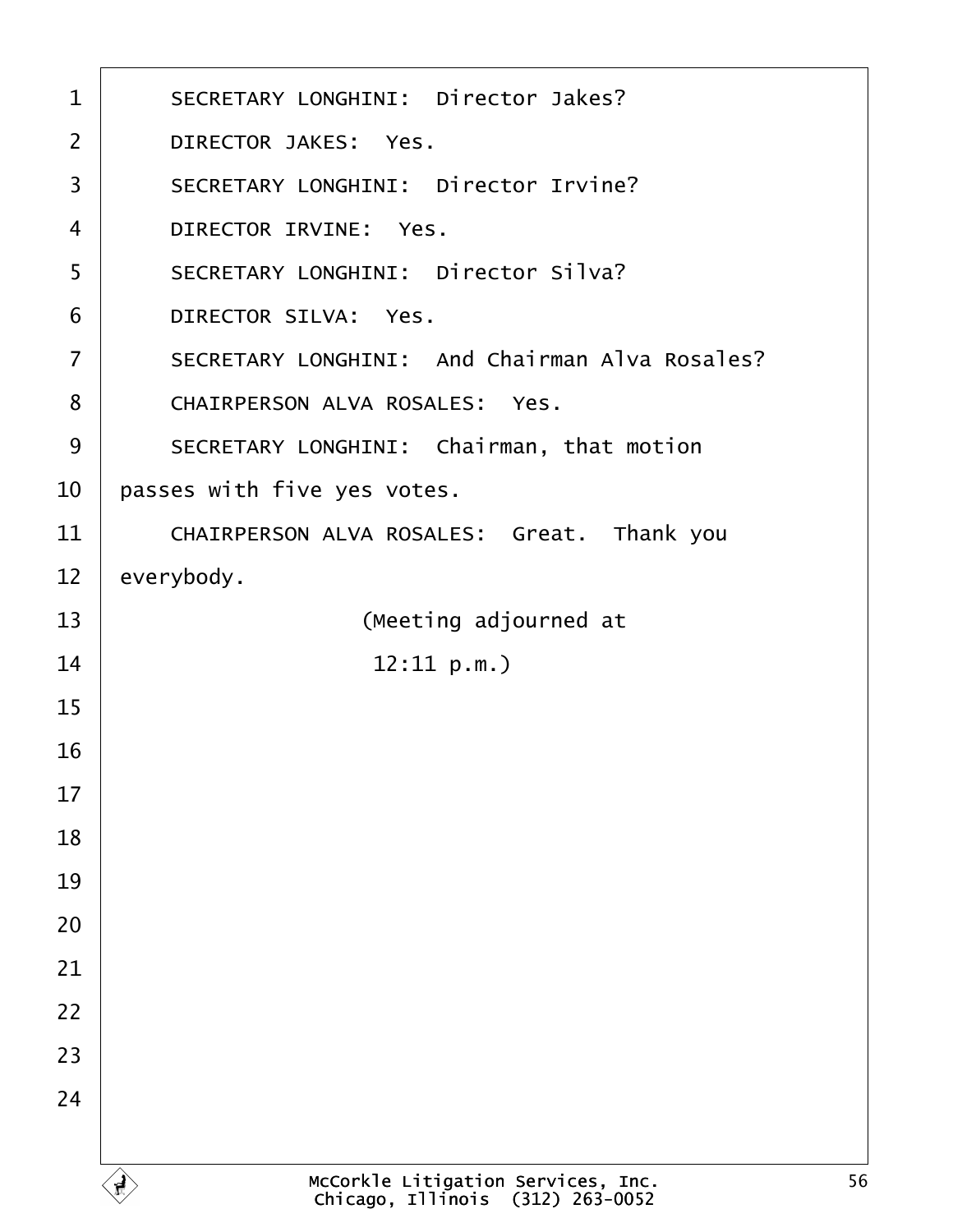1 | STATE OF ILLINOIS ) ·2· · · · · · · · · · · )· SS: 3 COUNTY OF C O O K ) 5 | Tabitha Watson, being first duly sworn, on oath says that she is a court reporter doing business in the State of Illinois and that she 8 | reported in shorthand the proceedings of said | meeting via videoconference and that the foregoing  $\vert$  is a true and correct transcript of her shorthand  $\pm$  notes so taken as aforesaid and contains the proceedings given at said meeting on said date via 13 | videoconference.  $\bigcup_{15}$   $\bigcup$  abtroguation **Certified Shorthand Reporter**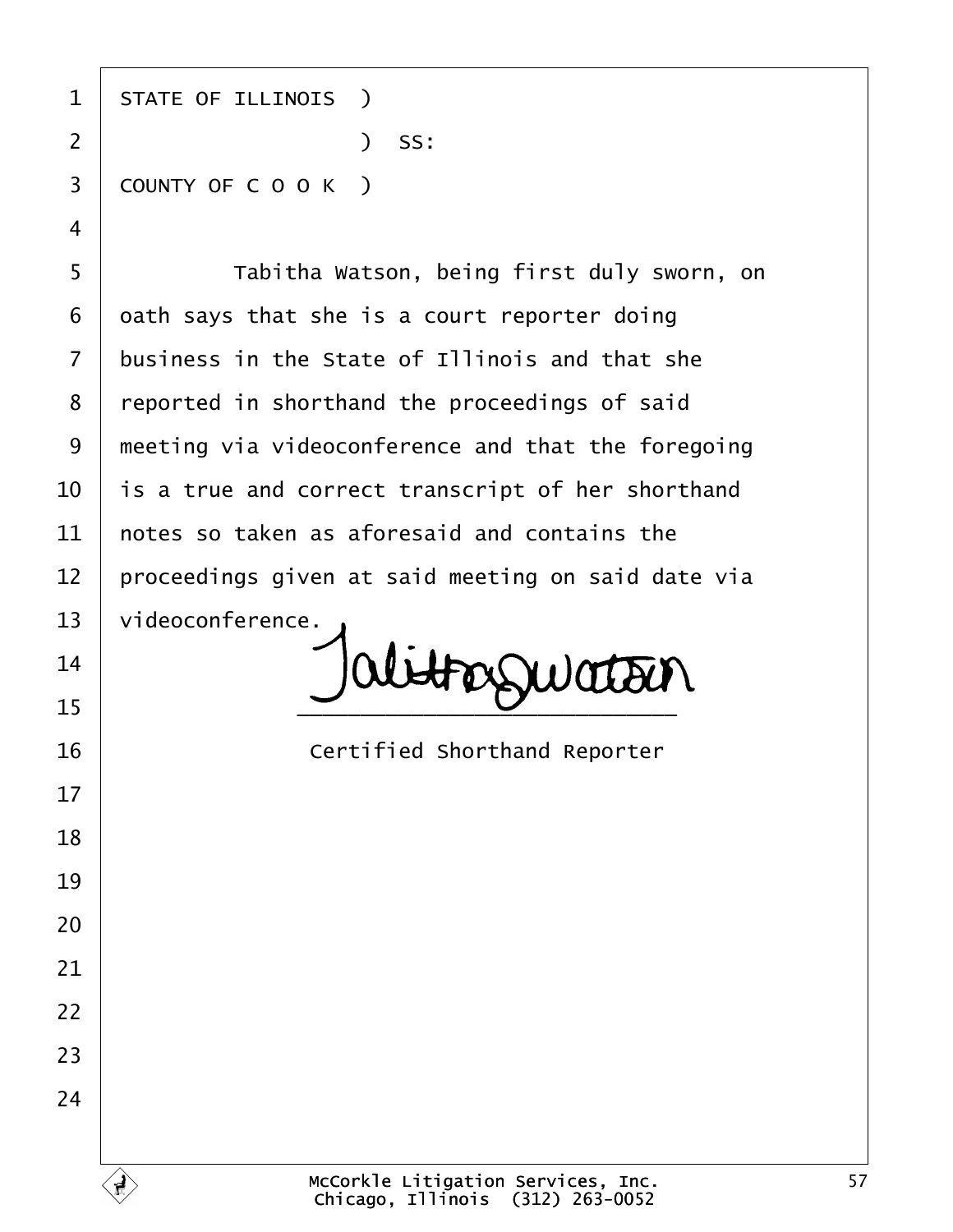\$ \$2 24:4,8 25:22 26:2  $$2.3$  $15:20$ \$375  $16.8$ \$410  $17:4$ 1  $10$  $3:622:15$ **103rd**  $16.3$  $10<sub>th</sub>$ 23:18  $11$  $21.9$ 111th  $16:3$  $11:15$ 23:19 13 4:24 27:9 130th 15:19 16:4  $13<sub>th</sub>$  $20:5,9$ 1976 15:13 1st  $54:2$  $\mathbf{2}$  $\overline{2}$  $21:8$  $2.8$  $17:6$ 20  $5:20$ 2016  $23.18$ 20170085-10 24:10 2018  $25:14$ 2018-L-2681 26:8 2019  $6:10$ 2020 53:15 2021 3:6 20:9 22:15 27:9  $\mathbf{\hat{z}}$ 30  $17.7$  $31st$  $4:187:6$ 35th 4:18 7:7 37-year  $25:15$ 4  $4 - A$ 23:12,15 25:2  $4 - R$ 25:6,8 27:1 40  $32:2$ 

adding  $34:18$ **Addison**  $34.1921$ addition  $44.24$ additional 14:14 address  $4.12611208618$  $50.2152.3$ adjacent 31:15 36:8 adjustments  $52.8$ Administrator  $25.1126.4$ advance 30:20 44:22 47:1,24 advanced  $44.10$ advancement  $31:18$ advancing 46:10 advantaged 28:18 aesthetically  $51:7$ affecting  $5:1$ agenda 23:11 25:5 27:1 30:4 ages  $9:22$ agree  $13.9$ agreement 27:13,19 agricultural  $34.13$ ahead 15:20 17:9 30:15  $46.23$ aims  $4:11$ air  $15:1840:10$  $11.9$ aldermen 41:19 alleviate  $6:16$ **Alliance** 4:19 7:7,12 allowing  $15:15$ Alva 3:1.3.16.17.23 6:23  $7.13$  16 8.20 12.9  $13.24$   $14.4$   $20$   $18.1$ 46:16 47:17 51:16 18.22 19:2.6.12 20:2,23,24 21:3,11 23:18.22 25:13 22:3,4,10,12 23:6,7, 10 24:5,24 25:1,4,24 26:22,23 27:3 28:3, 6.9 29:9 30:1.2.6 37:24 42:7,18 43:3, 9,16,20,24 51:4  $21:1028:16$ 52:14,18,21 53:4,7 54:5.11.13.17.22.24 amazing  $43.1$ America 4:19 7:11 31:1 15:11 18:6 amount 15:21 24:4 25:22  $40.24$ amounts  $43:1$ 

45-minute

 $10:9$ 

 $5.23$ 

 $5.23$ 

5.6-mile

 $16:2$ 

 $5.24$ 

 $5:24$ 

 $5:00$ 

 $5:25$ 

60

65

 $6.10$ 

 $11:1$ 

25:14

 $6:00$ 

6th

79th

 $7:20$ 

 $8.2$ 

80

81

 $4.23$ 

 $42:24$ 

23:21

 $95th$ 

a.m.

 $23:19$ 

abilities

 $39.3$ 

 $42.1$ 

abreast

 $8.219.1$ 

absolutely

accessible

accident

account

accurately

 $13:1$ 

51:19

action

active

 $6:3$ 

added

 $34:15$ 

add

É

14:19

adapting

34:13 41:5

Act

 $25.16$ 

25:14

5

6

 $\overline{7}$ 

8

9

 $\Delta$ 

32:2 53:18

 $4:10$ 

 $4.15$ 

Angelique 23:16,20 24:8 announced  $53.21$ Anthony 25:10 26:5 anytime  $43:8$ apologize  $15.8$ app 13:17 apparatuses 30:24 32:5 application 53:21 applications  $54:2,10$ applied  $54:7$ apply  $54:2$ appreciated  $7:4$ approach  $35.6$ approval 20:5 27:24 approve 20:7 24:7 25:2 26:1. 24 27:12,18 29:12  $30.3$ approved 21:1 22:5 23:8 27:1, 8,23 30:4 approximately  $23:1925:14$ April  $6:10$ architecturally  $46.18$ architecture  $34.10$ area 32:19,23 33:20 37:11 43:13 45:21 49:8,13 50:1,12,13,  $24$ areas  $49.19$ Argyle  $47.2$ Armitage  $9:10$ art 33:23 34:7 19 22 35:19 36:15 38:2 15 21 39:7.12.16 40:21. 22 41:1, 13, 14, 22 42:11,19,23,24 artist 38:9 39:5,8 40:14 41:17.20 artistic  $39.1$ artists 38:17 39:8,15 40:3 41:7,12 42:15 ashes  $37.4$ aspects 44:13 assemble 44:23 **Assets**  $27.14$ assured  $46.9$ attempting  $23.20$ 

attending  $9:9$ attention  $4.14$ Audit  $27:57$ **Austin** 5:13 36:20 37:6 **Authority** 23:17 24:9 26:6  $27.16$ authorizing 27:12.18 Avenue  $16.4$ avenues  $40.16$ average  $4:22$ Avon  $27.20$ award 27:22 aware 13:10 49:16 51:13, 24 B babies  $9.22$ back 30:22 31:4 backdrop  $32.23$ backstory  $43:19$ bacteria  $10.20$ ballast  $33.16$ **Balmoral**  $9.20$ banners 49:18 hased  $6.9.39.17$ basic 44:15 basis  $49.16$ beautiful 38:2 began  $30:22$ begin 3:2 4:4 30:13 beginning  $30:24$ begins<br> $48:5$ believed 34:9 **Belmont** 4:10,13,16 6:19 9:12  $48.3$ Berwyn 47:3 big 11:15,21,22 36:5 45:13 49:22 bike  $5.89$ Bill 30:8,10 38:8,11 40:18 41:5 42:7,10, 19 43:6 44:1 45:20 billion  $15:21$ 

hirth 38:23 bit  $15.9$ bleeds  $35.7$ blocks 15:11 **Blue** 10:1 30:14 34:20  $36.8$ board 3:6,19 15:15 19:19 20:5,8 22:16 23:11, 20,23 25:5 27:23 28:20 29:4 38:6 46:23 52:15 54:19 body  $36.4$ **Bonds** 13:3 14:15 18:10 book 34:4 42:19 43:1 box 44:19 45:16,17 46:8  $50:16$ boxes  $32:4$ break  $22.8$ breakout 39:7 brick  $36.21$ bridge 48:21 50:15 bright  $35:22$ bring 4:13 7:23 31:24 34:24 39:14 40:15  $41.7$ bringing 33:22 35:14 36:24 50:23 52:2 brinas 34:17 35:9 38:3 **broach**  $37.8$ **Brotherhood** 19:22 brought  $47.11$ **Brown**  $10:4,5$ **Bryn** 5:12 44:20 45:22 46:14 47:3 7 48:11 49:23 50:2,13 52:5 budget 16:8 27:5,7 30:16 32:16 44:8 build 16:22 builder 36:4 building 37:7,16 45:15 46:15  $49.5$ buildings 34:7,11,14 **built** 52:12 bundles  $32:1.3$ **hureaucrats**  $16.22$ buried 32:20,24

McCorkle Litigation Services, Inc. Chicago, Illinois (312) 263-0052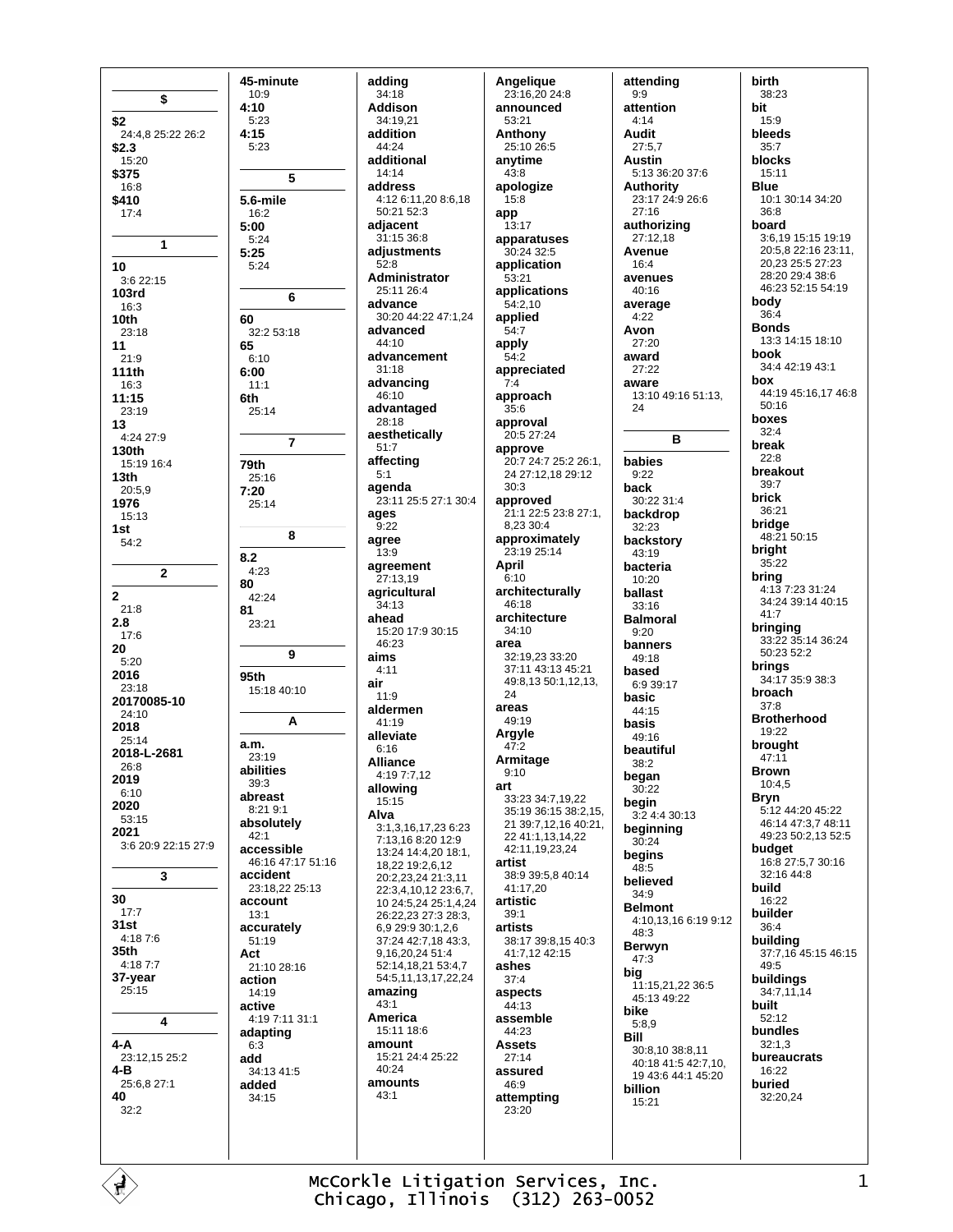13.15 8:5.11.13  $9.162410.7910$  $11.4613.1216$ 14:8,9,17 16:5 23:21,23 25:10,18, 19 27:20 28:13 29:7 36:13.14 bus-and-bike  $6:6,16$ **buses**  $4.15246.107.15$  $14.12$ 9:23 11:2,10,11,12, 15, 18, 20, 23 12: 13, change 20.21 13:14.19.22  $14.1116$ charging **Bushell**  $36:14$ 44:4,7 51:13 53:1 Chicago business  $3.2420.421.427.4$ 30:7 37:9 50:11 businesses 49:20,24 50:20 buv 36:5  $43.1$ buy-in  $36.13$  $41:3$ bypass chief 44:18,21 47:23 48:4  $30.11$  $49.813$ **Chris** C cab  $31:2$ citizens cable  $32:10$ city cables  $32:1.5$ cabling  $31.8$ City's California  $4:24$  $10:2$ **Civic** call 3:5.7 8:12 39:21  $27:19$ claime  $45.16$ called clean 35:15 36:22 calls  $36:2$ 51:16 campaign cleaned  $4.119.13$ career  $53.17$ cleaning cars  $6.1213$ Carter 3:20 7:24 8:2 14:4,6  $13.11$ 18:14.20.23 19:5 clear  $40.1946.20$  $50:21$ Carter's clearer  $41:5$  $48.19$ case  $24.8925.1026.37$  $10:2$ 45.23.24.47.11 close 50:13 51:18  $37:18$ cases closed  $39.24$  $53:15$ catalog closelv  $42:14$ Center closer  $9:11$  $5:16$ Chair closing 21:7 23:14 53:12  $46.3$ Chairman 3:1 18 14:23 19:24  $10:3$ 20:23 22:3,10 23:6 24:24 26:22 28:2

burst

bus

36:22 37:2,17

4:22 5:13.18 6:7.11.

 $30.1$ **CHAIRPERSON** 3:3.17.23 6:23 7:13. 168:2012:913:24 14:4.20 18:1.18.22  $19.261220.224$ 21:3.11 22:4.12 23:7,10 24:5 25:1,4, 24 26:23 27:3 28:6,9 29:9.30:2.6.37:24 42:7.18 43:3.9.16. 20,24 51:4 52:14,18, 21 53:4,7 54:5,11, 13, 17, 22, 24 challenge 13:18 37:6  $3.66915.1316.12$ 19:20 23:17 24:9 26:5.7 27:14 35:16. 18 36:4, 10, 20 37:5, 9  $38.2453.23$ Chicago's Chicago-austin 8:3 13:2 18:9,24 35:14 44:4.7 51:13  $52.2453.18$ circumstances  $6:3.51:22$ 9:23 16:12 7:21 8:5 8 11 13 17 26:7 27:13 35:15 36:4,5 38:24 50:4 16:9 25:23 11:12 12:3,6,21,22 14:11 34:11 36:24 10:23 11:2,12,13 13:15.20.23 14:8 12:13 14:15 33:15 cleanliness 9:15 10:18 12:12.17 **Clemente** 5:18 29:3 Clybourn

collects 10:20 **College**  $5:11$ color  $35.837.19$ combined comment  $4.13517.1919.16$ 24 38:1 41:6 51:5 comments 4:6 12:18,24 19:24  $52:2.3$ commissioning  $30:19.33:8$ committee 27:4,6,8,9,10,23,24  $39.16$ communicate 14:8 32:6 communicated  $51.18$ communications  $14:13$ communities  $6.18.38.5.39.1$ community 4:17 5:3 37:5,13 38:4,18 39:2 40:7, 15,20,24 41:3,7,8, 10, 14, 16, 19, 24 47:12 49:15 50:2,4,8 51:10 52:5 community-based  $50:11$ compared 4:23 12:4 compensation  $17:12$ complete  $44.12$ completed completely  $46.16$ completion complicated 45:10 component concept 35:2 41:18 concepts  $40:4$ concern  $8:16,18$ concerned  $50:17$ concerns 8:6 12:11 13:4 6 18:4 12 50:21 concluded concludes 19:15 28:2 37:21  $54:3$ conclusion 44:11 concrete 33:17.19.20 45:1.6. 9,12 48:8 condemnation  $17.11$ conditioning conditions 5:10 45:7

 $34:1$ 

 $46:5$ 

 $54.7$ 

 $20:1$ 

 $31:1$ 

 $6:6$ 

connected  $32:4$ connections  $30.23$ Connelly 8:3,14,21 18:16,18, 24 consequences  $10.15$ constant  $13.1334.2$ constantly 9:23 10:12 constraints  $47.9$ constructing 48:21 52:9 construction 30:8,12 33:2,24 37:22 46:23 48:12 49:1.8 50:15.18 53:18 constructor 50:24 contacting  $14:3$ continue 30:17 44:22 45:5 49:14 50:10 53:24 continues 30:16 44:8 49:6 continuing 47:24 49:10 contract 12:16 29:1.6 42:11 contractor 29:2 45:8 contracts  $28:1$ control 7:20 31:3.10.14 conversation  $8:17$ conversations  $8.48$ converse 42:4 coordinate  $14.14$ coordinates  $8:4$ coordinating 50:18 corner  $36:19$ corporation 26:6.7 correct 9:6 19:4 52:24 54:16 corridor  $37.748.2$ Cosnowski 35:15.16 cost 15:20 17:21 40:2 Council 4:11 9:12 counsel 3:21 21:7,13 23:14  $25:8$ couple 15:14 16:7 37:18 courtesy 19:11 cover  $42.2253.16$ coverage 53:23 **COVID** 49:21 50:22

Cragin 4:10,13,16 6:19 9:12 create  $40.22$ creating  $45.11$ creation 40:21 criteria  $28.15$ criticism 51:24 **CTA** 6:9 15:17,22 16:9 17:8 11 15 22:15 25:9,18,23 49:1 CTA's  $16.828.13$ culture 42:24 curators  $38.21$ curb  $25:16$ curious  $7.9$ cut 30:17 D D.C.  $12:5$ daily  $49.16$ damaged 32:11 Dan  $15:19$ data  $6.9$ date 44:3 dav 9:5 13:13 19:9 43:14 dav-long  $24:3$ day-to-day  $14:12$ days  $10.14$ **DBES** 53:16 deal 14:19 dealt  $34:12$ deceased 25:12 26:5 decedent  $25.15$ deck 45.1 48.8 49.14 dedicated  $8:5.11$ deen  $38.24$ deficit  $16:9$ defined  $38.15$ department 7:21 24:2 25:21  $27.14$ depend  $6:21$ dependent  $5.6$ depending  $39:19$ 

depends  $38:11$ desian 35:4 36:1 44:9,10  $47:9$ designed 44:16 designs 46:21 47:21 51:6,14 detail  $18.11$ details 44:14 48:24 detention  $10.16$ detentions  $10.17$ devastated  $5.5$ devise  $11.22$ dialog  $8:10$ died  $25:19$ direct 28:19 43:6 directly 5:1 36:19 48:14 **Director** 3:8.9.10.11.12.13. 14, 15, 16 18: 14 19:19 20:10 11 12 13.15.16.17.18.19. 20,21,22 21:14,15, 17, 19, 20, 21, 22, 23, 24 22:1,2,17,18,22, 23,24 23:1,2,3,4,5 24:11,12,16,17,18, 19,20,21,22,23 26:9, 10.14.15.16.17.18. 19,20,21 27:5,6 28:5,10,23 29:10,12, 13, 14, 17, 18, 19, 20, 21,22,23,24 38:7,8 40:18 43:10.12.17. 18 21 22 23 52 15 17, 19, 20, 21, 22 53: 2, 5 6 13 54 20 21 22 23.24 **Directors** 22:20 24:14 26:12 29:16 44:7 53:13 dirt  $10:20$ dirty  $12.8$ disadvantaged  $5:10$ discuss  $53.20$ discussed 23:12 25:6 dislocated  $17:10$ disproportionate  $6.17$ distinct  $38:3$ distributed  $20:6$ ditto 43:12 **Diversey** 4:15,21 11:16,17 diversity  $44.653.14$ divert  $31:12$ domain  $17.19$ 

McCorkle Litigation Services, Inc. Chicago, Illinois (312) 263-0052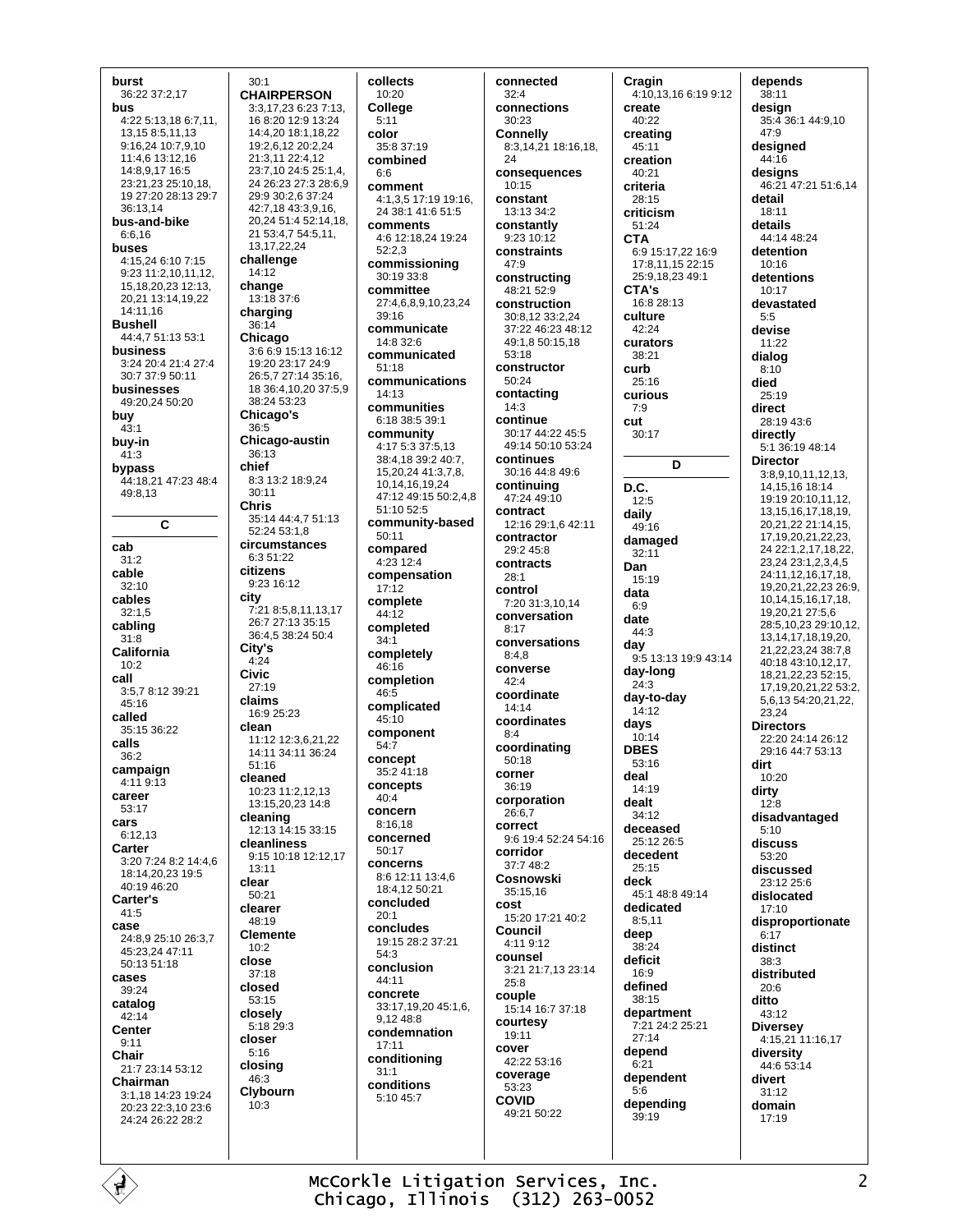**Donald** 13:3 18:9 doubters  $42.3$ downtown  $6.932.1923$ draws  $37:3$ drew  $37.12$ drive  $10:9$ drop 11:20 drops  $9:19$ due 54:2 dust  $10:20$ dwindling  $17:16$ dynamic  $37:19$ Е e-buses  $37.1$ earlier  $27.750.3$ easier 12:3.4.21 easy  $35:11$ edges  $34:14$ effects  $5.5$ efficiency  $6:5$ effort 45:20 48:24 49:22  $50:3$ efforts  $14.1050.19$ elaborate  $25.7$ electric  $36.14$ **Electrical** 19:23 element  $47.13$ elements 35:17 36:6.9.10 45:4 47:11.13 49:9 elevated 30:21 31:7 Elevating 53:22 embellishments 34:14 emergencies  $31:18$ emerging  $37.4$ eminent  $17:19$ **Employment**  $28.14296$ encourage  $54:1$ end 9:19 11:19 16:6 33:17 endeavoring  $52.3$ ends  $31:24$ 

energy 36:24 37:1,12,14,17 enforce  $17.11$ engagement 40:20 41:1 entertain 20:7 21:12 22:14 24:6 26:1 entitled  $23.16$ entrance  $34:20$ environment  $35:1042.6$ envision  $41.13$ envisioned 36:22 41:20 equipment  $27.17.31.5$ eradicate  $4:12$ essential  $37:3$ estate 16:13 25:11 26:4 estimated 15:20 evaluation 28:14 event  $53:16$ ever-growing  $4:17$ exaggerating  $5.24$ exceptionable  $45:13$ excited 29:5 43:15 48:22 executed 44:17 executive  $13:2$  19:19 21:4,5,8, 12 22:7,9 23:12 25:6 existed  $33.19$ existence 38:22 existing  $15:18$ expect  $54:6$ expecting  $54.14$ expensive  $17.2$ experience  $11:18$ explain  $40:20$ exposed  $36.20$ express 11:14 27:20 expressed  $13.647.6$ extend 15:17 17:15 extended  $48.14$ extension 16:2 17:1,23 18:17 extent  $52:1$ exterior 35:5.21 extraordinary 14:10

extremely 5:1 6:19 F fabric 10:19 12:4 facade  $36.2137.20$ facilitate 31:13 33:2 facilities  $16:5$ fact  $8.12.36.23$ factors 50:16 factory  $33.8$ fall  $17:3$ familiar 18:20 47:15 **Families**  $17:10$ faster  $6:11$ father  $34.9$ feature  $34.16$  17 features 35:18 46:17 February  $3.622.15$ Federal 16:11 47:8 fee 39:24 40:3 feedback 41:21 47:21 51:9 feeds  $41:2$ feel 13:10,22 35:8 43:6 fell  $17:5$ felt  $37:13$ fencing  $33.4$ figurative 39:13 final 17:19 32:17 41:2 4 47:3 48:16 finally  $46:8$ finance 27:5.6.10 financial  $40.8$ finishina 46:2 fits  $39.13$ fixing  $6:5$ flat  $48:5$ flew  $30:21$ flip  $30:1535:23$ floral  $34:14$ Florida  $17:17$ **Flow**  $34.2$ 

flyers  $49:15$ focusina  $50.18$ folks 49.7 51.14 52.2 follow 7:18 8:6 13:3 18:7, 10,15 45:8 53:19 follow-up  $19.13$ foot  $24:1$ footprint  $49.13$ forgot  $10.5$ form 34:7,10 41:13 45:10 formative  $37.6$ formed 41:24 **Forms**  $34:3$ forward 19:18 28:11.21 32:16,21 33:22 35:1, 14 41:7 50:23 51:15 forwarded 19:23 **Foster**  $5.13$ foundations 52:10 founded  $15:13$ four-track 48:2 fourth  $30.19$ **Francesco**  $34.3$ **Franklin** 32:17,18 free 43:6 50:21 frequency  $4.14$ friend 5:14 9:16 front  $6:1448:15$ fuel  $27:15$ **Fullerton** 4:15 5:15,22 6:7 9:17,18,19,21 10:2, 3.4.13 11:21 fully  $25.22.32.12$ fun 36:11 function  $34.10$ funding  $17:17,18$ **Futures** 53:22 G gallerv  $42.22$ Garcia 4:4,7,8 6:23 7:11,14  $8.2393$ Gates  $40.11$ 

qave  $37:13$ deneral 3:21 17:5 generally 45:10 47:20 girder 44:19 45:16,17 46:8  $50.16$ give 7:1 12:1 30:9 37:19 giving<br> $7:337:16$ glad  $43.7$ glass 34:19 35:19 38:2 good 3:4 4:8 12:15 13:24 19:9 47:19 50:9 51:7 53:3,12 54:11,18 gorgeous  $43 - 1$ government 16:11 38:18 araded  $4.20$ grades  $7.14$ grateful  $13:5$ great  $3:23$  14:20 19:2.6  $20.222.122999$ 36:21 39:2.4 42:5. 18,21 43:12 51:8  $52.14$ greatest  $42.2$ green  $36.24$ Greg 3:3,24 4:1 20:3 22:13 25:4 grew  $17.6$ group  $39:23$ groups  $51:10$  $H$ hailing  $17.6$ half 16:7,10 45:16 hall  $52.4$ happened 28:10 happening  $31:24$ happy 28:24 29:3,8 37:22  $54.4$ hard 44:2,12 53:9 Harlem  $11.1721$ head  $35.20$ head-turner 43:14 health  $5:2$ hear 7:17 15:5 28:6.8 41:9 52:6 54:18

hearing  $17:24$ heat  $33.20$ heating  $45.11$ held 53:15 helps  $31.18$ high 9:10 10:1,2,6 40:8 high-end 40:14 42:11 highway  $35:12$ hiring  $28:17$ historic  $47:12$ historical 33:14,24 historically  $4:17$ history 37:11 41:10 hit  $5:17$ hold  $45.2$ home  $5:21.23$ hope  $9:5$ hopes  $16:10$ **HOST**  $15:3$ hour 4:23 10:9 hour-and-fiveminute  $10:10$ hours  $50.7$ house 31:2,6,7,11 32:1 35:20 45:23 52:23 houses 30:18.21.45:24 Housing  $9:11$ hundred 54:9,14 **Hurley** 19:19  $\mathbf{I}$ iconic  $36.7$ idea 13:24 14:7 54:6 identified  $8.1917.18$ identify 38:19 41:4 identity  $41.11$ **Illinois** 16:15 34:19 **illustration**  $47:19$ impact  $6.18$ impacted 49:24 impacts 49:21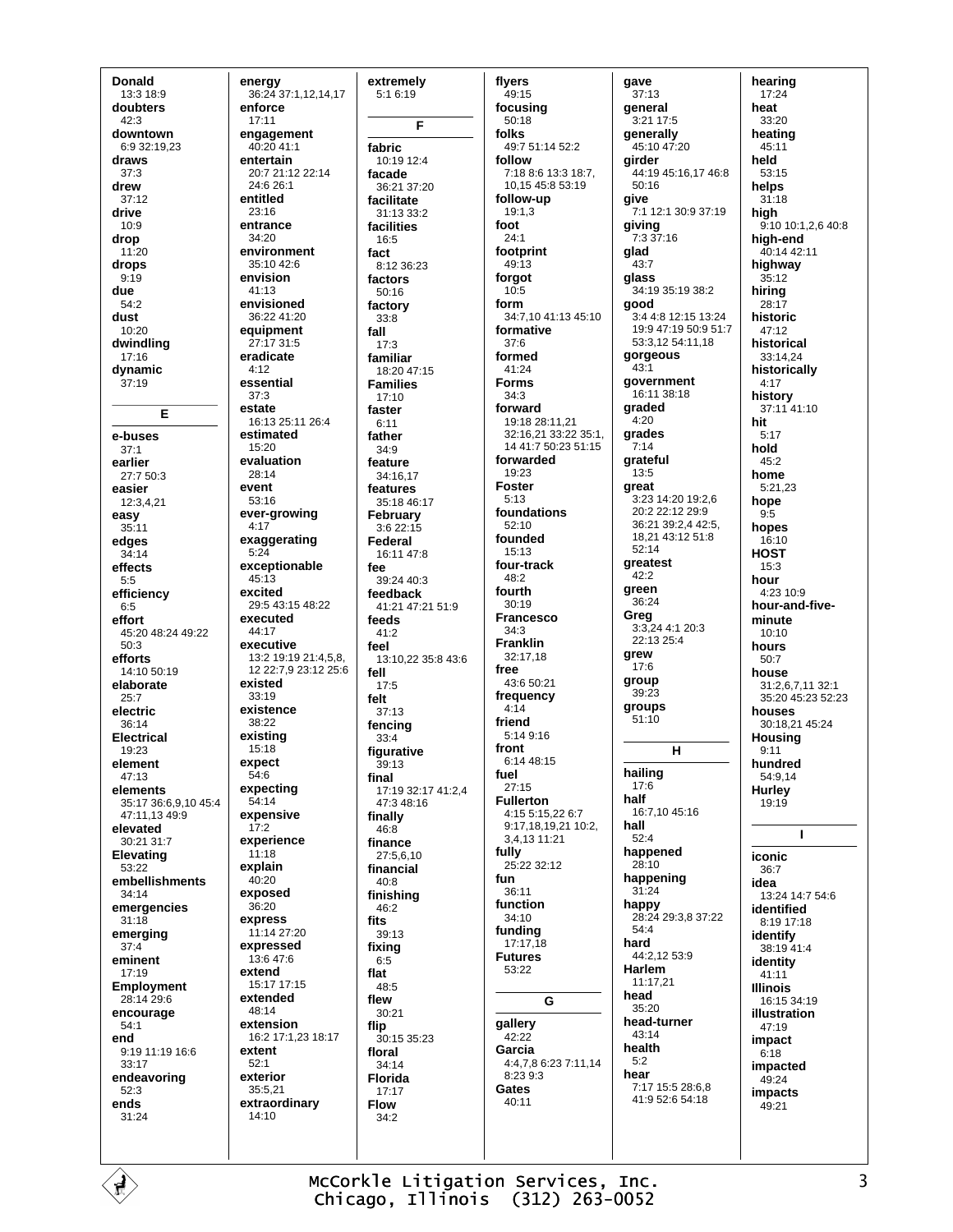important 6:19 10:22 13:12 32:18 50:2 importantly 14:16 46:16 impressed  $51:15$ improvement  $31.15$ inaccurate  $51.20$ inadequate  $5:5$ inaudible 11:20 43:23 53:6 include 16:3.5 includina  $4:15$ incorporating  $46.16$ increase 49:12 increased  $6:4$ increasing  $8:11$ Indiana  $17:17$ indiscernible 34:4 35:13 39:14 individuale 17:13 53:17 inequities  $4:12$ inevitable  $17.20$ inexpensive  $5:7$ information 8:7.15 27:15 29:4  $42.1543.2$ informing  $50.13$ infrastructure 30:11 36:17 injuring  $23.24$ inside 45:22.23 inspiration  $34:4$ inspired 34:5 42:5 inspires  $41.9$ install  $48.9$ installation 32:12 33:23 35:13, 20 installations 34:22 installed 36:16 48:1 50:3 installing 49:17 intending  $23.22$ intent  $50:6$ interested  $53.1754.1$ interesting  $14.746.18$ interestingly  $8.9$ intergovernmental  $27.13$ 

É

interior  $35:22$ interlocking  $31.41215$ interlockings 31:17 32:6 **International** 19:21,22 interrelationship  $34.6$ intersection 25:18 **Investment** 28:16 involved 18:5 involves 23:17 25:13 45:10 **Irvine** 3:12.13 20:19.20  $21.23$   $24$   $23.23$ 24:20 21 26:18 19 29:21.22 43:17.18 52:21,22 53:2 54:24 **Irving**  $34:21$ issue  $6:20$ **issues** 6:12 18:21 itch  $11:3$ item 16:13 23:11 12 15 25:5.6.8 27:1 items 27:23,24 30:4 38:14  $\mathbf{I}$ J.P. 53:12 54:9,12,16 jackets  $32.12$ **Jakes** 3:10,11 20:10,12,17, 18 21:14,17,21,22 22:17,20,24 23:1 24:11.14.18.19.26:9. 12, 16, 17 29: 13, 16, 19 20 38 7 8 40 18 52:15.17 54:20.21 **January**<br>20:5,9 27:9 **Jefferson**  $23.21$ job  $12:15$  43:13 **Jobs** 19:20 journey  $35:16$ Juan 44:5 51:1,3 53:11,13 junction 32:4 48:5 junior  $9.9$ **Justice** 19:20  $\overline{\mathsf{K}}$ Karen 3:21 21:5 23:13 24:5 25:7,24 **Kedzie**  $5.12$ keeping 14:11 44:2

Kimball  $5:15$ 7.20 13:13 17 21 32:19.22 33:22  $34:15.2335:1836:1$ 2 7 18 38 12 18 23 39:6,19 40:1,6,7,16 41:10,11,17,19 42:6, 11 45:11 47:14 48:18 51:19 knowledgeable 38:22 L Lafavette  $25:17$ I ake  $10:3,15:12$ Land-harms 23:16,20 24:9 landmark  $36.8$ 6:7,16 10:1 lanes 5:9 6:8 8:5.11.13 large 16:16 32:1 47:7 largest 15:21 44:23 Latasha 25:12,15 26:4 10:8,14 11:5 latest 46:17 I atinx  $A.17$ 24:2 25:21 Lawrence 44:19 45:21 46:14 47:1 49:23 50:13  $52.52224$ lawsuit 23:16 24:3 Leadership 4:10 9:12 Leading  $10.14$ leaks  $33:14$ 24:1.33:6.48:20 legislators  $16.22$ let alone 15:24 letting  $15.14$ light 35:7 37:17 Lincoln  $9:9,24$  10:6 lines 34:7,11  $36.7$ listening  $41:8$ litigation  $25.9$  $9:21$ lives  $5:2.14$ 27:19

kind

lane

late

law

left

lips

live

**LLC** 

local 31:10 38:18 localized  $32.3$ Incated  $5.1215.11$ location 30:19 31:17 32:17 **LONGHINI** 3:1 8 10 12 14 16 18 4:2 9:3 14:2.22 15:7 16:18 19:13 20:12, 17 19 21 23 21 1 16 21,23 22:1,3,5,10, 19,24 23:2,4,6,8 24:13,18,20,22,24 25:2 26:11,16,18,20, 22,24 28:4,8 29:15, 19.21.23 30:1.3 Lonnie 19:21 lot 13:15 34:5,11,13 37:11,12 38:4 love  $38:1$  $low$  $5:1$ low-income 4:16 6:18 Loyola 45:24 M made  $15:9$ main 9:17 35:7 maintenance  $27.16$ major 48:1,21 50:24 make 8:7,16 17:9 32:11 38:1 39:17 41:3 44:5 47:15,17 48:18 49:15 50:4.20 52:8 makes 35:8 making 49:19 51:20 manage 31:20 40:2 manpower  $31:21$ March 25:14 54:2 marketing 49:18 Mary  $25:1026:3$ matter  $10.712$ Mawr 5:12 44:20 45:22 46:14 47:4,7 48:11 49:23 50:2,13 52:5 mavor 46:21 **Mckone** 28:19.23 means 40:8 49:2 measures  $49.2$ media  $53.24$ mediation  $24.3$ 

medium 41:12 meet  $50:11$ meeting 3:2,5,22 15:12 20:1, 8 22:16 27:9 52:4 53:19 meetings 21:9 41:7 members 3:19 5:3 41:9 mention 8:1 28:12 mentioned 47:23 messaging 14:14 met 27:7 46:19 metal  $37.15$ Michael 18:16,18 Michigan  $16.4$ micro 38:16 39:11 **Mike** 8:3,21 19:4 mile  $17.4$ miles  $4:23$ milestone  $48.23$ **Miller** 3:8.9 20:11.13.15.16 21:15,17,19,20 22:18.20.22.23 24:12,14,16,17 26:10,12,14,15 29:14,16,17,18 43:10,12 52:19,20 54:22.23 million 16:8 17:4 6.7 24:4 8  $25.22.26.3$ mimicked 51:22 **Minerva**  $4:4,8,9$  7:11,14 9:13 Minerva's  $Q.15$ minimize 6:17 31:20 minority  $6.18$ minute 5:19 11:2 13:16 minutes 4:6 5:14,20 15:15 20:5,6,8,14 22:7  $27.9$ modern  $34.947.17$ mold  $39:13$ mom's  $6.12$ moment 44:17 money 16:6,11 17:14 monitored  $5.18$ monitoring  $29.2$ month  $16.7$ 

**Montrose** 34:21 35:14,21 monumental  $39.10$ Mooney 30:9,10 38:11 41:5 42:10,19 43:6 44:1 morning 3:4 4:8 10:10 11:1 27:7 53:12 motion 20:7 21:1,12,18 22:5 14 23:8 24:7 25:2 26:1,24 29:11  $30.3$ mounted  $37.15$ move  $28.11$  32.21 moved 20:10,12 21:14,16 22:17,19 24:11,13 26:9.11.29:13.15 movement  $32.7$ movements  $31:3,14$ moves 28:20 32:15 moving 16:17 52:23 multiple  $53:24$ **Multitudes**  $34.2$ municipal 26:6.7 muted  $15:3$ N **Nagel**  $30.192131.12$ named  $14.23$ Narragansett  $4:16,225:1611:17$ ,  $19$ native  $34.18350$ nature 34:6 35:3,4 nearing  $46.5$ neat 35:10 necessarily  $40.8$ negative  $51:9$ neighborhood 47:10.16 non-revenue  $27:16$ normal  $16:15.31:3$ north 5:11 48:3 52:23 **Northwest**  $9.11$ note  $15:23$ noted  $18:2$ number 18:8,21 23:12 24:10 25:6.26:8.27:1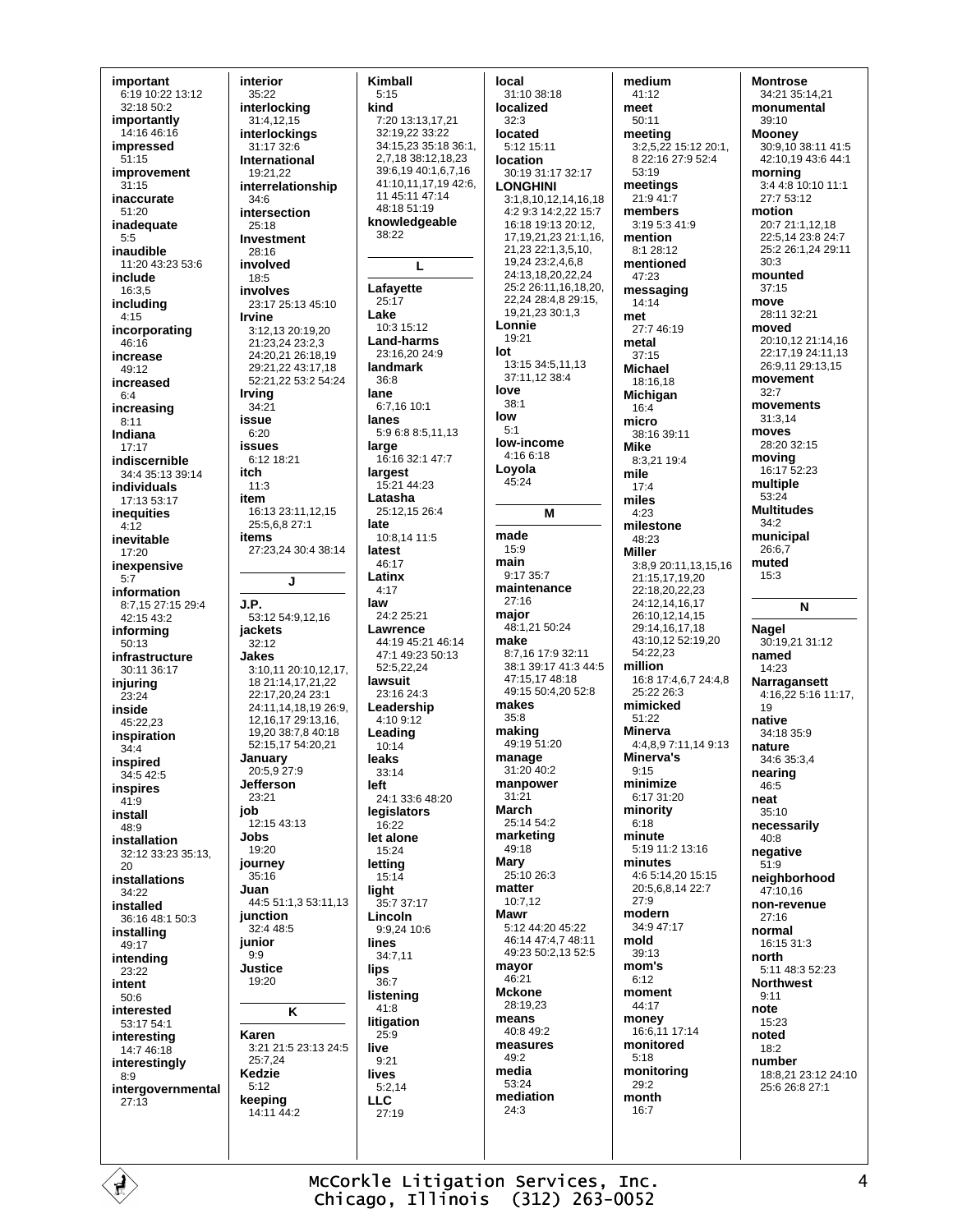$\Omega$ Oak  $37:8$ occur  $47:14$ occurred 23:18 25:13 Odyssey  $35:15$ office 19:18 43:4 50:7 **Officer** 13:2 18:9.24 30:11 oftentimes 40:3 41:21 oil  $33.14$ oil-based  $33:9$ omnibus 28:1 29:12 ongoing 9:13 10:12,22 29:1 open 21:9 22:15 39:20.22 open-for-business  $49.18$ opening  $33.1$ operate  $31:11.16$ operating  $31.1$ operations  $14:12$ operator  $25.10$ opportunities 53:16,20 opportunity 28:16 54:1 oppose  $17:22$ oppositions  $18:2$ optimistic  $17:2$ Orchard  $9.10$ order 3:5,24 13:10 20:4 21:4 27:4 30:7 45:8 orders  $43.7$ ordinance 24:7 26:2 27:12,18 ordinances 27:11 28:1 ordinary  $47.13$ organization 7:8,9 18:4 organizations  $50.12$ organizer  $4:9$ original 39:9 50:6 ornamental  $35:4$ ornamentation 34:12.15 outages  $31:21$ outlets  $53.24$ output  $40.5$ 

outreach 28:17 49:6 overruns  $17.21$ OVALSAAS  $18.16$ overspending 16:1 Oz  $9.1821$ P p.m.  $25.14$ Pablo 44:5 51:2,3 53:11,13 packed  $9.23$ pad 33:16.18 pandemic 5:4 10:22 panel  $31:10$ paragraph  $21:9$ park 9:9 18 20 21 24 10:6 23:21.34:21.37:8 parking 16:5 part 4:18 7:19 9:11 15:19 16:16 28:24 33:13 36:4 14 38:24 40:5 participants 53:18 participating  $3.22$ parts  $8.13$ pass 6:15 43:13 passes  $25:3$ past 12:14 49:7 pavers  $50:1$ pay 16:10.14.24 17:4  $39.24$ pedestal  $31:7$ pedestals  $30:22$ pedestrian  $25.16$ people 5:10 6:14,20 9:24 13:10, 15, 22 16:16 39:23 41:22 43:4  $49.316$ percent  $6.10$ perform  $7:14$ performing  $4.24$ permanent 49:2 permanentlv 23:24 person 18:15 personal 41:22 phase 52:10.12

phoenix  $37:3$ phone  $15.4$ phonetic  $33.4.37.5$ photograph 48:6 photographer  $42.12$ photographs 44:16,22 46:6,9 photos 42:13,16 43:2 picking  $39:4$ picture 33:6 48:19 pictures  $37:18$ piece 33:3 35:10 36:3,11, 12, 15, 16, 22 37: 15 39:6.12 40:16.20 41:4,20,23 42:2,3  $48:1$ pieces 39:9.10 40:11 41:15. 16 42:5.8.24 44:24 pilots  $8:13$ place  $15:1231:67$ places  $12.5$ plain 32:20 plaintiff  $23:19$ plaintiff's  $25.23$ plan 28:14,17 29:6 planned  $31.21$ planning 8:3 18:24 plants  $34.19$ plastic  $12:2$ platform 48:12,13,14 playful  $35.23$ pleasing  $51:7$ point 5:21 44:14 50:18 pointed  $14.9$ population  $17:16$ popup  $8.12$ portion 19:15 37:21 positive  $47.20$ pour  $45.149.14$ pouring 45:6,12 48:7 power 32:14 45:3 48:9 pre-stage 45:14,19 pregnant  $9.22$ 

Prep  $5:11$ prepare  $16.12$ present  $3.1941.18$ presentation 7:2 43:19 44:2,5 46.7.24.53.9 presentations  $44.6$ presented 13:4 28:5 presenting  $12.10$ **President** 3:20 7:24 8:2 14:4.6 18:14,20,23 19:5,22 40:19 41:5 46:20 press  $15:4$ pretty 45:13 51:18,19 previously 20:6 33:10 41:15 Prieto 44:5 53:11 12 13 54:9.12.16 priority  $6.12$ private  $17:8$ procedure  $16.16$ procedures  $17:12$ proceed  $9.422 \cdot 11$ process  $30:183:83:8:15$ 43:7 52:9 procure  $42:20$ procurement 28:13.38:13.15 procurements 29:7 39:11 producing  $41.17$ product 41:2 professional  $42.11$ program 15:20 17:9 38:21 programs 50:22 53:14 progressing 48:15 project 15:22 16:10 18:17 30:15.16 31:16 32:14,15 36:14,15 38:12 44:9 47:8 49:19 50:12,13 **Projections**  $17:2$ projects  $15.23.33.24$ promoting  $50:20$ pronouncing  $9.6$ proper  $37:9$ properly  $17:14$ property 17:9.20

proposal  $39:18$ proposals  $39.1540.1$ propose  $6:6$  11:9 proposed 16:2 proposers  $40.2$ proposing 15:17 protected  $32:13$ proud 34:24 proven  $6:8$ provide 8:14.29:3.39:23 providing 48:13 public 3:24 4:1,3,5 5:7  $13:14$  19:16,24  $42.23.24$ pull  $31:8$ pulled  $23.24$ pulling  $36.9$ purchase  $17:8$ purchases  $27.21$ pursuant  $21.8$ put 11:7 31:19 38:10 39:14 40:3 52:10 puts  $5.9$ putting 31:4 49:15  $\Omega$ quality 11:10 39:17 quantity  $40.2$ question 7:6 50:8 questions 18:8.12 24:6 37:23 38:6 43:11.18.21.22  $51.2552.161720$ 53:3.5 54:4.18.20. 21 23 quick 7:6 15:23 quickly  $31.19$ quorum  $3.18$ R racks 45:22 rail 42:16 46:13.15 raising  $18.21$ rarely  $41:24$ rate  $4.23$ 

re-invigerment  $37:4$ reach  $38.16$ reaching  $51:11$ ready  $22:11$ real  $16.13$ real-life 51:22 reality  $5:20$  42:4 reasonable 51:21 52:2 reasons 17:22 21:13 rebirth  $37:14$ receive  $17.14$ received 53:23 54:9 recent  $44.22$ recess 21:12 recessed  $22.6$ recommendation  $7.20259$ recommendations 7:22 9:1 27:22 recommended  $4.2423.15$ recommending 24:7 25:21 26:2 recommends 24:2 27:23 record 3:20 19:16.17 red 15:17,19 17:1,9,23  $18.16.36.7$ regard 48:24 regular 20:8 22:15 regularly  $3:5$ rehab  $34.20$ rehabs  $34:23$ reinstalled  $50.5$ Relating  $9:1510:18$ relative  $47:9$ relay  $30.2145.2324$ released 46:20.21 47:21 relocated  $17:15$ relocating  $50:1$ remediation  $33:11.17$ remind  $A \cdot A$ reminded 13:22 reminder  $13:13.21$ removal  $33.4$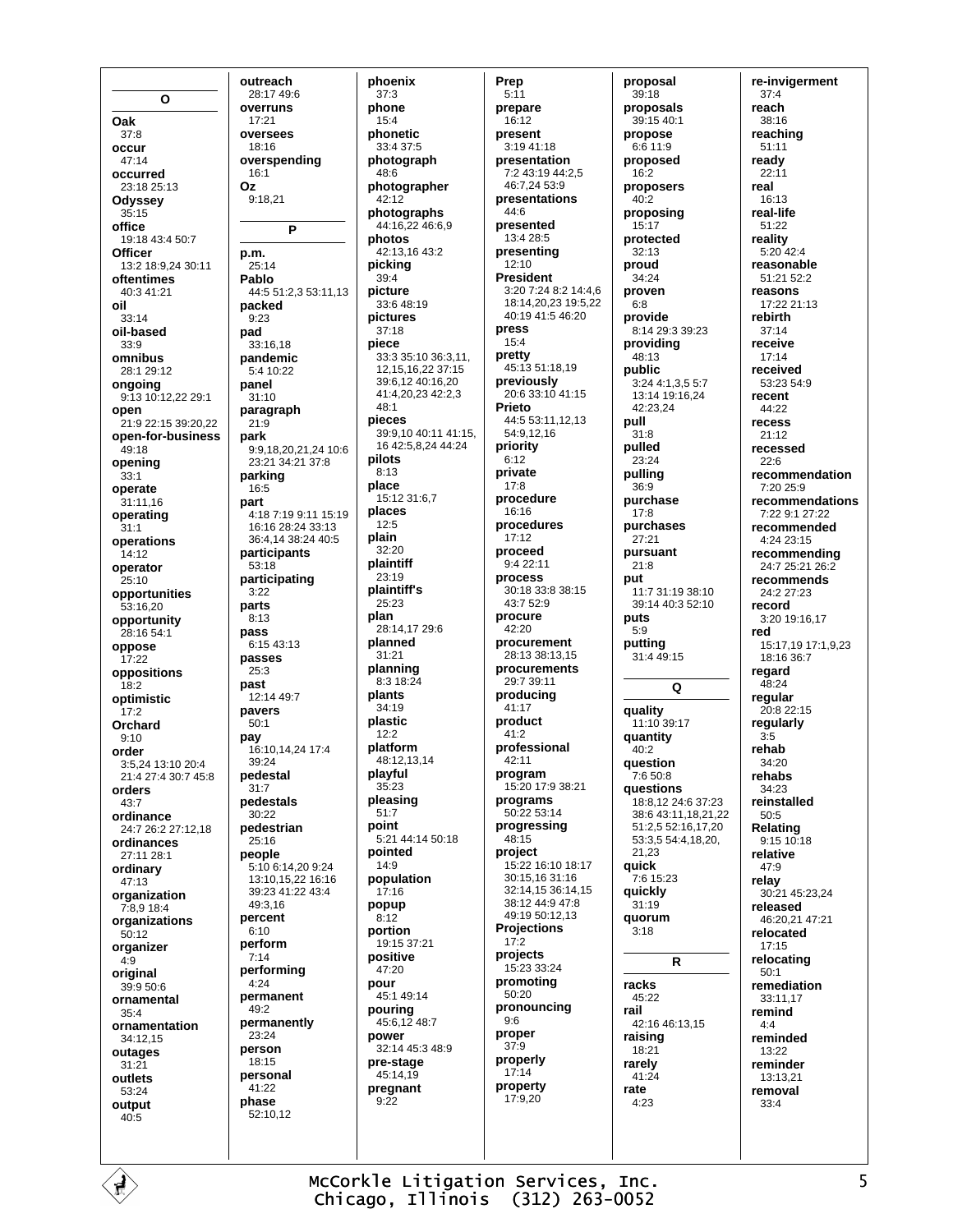remove  $33:19$ renderinas 40:5 46:12,22 51:6, 17.20 renowned  $40.14$ renters  $17.14$ repair  $27.16$ replaced  $33:6$ replacement  $32.15$ report 27:4,10 28:2.4 30:8 12 37:22 54:4 reporting  $29:1$ representation  $35.19$ representing  $4:10$ represents  $36.3$ request  $8:3$ require  $29.1$ required  $31:21$ requirements 47:19 49:4 requires  $40.5$ research  $A \cap A$ residue  $33:15$ resolution  $23.15$ resolve 25:9.22 resolved  $24:3$ respect  $6.14$ respects  $50:5$ response 43:23 53:6 rest 16:10 46:9 restrict  $40.1$ result  $45.9$ retail 37:7 49:24 return  $22:14$ review  $39.16$ reviewed 27:10,11,21 39:15 **RFP** 38:10.39:22 ride 10:10 17:6 ridership 6:4 17:5 rights 17:20 Rivera 9:6,7,8,9 12:9 13:8,9  $14:3,21$ roll  $3.7$ 

Ė

rollcall 22:20 24:14 26:13 room  $17.9$ **Rosales** 3:1,3,16,17,23 6:23  $7.13168.20129$ 13:24 14:4,20 18:1, 14, 18, 22 19: 2, 6, 12 20:2,23,24 21:3,11 22:3,4,10,12 23:6,7, 10 24:5,24 25:1,4,24 26:22,23 27:3 28:3, 5, 6, 9, 24 29: 9 30: 1, 2, 6 37:24 42:7,18 43:3 9 16 20 24 51:4 52:14.18.21 53:4.7 54.5 11 13 17 22 24 round 53:22 54:10 route 8:19 9:17,19 11:19 23:21 27:20 **RPM** 44:6,8 53:17 running 23:24 48:18.20 Ryan  $15:19$ S sad  $6:2$ safe 13:22 47:17 50:9 safety 46:17 49:3 sales 27:22 sanitary  $10:23$ satisfied  $17.1213$ saturation  $33:18$ scale  $47.954.8$ scene  $25:20$ schedule 30:17 32:16 44:9 scheduled  $3.5$ **Scholars** 53:23 scholarship 53:22 54:7 school 6:4 9:10,17,20 10:1, 2,6,15 11:5,8 sculpture  $37.15$ seats 10:19.20.23 12:2.4.  $20$ seconded 20:13 21:16 22:19 24:13 26:11 29:15 secretary  $3:1.7.8.10.12.14.16$ . 18 4:2 9:3 14:2 22 15:7 16:18 19:13 20:12.17.19.21.23 21:1.16.21.23 22:1. 3,5,10,19,24 23:2,4, 6,8 24:13,18,20,22, 24 25:2 26:11,16,18 20,22,24 28:4,8 29:15,19,21,23 30:1, 3

section 19:16 20:1 21:8 54:3 seament 44:19,20 46:14  $49.23$ segmented 45:16 50:16 **Seimetz** 3:21 21:7 23:14 25:8 select  $38.17$ selecting  $38:9$ selection 39:17 40:10 12 sell  $17.11$ senior  $9.23$ **SANSA**  $35:3.937:1.13.16.19$ 39:2.4 41:14.16 September  $23:18$ series 31:8 33:22 serve 10:17 served  $10.16$ service 5:6 31:4 48:13,18,20 services 17:15 27:15 session 21:4,6,13 22:7,9,15 23:12 25:6 sessions  $41:8$ settlement 24.8.25.22.26.2 share 34:1 36:12 41:15,19 sharing 5:9 12:10 18:3 **Shinique** 36:21 shocked  $12.6$ short 17:3 21:10 shoulder  $45.2046.1$ shoulders 36:6 show 3:20 19:17 46:12 howed  $6:10.33:10$ showing  $37:4$ shown  $51:21$  $24.10$ side 5:11 9:11 15:23 25:17 33:1 37:7,16 43:15 48:12 52:24 sight  $32.20$ sign  $13:17$ signage 11:11 13:11.13.21 signal 30:17 48:10 signaling  $45.21$ 

sic

signals 30:14 31:2 32:6,13  $45:3$ significant 40:24 49:21 **Silva** 3:14,15 20:21,22 22:1,2 23:4,5 24:22, 23 26:20,21 27:5,6 28:10 29:10,12,23, 24 43:21, 22, 23 53:5. 6 **Simeti**  $34.317$ similar 35:20 38:14 45:20 single  $31:19$ sir  $15.7$ site 33:2,11,15 sits  $42:1$ situation  $11:7$ situations 31:20 size  $45.13$ slide 30:15 31:9,21 32:7, 13,21 33:21 35:12, 23 37:17 46:11 47:2. 322 slides  $30.20$ **Smith** 36:21 smoothly  $51:12$ social  $5.2$ soil  $33:14$ solar 36:24 sole  $36.23$ solicitation 38:16 39:23 solicited  $39.12$ solution 6:6 11:22,23 12:1 16:14 solutions  $11.9$ sort 36:18 47:11 48:4 source  $5:8$ speak 7:21 10:19 30:14 speaker 8:6 9:4 14:23 19:15 speakers  $4:3.5$ speaking  $47:20$ special  $45.7$ species 34:18 35:9 specific 34:2 53:20 specifically 4:21 10:23 speed  $4.23614$ 

spent 15:22 51:20 spoke  $44.11$ spot  $30.13$ spring 44:18 45:15,18  $48.17$ staff  $19.1438.20509$ staff-level  $13:2$ **Staffing**  $27.19$ stage 45:17 48:17 52:11 stages 48:16 staggering  $17.$ stairwell  $35:7$ stamps  $33.14$ standards 14:18 standing  $5:19$ star  $15:4$ start 11:3 45:15 46:14  $48.17$ started  $5.21$ starting 37:9 44:18 45:1,18 48:21 state  $8.9$ stated  $21.1329.12$ station 16:5 34:18 35:5,6, 11,22 36:17 47:2,7, 15,18 48:3 49:5 50:14 51:6 52:9,23 stations 16:3 42:16 46:3 4 13.15.21 47:6 48:11.  $22.50:15.51:16$  $52.11$ status 14:9 29:8 **Stay**  $19.9$ steel 44:23,24 45:2 47:24  $48:1$ stepped 25:16 stepping  $50.23$ **Stevenson** 19:21 stop 5:19 11:18 36:8 stops 11:16 story  $9.15$ street 10:5 11:21 15:12,19  $16:3440:10$ streets 6:5 11:15 streetscape  $47:14$ 

stringers  $48:8$ strona  $42.5$ struck  $25.19$ structural 44:15,23 47:24 49:4, struggling  $49.21$ students 10:6 54:1 style  $35.20$ submittals  $19.17$ submitted 19:18 subparagraph  $21.9$ subsidized  $27:19$ substantively  $52:12$ substation 32:17.18.19.24 36:19 37:1 successful  $6.8$ suggest  $11:14$ suggestions 7:3 12:24 13:7 **Sullivan**  $34.8$ Sullivan's  $34.4$ sun 36:22 37:2 super  $5.633.20$ **Supervised** 25:11 26:3 support 49:10 supporting  $49.20$ surrounded  $35:3$ Susan 19:19 sweats  $33:20$ switched  $12.2$ symbol 36:10 37.2 symbols 35:17 36:3 system 42:23 45:21 48:10 systems 5:9 12:7 T takes 35:16 42:12 taking 6:24 7:1 8:23 33:14 talk 15:14 35:18 52:13 talking 9:14 31:23 49:7  $51:10$ talks  $41.12$ tardies  $10:15$